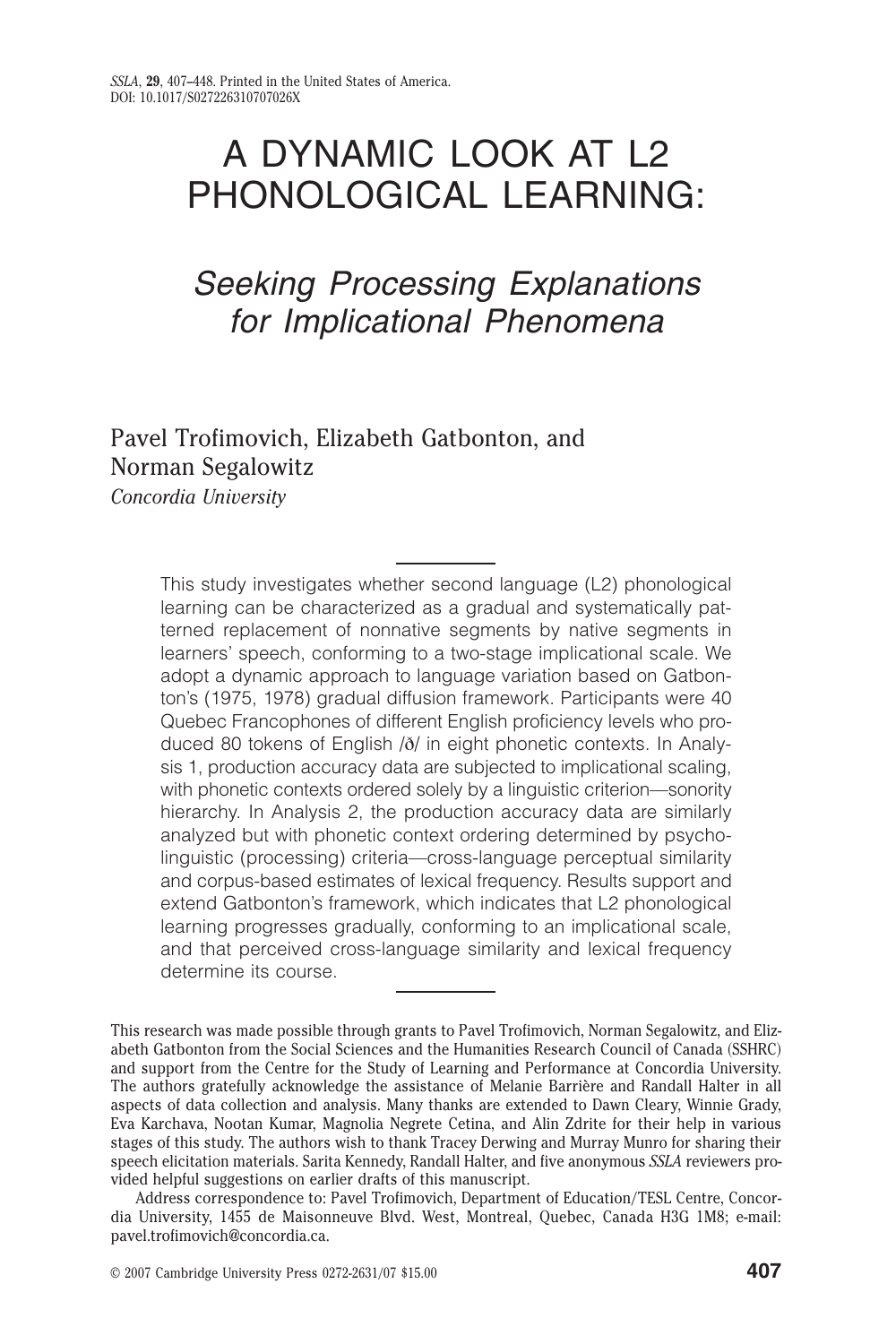How do second language  $(L2)$  learners learn to perceive and produce the sounds (phonology) of their L2 like native speakers (NSs) of that language? This question might initially seem straightforward, but it has no simple answer. The following example, an excerpt from an audio recording of a Francophone learner of English describing a picture story, illustrates the complexity involved in learning the sound system of a  $L2$ .

*The*  $\frac{d}{dx}$  story is uh beginning in Manhattan. It's uh with  $\frac{d}{dx}$  uh a lady and a man who were walking and *they* /dej/ had a similar suitca- suitcase. *They* /dej/ hurts *they* /dej/ hurt uh each other / $\Delta$ dai/ and after apologize, *they* / $\delta$ ej/ took *the* / $d\varphi$ / wrong suit- suitcase and *they* / $d\varphi$ / continue *their* 0dejò0 way+ At *th*e 0d@0 hotel, *th*e 0D@0 guy realize *th*at 0d@t0 he wa- he w- he took *the*  $\frac{d}{d}$  suitcase of *the*  $\frac{d}{d}$  lady and *the*  $\frac{d}{d}$  lady realize at her office *that* /dət/ she took *the* /də/ man's suitcase.

Even to a casual listener, this learner's speech reveals several generalizations about his production of English  $\delta/\delta$ , a difficult consonant for Francophone learners of English (Jamieson & Morosan, 1986). First, the learner's  $L2$ speech is variable. In some instances *(they took, the guy)*, the learner produces the English  $\delta$  as a  $\delta$  and in others *(each other, took the suitcase)* as a  $\frac{d}{dx}$ . Moreover, even when the same word is used (e.g., *they*), the learner produces English  $\delta$  as a  $\delta$  on one occasion and as a  $\delta$  d/ on another *(they took, they continue*). Second, the learner's native language  $(L1)$  plays an important role in L2 phonological learning. Because  $\delta/\delta/$  is not a part of the consonant inventory of French  $(Fougeron & Smith, 1999)$ , this learner  $(a \text{ NS of Ouebec})$ French) likely substitutes the closest L1 consonant, French  $\frac{d}{d}$ , for English  $\delta$  (we will present experimental evidence supporting this claim; see also Wenk, 1979, for evidence that speakers of European French often substitute  $\langle z \rangle$  for English  $\langle \delta \rangle$ . Finally, the nature of input appears crucial in L2 phonological learning. This learner might have been exposed to accented (nonnative) English speech or have acquired English without much exposure to the spoken language (i.e., through reading and translation). Taken together, these generalizations define the goal of the present study: to develop a descriptive framework of adult L2 phonological learning, an elaboration of a gradual diffusion framework (referred to as the gradual diffusion model in Gatbonton, 1975, 1978), with a view to explaining the roles of learners' L1 and their  $L2$ input and clarifying the sources of variability in L2 phonological learning.<sup>1</sup>

## **THE DYNAMIC PARADIGM**

The descriptive framework used in the present study is based on the dynamic approach to describing language variation and change (see Preston, 1996, for review) first articulated in Bailey's (1973a) wave model. Most work in this area has focused on historical change, variation between language communities and between individuals, and, to a lesser extent, on intraindividual variation+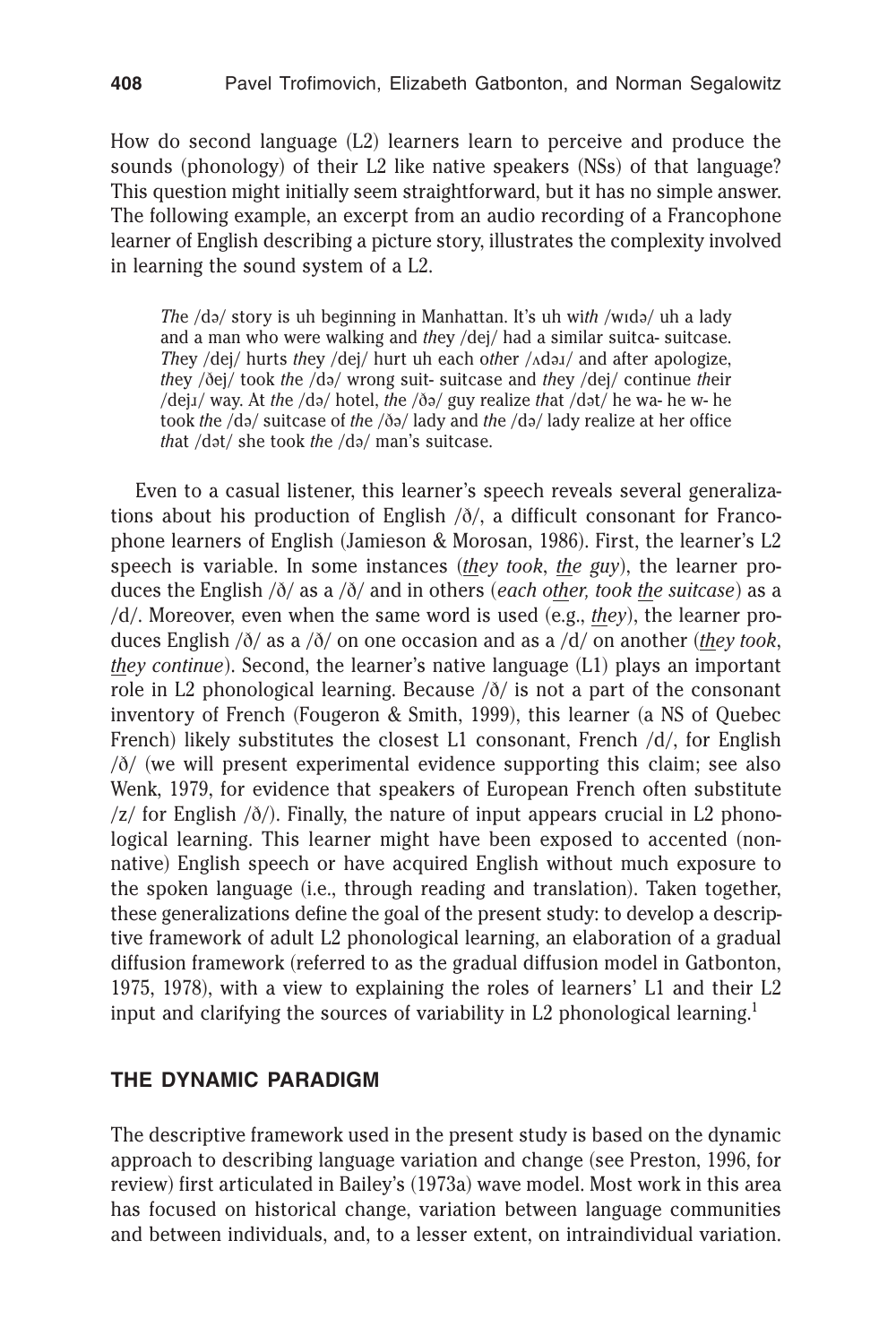Underlying Bailey's model is the assumption that speech variability in a language user reflects a gradual spread of a speech pattern over time+ In this model, a given speech pattern—for example, the raising of  $\alpha$  to  $\epsilon$  to  $\alpha$  in words like *January*, *had*, or *hatch* by speakers of American English from New England states  $(Labov, 1971)$ —first emerges in the speech of one speaker group. It then appears in the speech of another group, with changes in speech patterns proceeding in a wavelike fashion between socially and geographically proximi $tous groups$  (Bailey, 1973b).

The earliest applications known to us of the dynamic approach to language variation and change are in studies of synchronic language change in creole language communities (Bickerton, 1971, 1975; DeCamp, 1971). In these studies, language change in the community was seen as nonrandom. For example, in Bickerton's study of Guyanese English Creole, the coexistence of several forms with the same function  $(e.g.,$  infinitive *tu* and *fu* markers) could be placed on a continuum ranging between creole features (basilectal) and standard English features (acrolectal), as determined by the linguistic (and often geographical or social) contexts in which such forms occurred. Two properties of such continua are noteworthy. First, the linguistic contexts in which creole forms occurred are arranged in a systematic way, rank-ordered from contexts more favorable to change (called *heavy*) to those that are less so (called *light*). Second, the distribution of creole forms along the continuum is implicational, such that the presence of a particular form in one context  $(e.g.,$ the use of *tu* after so-called psychological verbs) implies the presence of that feature in a higher ranked, heavier context (i.e., after modal verbs). Seen dynamically, a linguistic change along this continuum (e.g., the replacement of *fu* by  $tu$  in all contexts of its use) starts in the heaviest context (after modal verbs) and propagates, in a wavelike fashion, to each consecutive lighter context. In this change process, individual speakers or speaker groups are assigned to particular stages along a continuum of those who are not yet participating in the change, those who are undergoing it, and those who have completed it.

## **THE DYNAMIC PARADIGM AND L2 DEVELOPMENT**

If the dynamic paradigm can be used to characterize language change in creole communities  $(Bickerton, 1971, 1975)$  and L1 speaker groups  $(Bailey, 1973b;$ Chen & Wang, 1975), it can then be hypothesized that the same paradigm might apply to L2 development as well. Gatbonton  $(1975, 1978)$  adopted this hypothesis in designing a dynamic framework to describe variability in L2 learners' speech. In her original research, Gatbonton set out to determine whether learning L2 phonology can be conceptualized as the gradual replacement of nontarget (nonnative) segments by target (native) segments in learners' speech this replacement resembling language change as conceptualized within the dynamic paradigm in creole studies (Bickerton). More specifically, Gatbonton  $(1975, 1978)$  proposed a two-stage framework to describe variability in L2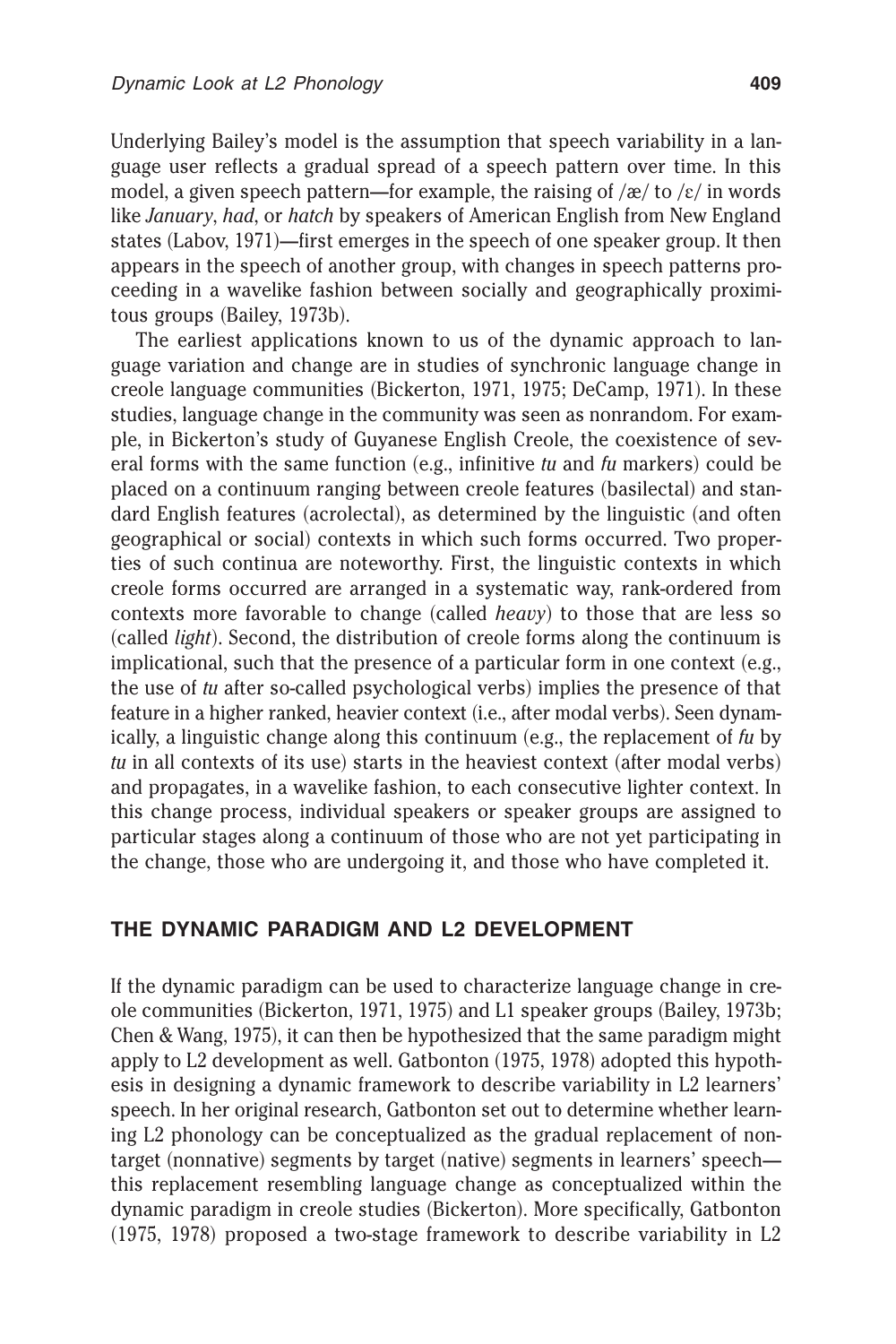| Stage             | Context 1      | Context 2 | Context 3        |
|-------------------|----------------|-----------|------------------|
| Acquisition phase |                |           |                  |
| Stage 1           | 0              | $\theta$  | $\left( \right)$ |
| Stage 2           | 01             | $\theta$  | 0                |
| Stage 3           | 0 <sub>1</sub> | 01        | 0                |
| Stage 4           | 01             |           | 01               |
| Replacement phase |                |           |                  |
| Stage 5           |                | 01        | 01               |
| Stage 6           |                |           | 01               |
| Stage 7           |                |           |                  |

Table 1. A schematic representation of Gatbonton's gradual diffusion framework

Note. Target L2 forms gradually replace nontarget L2 forms across time (learning stages) in the direction from easy to difficult speech contexts (as indicated by the arrow). 0 indicates the presence of nontarget forms in the learner's L2 (e.g., /d/ for / $\delta$ /); 1 indicates the presence of target forms in the learner's L2 (e.g.,  $/0$ ); 01 indicates variation of target and nontarget forms in the learner's L2 (e.g., both /d/ and /ð/ for /ð/).

learners' speech (Table 1), a framework that departed from the dynamic paradigm of Bailey and Bickerton in one important way. In Bailey's and Bickerton's versions of the paradigm, the coexistence of alternate (variable) forms, caused by the entry of a new form into one environment, is resolved (i.e., the old form is replaced by the new form) before the new form begins its entry into another environment. In Gatbonton's (1975, 1978) version, however, the alternation of the old (nontarget) and the new (target) forms is allowed to occur across all environments before the new form begins to replace the old form.

This innovation resulted in a two-stage implicational framework. The first stage is the acquisition phase, in which target segments  $(e.g.,$  English  $\partial$ ) first appear in L2 learners' speech and coexist with nontarget segments  $(e.g., /d/$ used in place of  $\langle \delta \rangle$  in all contexts of their use. The second stage is the replacement phase, in which target segments gradually supplant nontarget segments in all contexts of their use in the same order in which target segments originally appeared in those contexts. Although the idea of using implicational relations to describe speech phenomena is not a novel one (see, e.g., Trubetzkoy, 1939/1969, for early attempts), Gatbonton's (1975, 1978) innovation allowed the dynamic paradigm to address what is now known as Type 1 linguistic variation (Bayley & Regan, 2004; Mougeon, Rehner, & Nadashi, 2004). Type 1 variation refers to L2 learners' alternation between target and nontarget forms in the course of SLA (Adamson & Regan, 1991; Tarone, 1988; Young, 1991). By contrast, Type 2 variation refers to learners' alternation among socially appropriate target forms. Gatbonton's (1975, 1978) account of variation in L2 interlanguage is therefore a specific application of the dynamic paradigm to SLA  $(cf., e.g., Bailey, 1973a).$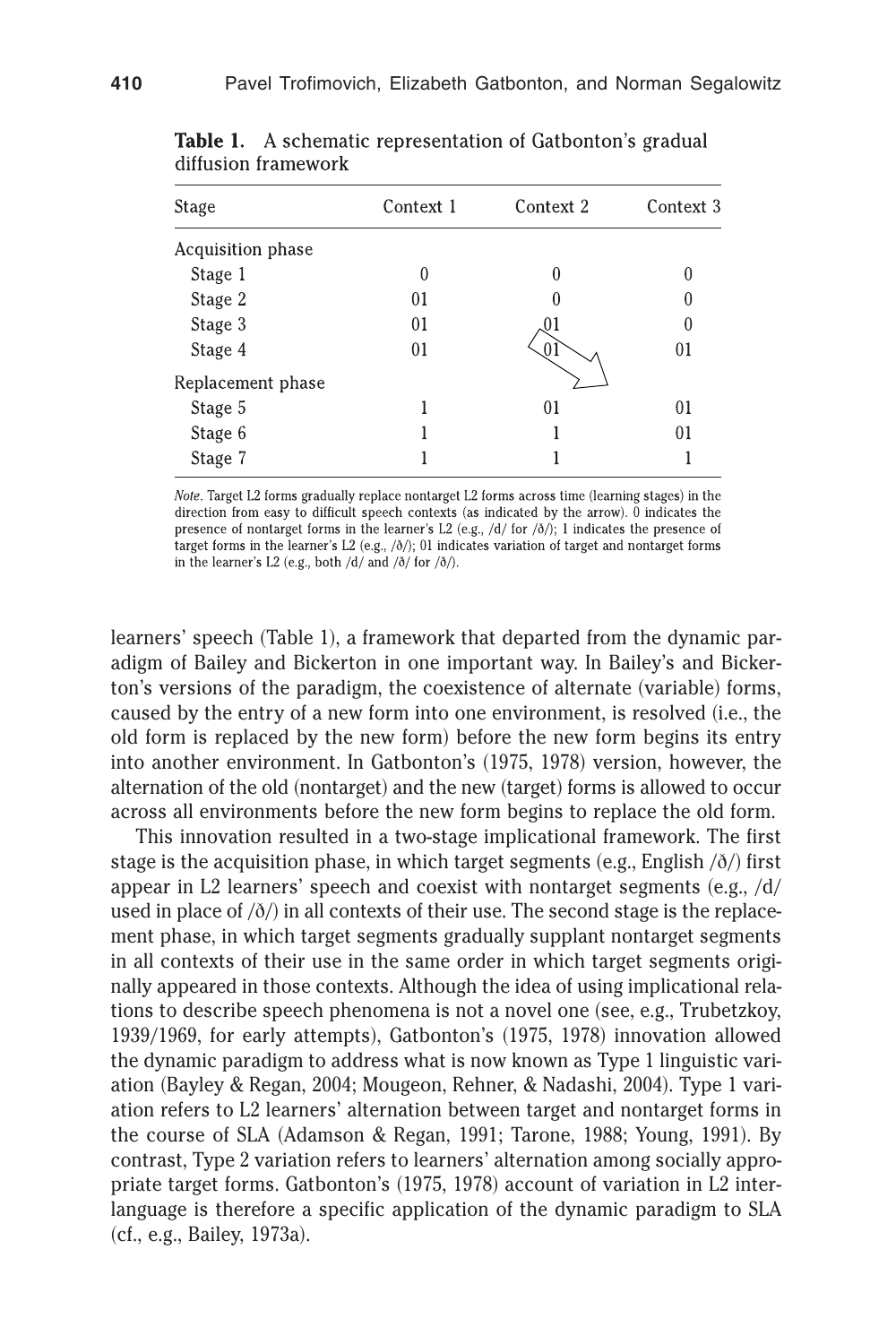To test this framework, Gatbonton (1975, 1978) examined whether adult Francophone learners of English from Montreal would demonstrate the predicted pattern of (learning-driven) change in their production of English  $\delta$  from inaccurate forms (e.g.,  $\delta$ ) produced as  $\delta$ ) via a stage of variable performance (e.g.,  $\delta$ ) produced as either  $\delta$  or  $\delta$ ) to accurate forms (e.g.,  $\delta$ ) consistently produced as  $\langle \delta \rangle$ . The accuracy data obtained for 21 of the 27 Francophone learners in her studies (analyzed from taped readings of two paragraphs as well as recorded spontaneous speech) patterned well along the predicted path, revealing a gradual learning-driven diffusion of target forms into the learners' L2. In particular, the direction of this learning diffusion was determined by the speech context immediately preceding the L2 segment (English  $/ \delta /$ ), with contexts ordered from most vowellike (heavy) to most consonantlike  $\ell$  (light) according to the sonority hierarchy (Clements, 1990; Jespersen, 1912). *Sonority hierarchy* refers to the classification of sounds according to the degree of their spontaneous voicing, with vowels and glides being the most sonorous and voiceless obstruents being the least sonorous. Thus, in the acquisition phase, the target forms first appeared in the learners' speech among nontarget forms (representing a stage characterized by variable performance) in heavy contexts—that is, contexts ostensibly most favorable to the target segment (i.e., / $\delta$ / between two vowels, as in *either*). It was not until later in the learning process that the target forms appeared in lighter contexts, which were ostensibly less favorable to the target segment  $(e.g., \delta)$  after a consonant, as in *ask the teacher*). Similarly, in the replacement phase, target forms first occurred consistently in one context and gradually replaced nontarget forms in all contexts, proceeding from most to least favorable.

Gatbonton's (1975, 1978) findings indicate that phonetic variability found in L2 speech is systematic  $(e.g., \text{Cardoso}, 2007; \text{Dickerson}, 1976)$ , revealing the process by which L2 learners master new elements of the target language+ Gatbonton's findings also suggest that the dynamic paradigm can successfully capture this learning process within the three dimensions of an implicational framework: time, context difficulty, and degree of phonetic variability+ As such, the dynamic paradigm can exemplify what Meisel, Clahsen, and Pienemann  $(1981)$  argued to be the preferred approach to describing L2 development. According to Meisel et al., what best describes L2 development is not the degree to which L2 forms differ from the target L1 norm but, rather, the state of the learner's language at a given time, characterized by the emergence of new forms in the learner's L2 and, consequently, by the extent to which these forms are variable (see Dinnsen, 1984, and Leonard, Newhoff,  $&$ Mesalam, 1980, for a similar claim in L1 phonological development).

## **MOTIVATIONS FOR THE CURRENT STUDY**

Recognized as a valuable approach to describe L2 development, the dynamic paradigm and the use of implicational scales as a methodological tool have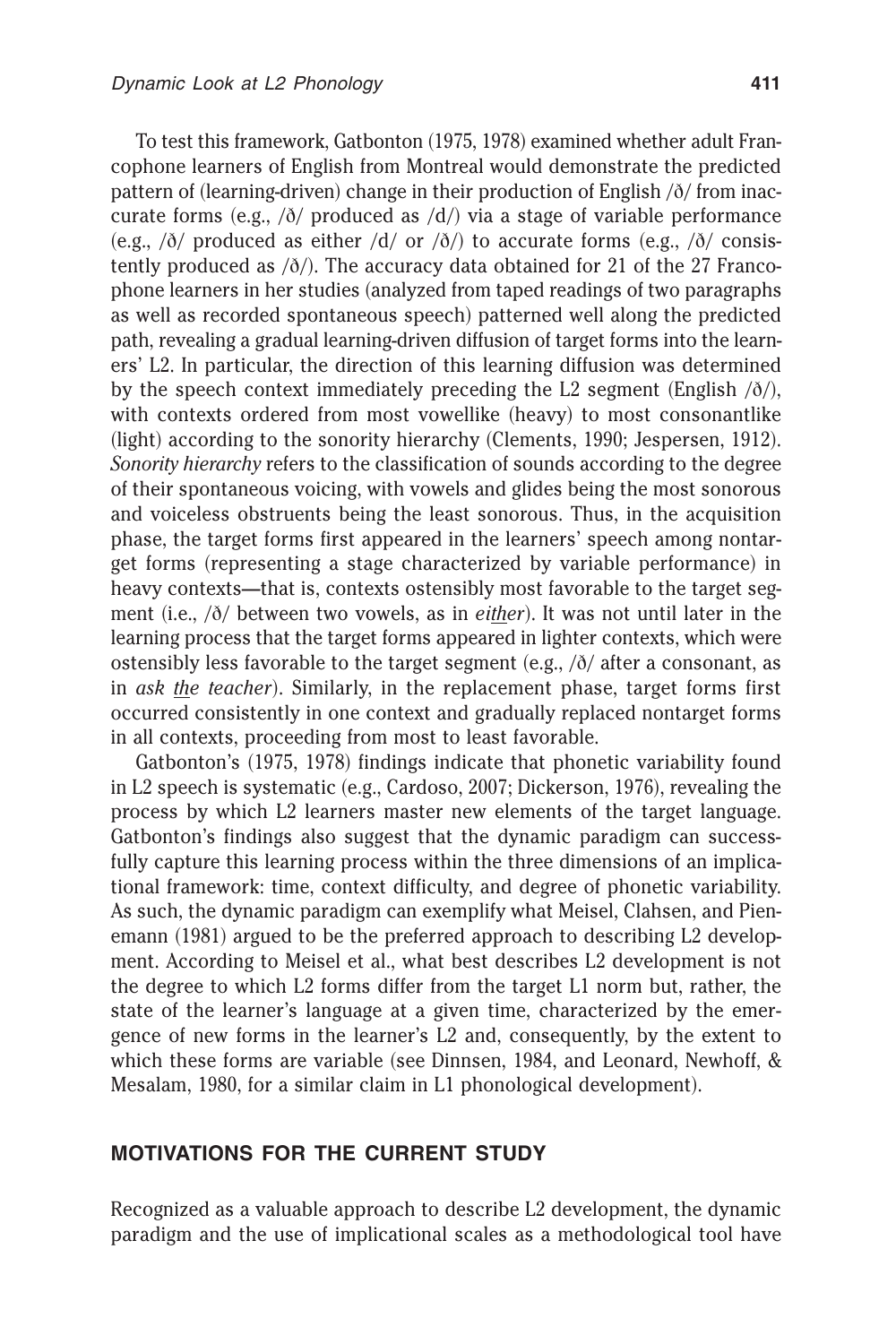found their due place in SLA research (see Rickford, 2002, for review). However, there exist at least two research gaps that need to be filled. The first research gap is that aside from Gatbonton's (1975, 1978) studies, there have been very few applications of the dynamic paradigm to the study of L2 phonological learning (see Amastae, 1978, and Nagy, Moisset,  $&$  Sankoff, 1996, for rare exceptions). Indeed, virtually all investigations of L2 development (or attrition) using the dynamic paradigm have focused on L2 morphology and syntax ~Andersen, 1978; Bayley, 1999; Hyltenstam, 1977; Pienemann, 1998; Pienemann & Mackey, 1993; Politzer, 1976; Trudgill, 1986). The first objective of the present study, therefore, is to again apply the dynamic paradigm to describing L2 phonology and test the assumptions underlying Gatbonton's original framework with a larger dataset.

The second research gap relates to the challenge of offering psycholinguistic (processing) accounts of variability and its role in L2 development. Articulated by researchers investigating SLA from both psycholinguistic (Meisel et al., 1981; Pienemann, 1998) and sociolinguistic, variationist perspectives  $(Preston, 1996, 2000; Taron, 2002)$ , this challenge entails the need to offer psycholinguistic explanations for the variable and implicational nature of the phenomena described within dynamic accounts of L2 learning. One attempt to address this challenge, albeit exclusively in the realm of morphology and syntax, is found in Pienemann's processability theory (Pienemann; see also Young, 1991, for a prototype explanation of variation compatible with connectionist literature). Drawing on psycholinguistic principles of language processing and learning (e.g., Kempen & Hoenkamp, 1987; Levelt, 1989), Pienemann outlined a number of processing skills (e.g., procedures responsible for access to a word's syntactic information or generation of phrase structure) and posited a hierarchical, implicational relationship among them. He argued that the emergence of new forms in the learner's L2 and the degree to which such forms are variable are determined by the processing skills available to the learner in each learning stage. According to this view, L2 learning entails "the acquisition of the *skills* needed for the processing of the language" (Pienemann, p. 39), and the nature of each skill at each learning stage determines a specific patterning of L2 forms, of the type revealed in dynamic investigations of L2 morphosyntactic learning (Hyltenstam, 1977; Pienemann & Mackey, 1993).

Although Pienemann's (1998) processability hierarchy might be revealing of L2 morphosyntactic learning, the processing operations outlined in it do not apply to learning L2 phonology. To date there have been few attempts at a psycholinguistic account of the dynamic and variable nature of L2 phonological learning. A rare exception is Escudero and Boersma's  $(2004)$  optimality theoretic account of  $L2$  phonological learning (discussed in more detail in the General Discussion section) compatible with psycholinguistic approaches to language development. Hence, the second objective of the present study is to add a psycholinguistic (processing) dimension to the dynamic framework of L2 phonological learning investigated here. This dimension is exemplified by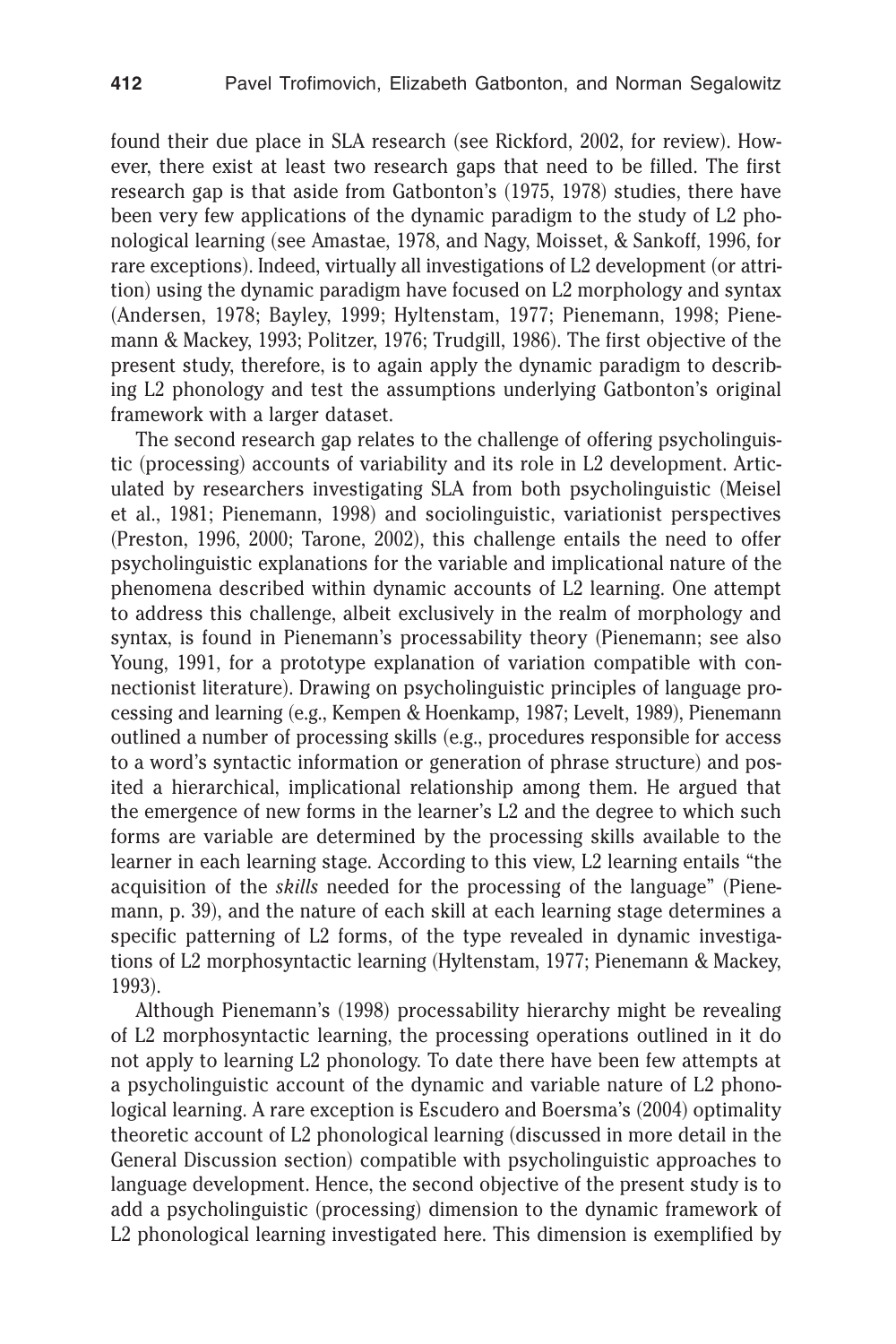two factors—cross-language similarity, a perceptual measure of L1-L2 distance (e.g., Guion, Flege, Akahane-Yamada, & Pruitt, 2000), and lexical frequency, a measure of input richness  $(e.g., Bradlow & Pisoni, 1999)$ ; both of these factors will be discussed in subsequent sections.

With the overall goal of developing a dynamic framework of L2 phonological learning, one that includes a psycholinguistic (processing) dimension, the present study investigates the accuracy with which adult Francophone speakers of L2 English produce English  $\delta$ . To address the first objective—that of testing whether L2 phonological learning can be characterized as a systematic diffusion of target forms into learners' L2—speakers' accuracy data are subjected to implicational scaling and are tested against the predictions of Gatbonton's  $(1975, 1978)$  original framework. This is reported as Analysis 1. To address the second objective—that of adding a processing dimension to Gatbonton's framework—the obtained accuracy data are again subjected to implicational scaling to determine if the diffusion of target forms into learners' L2 is predicted by two psycholinguistic factors: the perceptual similarity between English  $\delta$  and segments in the learners' L1 (cross-language similarity) and the frequency with which English  $\delta$  occurs in spoken language (lexical frequency). This is reported as Analysis 2.

#### **THE CURRENT STUDY**

#### **Participants**

The participants in this study were  $40$  adult Francophones  $(27 \text{ female}, 13 \text{ male})$ from Quebec (mean age:  $35.6$ , range:  $18.1–61.0$ ). All were NSs of Quebec French and were born and raised in Montreal  $(n = 6)$  or in Granby, Quebec  $(n = 34)$ , in homes where only French was used+ All participants had received primary and secondary education in French in Quebec. With the exception of two (whose first exposure to some English occurred between birth and age  $2$ through interaction with an English-speaking parent), the participants started learning English as children at an average age of 9.3 as part of primary English as a second language (ESL) instruction in Quebec. Participants had studied English on average 60 min per week in elementary school, 90 min per week in high school, and 180 min per week in junior college. Five adult English NSs (two male, three female) from Quebec (mean age: 29), all born and raised in monolingual homes, also participated for comparison purposes.

Prior to testing, participants rated their proficiency in speaking, listening, reading, and writing in English and French on a 9-point scale  $(1 =$  extremely poor;  $9 =$  extremely fluent). The analysis of the French self-ratings yielded consistently high mean proficiency scores  $(8.4–9.0)$ , which suggests that the participants estimated their ability in French at a NS level. The analysis of the English self-ratings revealed that the participants represented different ability levels in English, from beginning to advanced. The mean speaking, listening,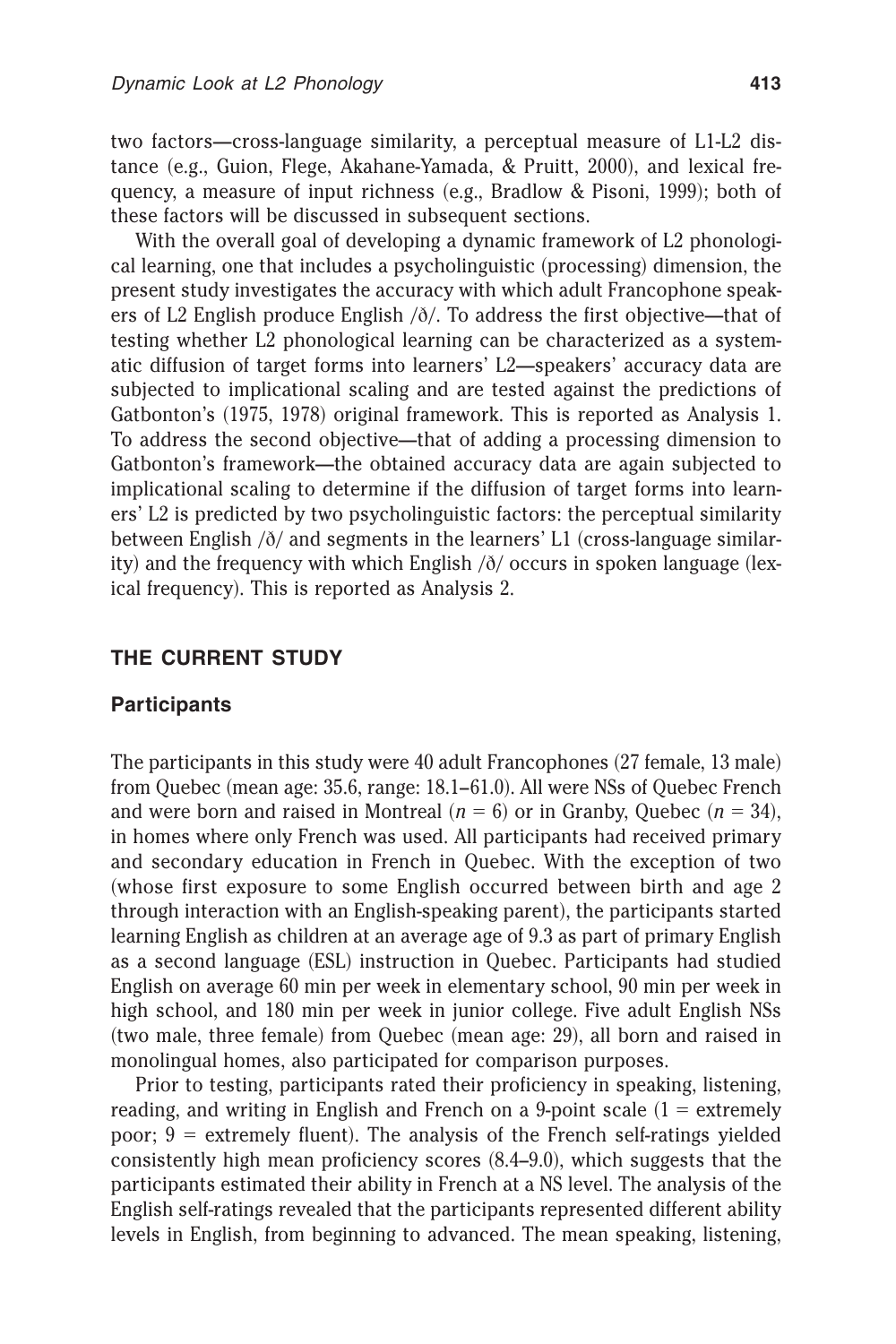reading, and writing self-rated scores in English were intermediate  $(5.5-6.7)$ , ranging from a low of 1 to a high of 9. The participants also estimated their daily use of French and English on a  $0-100\%$  scale. The analysis of these selfratings indicated that the participants, on average, used French  $80\%$  (30– 100%) and English  $20\%$  (0–70%) of the time per day.

Although revealing, the participants' self-ratings might not have provided an accurate measure of their L2 proficiency. Therefore, an accent rating task was administered to obtain another measure of the participants' English proficiency. In this task, five English NS judges (mean age:  $38.2$ ; all exposed to English from birth) rated a story read by each participant. The first paragraph of the story recorded by each participant was used for this test. These speech samples (mean duration:  $18 s$ ) were randomly presented one at a time binaurally via a Platronics (DSP-300) stereo headset, and the judges were asked to rate the degree of nonnative or nativelike accent in each speech sample on a 9-point scale  $(1 = \text{heavy nonnative accent}; 9 = \text{native like accent}).$  An accent score was computed for each participant by averaging the five judges' accent ratings (interrater reliability:  $\alpha = .96$ ). These scores ranged from 1.8 to 9.0, with a mean of 5.3  $(SD = 2.2)$ . This result shows that participants represented different ability levels (particularly with respect to their ability to speak English), from beginning to advanced.

#### **Materials and Procedure**

The materials used in the present study included a 440-word text adapted from a short story used by Gatbonton  $(1978)$ . This reading  $(Appendix A)$  included 80 target tokens of the English voiced interdental fricative  $\delta$  distributed across eight phonetic contexts, with  $10$  tokens per context. The phonetic contexts were (a) intervocalic (e.g., *another*, *to the*), (b) following voiceless stop consonants /p, t, k/ (e.g., *at the*, *seek the*), (c) following voiced stop consonants /b, d, g/ (e.g., *wanted the*, *shed the*), (d) following voiceless fricatives/affricates (e.g., *produce the, touch them*), (e) following voiced fricatives/affricates (e.g., *achieve this, stage the*), (f) following nasal consonants  $/m$ , n,  $\eta$  (e.g., *directing the*, *on the*), (g) following liquids  $\frac{1}{4}$  and  $\frac{1}{4}$  (e.g., *tell the*, *clear that*), and (h) sentenceinitially, following a pause (e.g., *The. . ., Then. . .*). The complete list of the target tokens is presented in Appendix B+

Testing, conducted individually in a quiet location using a personal computer, lasted approximately 60 min. The experimenter, a balanced French-English bilingual research assistant, gave testing instructions in English, providing clarification in French. The participants performed several tasks as part of a larger research project; two of these tasks—a cross-language perceptual identification task and a reading task—are used in the current study+ For all participants, the cross-language perceptual identification task was performed first, followed by the reading task. Although spontaneous speech production tasks (e.g., describing pictures or telling a simple story; Moyer, 1999)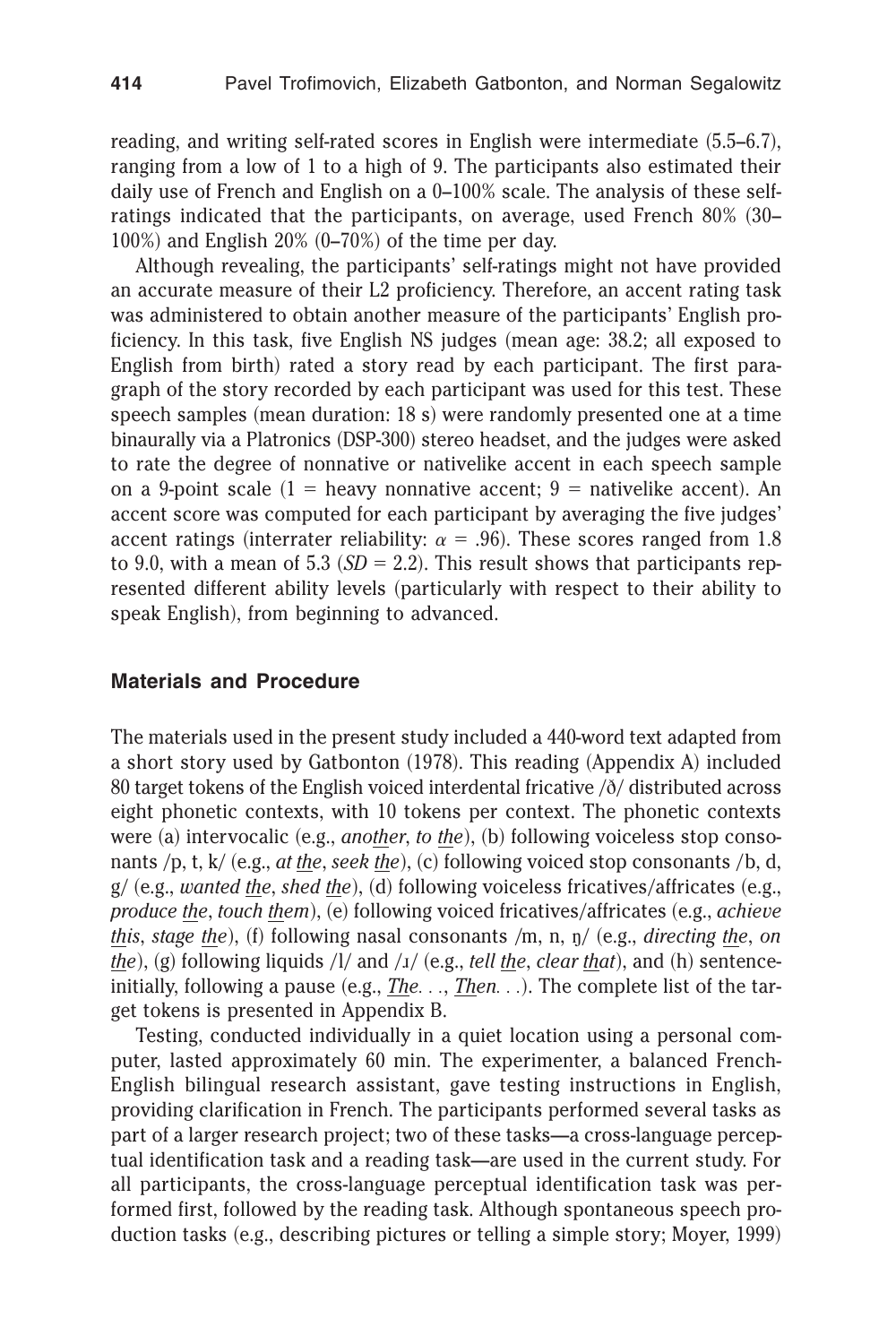are indeed more ecologically valid because they provide speech samples most representative of natural speech, the reading task was chosen to obtain speech samples that were equivalent in terms of the degree of formality involved known to influence L2 learners' performance  $(e.g., \text{Cardoso}, 2007)$ —and therefore maximally comparable across all participants. The reading task also permitted elicitation of precisely the same number of target segment tokens from each participant.

## **ANALYSIS 1: TESTING THE GRADUAL DIFFUSION FRAMEWORK**

The objective of this analysis is to determine the participants' English  $\partial$ production accuracy and to examine, using implicational scaling, if their production accuracy patterns in a systematic manner, similar to the gradual diffusion documented by Gatbonton  $(1975, 1978)$ . As mentioned earlier, aside from Gatbonton's (1978) study, only two other investigations have applied the dynamic paradigm to describe L2 phonological learning. In a small-scale study of Mexican-American Spanish-English bilinguals' acquisition of five English vowels, Amastae  $(1978)$  reported that seven of nine bilinguals displayed vowel production patterns that fit the implicational order of vowels (from easiest to most difficult):  $\frac{\partial}{\partial x}, \frac{\partial}{\partial y}, \frac{\partial}{\partial z}, \frac{\partial}{\partial t}$ . Analyzing variable phenomena in the speech of 20 young Anglophone Montrealers, Nagy et al. (1996) likewise used the dynamic paradigm to examine the rate of  $\frac{1}{\sqrt{2}}$  deletion in French personal pronouns  $il(s)$  and  $elle(s)$ . Although many data cells contained missing data and several participants' responses did not conform to the predicted pattern, Nagy et al. demonstrated a systematic ordering of pronominal contexts favoring  $\frac{1}{2}$  deletion. The purpose of the current analysis is, therefore, to apply the dynamic paradigm again to L2 phonology, testing the assumptions underlying Gatbonton's original framework with a larger dataset+

## **Method**

*Materials and Procedure.* The English  $\delta$  production accuracy of the 40 Francophone participants was analyzed in their performance on the reading task (Appendix A). Participants read the text twice and were recorded directly onto a computer using a Platronics (DSP-300) head-mounted microphone. The second (usually more fluent) reading was used in all further analyses. The 40 Francophone speakers' recordings (one per participant) were subsequently presented to 10 native English listeners (mean age:  $36.5$ ; range:  $24-50$ ) for global pronunciation accuracy judgment. The listeners, recruited from a pool of ESL teachers or teachers-in-training at a local university, had, on average, 5 years (range:  $0-14$ ) of teaching experience. Although all listeners had some knowledge of French and, in some cases, another language (e.g., Italian, German), all had been exposed to English from birth and spoke English natively.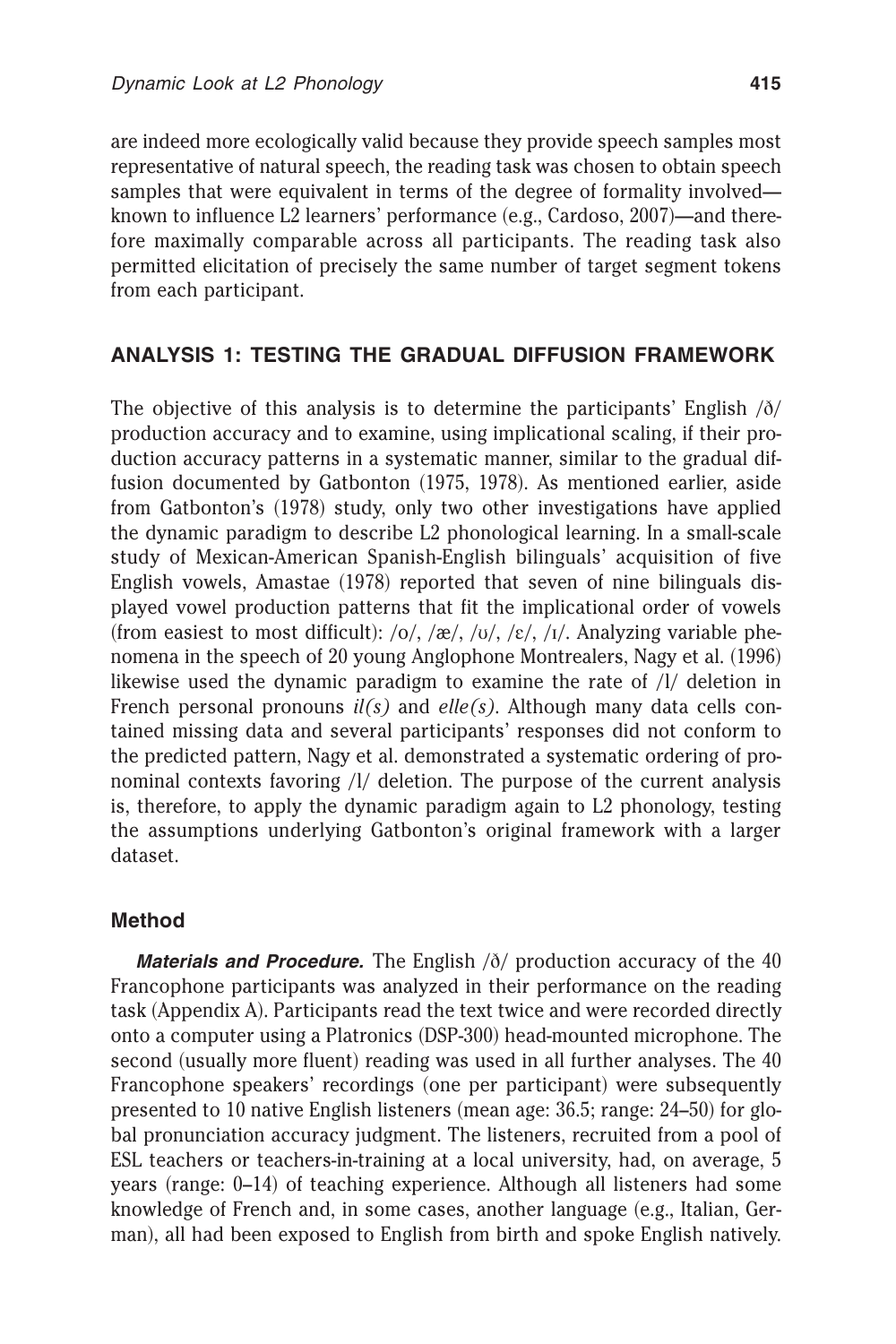The five English NSs' recordings along with seven randomly selected Francophone speakers' recordings from the original set of 40 were presented to another 10 native English listeners (mean age:  $40.8$ ; range:  $27-63$ ). Recruited from the same teacher pool, these listeners had, on average, 2 years (range:  $0-8$  of teaching experience. This second set of listener judgments was collected to determine English NSs' English  $\delta/$  production accuracy and also to obtain a measure of interrater consistency using a small subset (seven) of the original Francophone speakers' recordings+

The recordings were presented to the listeners via a Platronics (DSP-300) stereo headset in two randomized lists in individual listening sessions, with an equal number of listeners assigned to each list. The listeners were each given a booklet containing copies of the reading (one per recording) in which the 80 instances of English  $\delta$  were highlighted (marked in boldfaced capital letters). The listeners were instructed to circle what they considered to be correct renditions of English  $\partial$  and to cross out incorrect ones. They were encouraged to make a binary decision only (right: sounds like a good English  $\delta/$ ; wrong: does not sound like an English  $\delta/$ ), without distinguishing various degrees of accuracy. The experiment was self-paced, and the listeners were allowed to listen to each recording, replay its segments, and change their responses as many times as they wished. Prior to listening, the listeners scored one practice reading to familiarize themselves with the procedure. With rare exceptions, all maintained an efficient scoring pace, making accuracy decisions without frequent replaying of text segments or changing of the ratings given. The listening session lasted between 3 and 3.5 h. Interrater reliability analyses comparing accuracy ratings within the first listener group (using the original 40 recordings) and within the two listener groups combined (using a subset of 7 recordings) yielded moderate to very high indexes ( $\alpha$  range:  $(70-99)$ , which suggests that the listeners were consistent in their judgments.

*Data Analysis.* There are two dependent variables in this analysis. The first variable—mean number of target English  $\delta$  tokens produced—is a measure of the participants' overall production accuracy. This variable is calculated by averaging, for each participant, the number of English  $\delta$  tokens in each phonetic context (out of a possible total of 10) that were marked as correct (targetlike) by the 10 listeners. The second variable—variability score—is used in implicational scaling+ This variable, which has three discrete values  $(1 = \text{consistently right}, 01 = \text{variable}, 0 = \text{consistently wrong})$ , is derived from the first dependent variable by applying the 80% accuracy criterion (Andersen, 1978; Rickford, 2002). As such, the participant's accuracy in a given context is scored as 1 (consistently right) if the mean accuracy rate in that context is at least 80% (i.e., no fewer than 8 out of 10 English  $\partial$  tokens on average marked as right). The participant's accuracy in a given context is scored as  $0$ (consistently wrong) if the mean accuracy in that context is lower than 20%  $(i.e., no more than 2 out of 10 English /  $\delta$ / tokens on average marked as right).$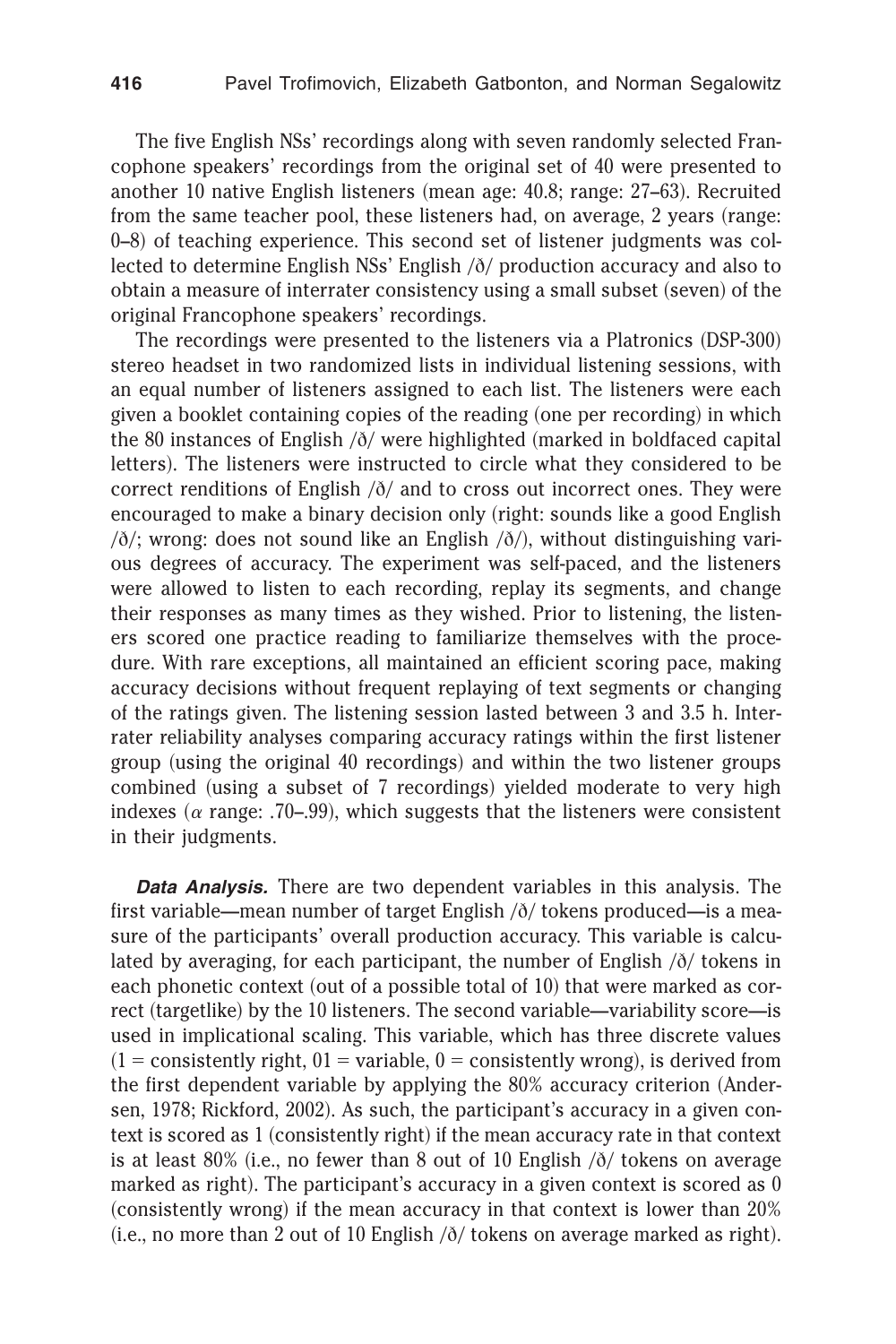Consequently, the participant's mean accuracy rates that range between 30% and  $70\%$  targetlike in each given context are scored as  $01$  (variable).

#### **Results**

*Production Accuracy.* The first analysis examines participants' overall production accuracy. The English NSs produced English  $\delta/$  accurately in all contexts  $(96-100\%$  targetlike). By contrast, the Francophone speakers' English  $\partial$ accuracy was variable both within and between participants. Between participants, English  $\delta$  accuracy was high for some participants  $(81-100\%$  targetlike,  $n = 9$ ) but remained at intermediate  $(31-80\%$  targetlike,  $n = 14$ ) or low  $(0-30\%$  targetlike,  $n = 17$  levels for others. Similarly, within participants, English  $\delta$  accuracy was higher in some contexts than in others. A one-way ANOVA comparing the number of targetlike English  $\partial$  tokens produced by the participants in each context yielded a significant context effect,  $F(7, 273) = 8.83$ ,  $p < .001$ . Follow-up Bonferroni tests showed that the participants were more accurate in the sentence-initial and in the voiced fricative/affricate context than in most other contexts (Figure 1).



**Figure 1.** Francophone speakers' English  $\partial \phi$  accuracy ( $\pm$  1 *SE*) as a function of phonetic context. Asterisk indicates production accuracy that is significantly different from that in the sentence-initial context,  $p < .001$ ; dagger indicates production accuracy that is significantly different from that in the voiced fricative/affricate context,  $p < .001$ .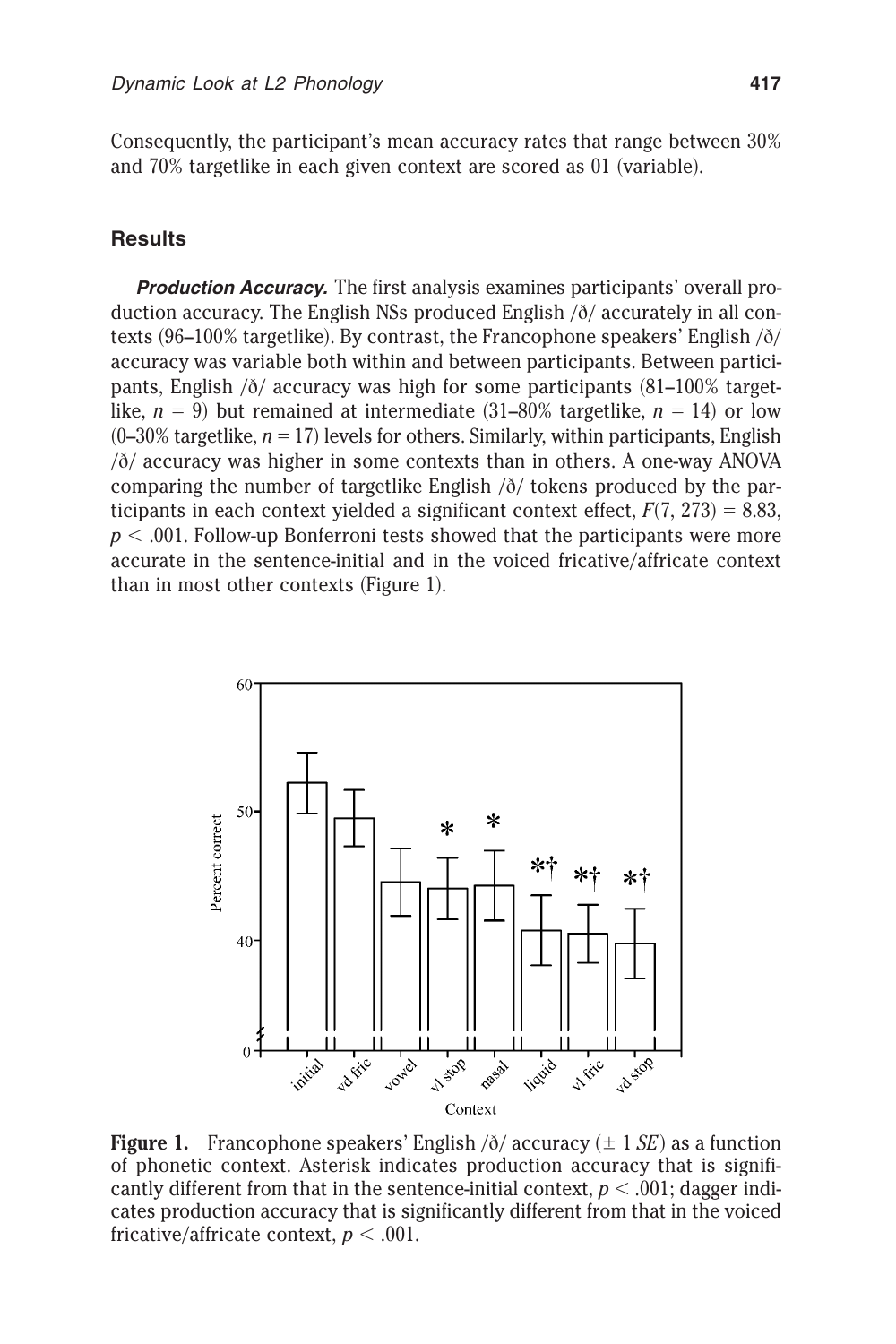*Scaling Solution.* The data were then subjected to implicational scaling to determine if English  $\delta$  production accuracy patterned in a manner predicted by the gradual diffusion framework, with phonetic contexts ordered according to the sonority hierarchy used by Gatbonton  $(1975, 1978)$  on the  $\text{continuum}$  between the sentence-initial and intervocalic contexts  $(+$ vocalic,  $+$ voice,  $+$ continuant) and the voiceless stop context  $(-$ vocalic,  $-$ voice,  $-$ continuant): sentence-initial, intervocalic, voiced fricative/affricate, liquid, nasal, voiced stop, voiceless fricative/affricate, voiceless  $stop<sup>2</sup>$  The scaling solution evaluated in this analysis involves a data matrix representing 17 possible ways (represented by the 17 rows in Table 2), out of a much larger set of theoretically possible arrangements  $(3^8 = 6,561$  to be exact), in which the target and nontarget renditions of English  $\delta$  can be distributed across eight phonetic contexts (Table 2). This matrix is identical to that described by Gatbonton  $(1975, 1978)$ , with two exceptions. First, this matrix includes one phonetic context (sentence initial) not examined by Gatbonton. In the present analysis, this context is ranked the highest in the context hierarchy (and is

|          | Table 2. Data matrix used in the implicational scaling |
|----------|--------------------------------------------------------|
| analysis |                                                        |

| Phonetic context |                  |                |                |                  |                  |                |          |                |  |
|------------------|------------------|----------------|----------------|------------------|------------------|----------------|----------|----------------|--|
| $\mathbf{1}$     | $\sqrt{2}$       | $\overline{3}$ | 4              | 5                | $\boldsymbol{6}$ | 7              | 8        | Stage          |  |
| $\boldsymbol{0}$ | $\overline{0}$   | $\mathbf{0}$   | $\overline{0}$ | $\overline{0}$   | $\overline{0}$   | $\overline{0}$ | $\theta$ | 1              |  |
| $_{01}$          | $\boldsymbol{0}$ | $\theta$       | $\theta$       | $\theta$         | $\theta$         | 0              | $\Omega$ | $\overline{2}$ |  |
| $_{01}$          | 01               | $\theta$       | $\theta$       | $\boldsymbol{0}$ | $\theta$         | $\Omega$       | $\theta$ | 3              |  |
| 01               | $_{01}$          | 01             | $\theta$       | $\theta$         | $\theta$         | 0              | $\theta$ | $\overline{4}$ |  |
| 01               | 01               | 01             | 01             | $\theta$         | $\theta$         | 0              | $\theta$ | $\overline{5}$ |  |
| 01               | 01               | 01             | 01             | 0 <sub>1</sub>   | $\mathbf{0}$     | 0              | 0        | 6              |  |
| 01               | $_{01}$          | 01             | 01             | 01               | 01               | 0              | $\theta$ | 7              |  |
| 01               | 01               | 01             | 01             | 01               | 01               | 01             | $\theta$ | 8              |  |
| 01               | 01               | 01             | 01             | 01               | 01               | 01             | 01       | 9              |  |
| 1                | 01               | 01             | 01             | 01               | 01               | 01             | $_{01}$  | 10             |  |
| 1                | 1                | 01             | 01             | 01               | 01               | 01             | 01       | 11             |  |
| 1                | 1                | 1              | 01             | 01               | 01               | 01             | 01       | 12             |  |
| 1                | 1                | 1              | 1              | 01               | 0 <sub>1</sub>   | 01             | 01       | 13             |  |
| 1                | 1                | 1              | 1              | 1                | 01               | 01             | 01       | 14             |  |
| 1                | 1                | 1              | 1              | 1                | 1                | 01             | 01       | 15             |  |
| 1                | 1                | 1              | 1              | 1                | 1                | 1              | 01       | 16             |  |
| 1                | 1                |                | 1              | 1                | 1                | 1              | 1        | 17             |  |

Note. The dotted steplike lines separate cells with consistently nontarget (0), variable  $(01)$ , and consistently target  $(1)$  renditions of the target segment.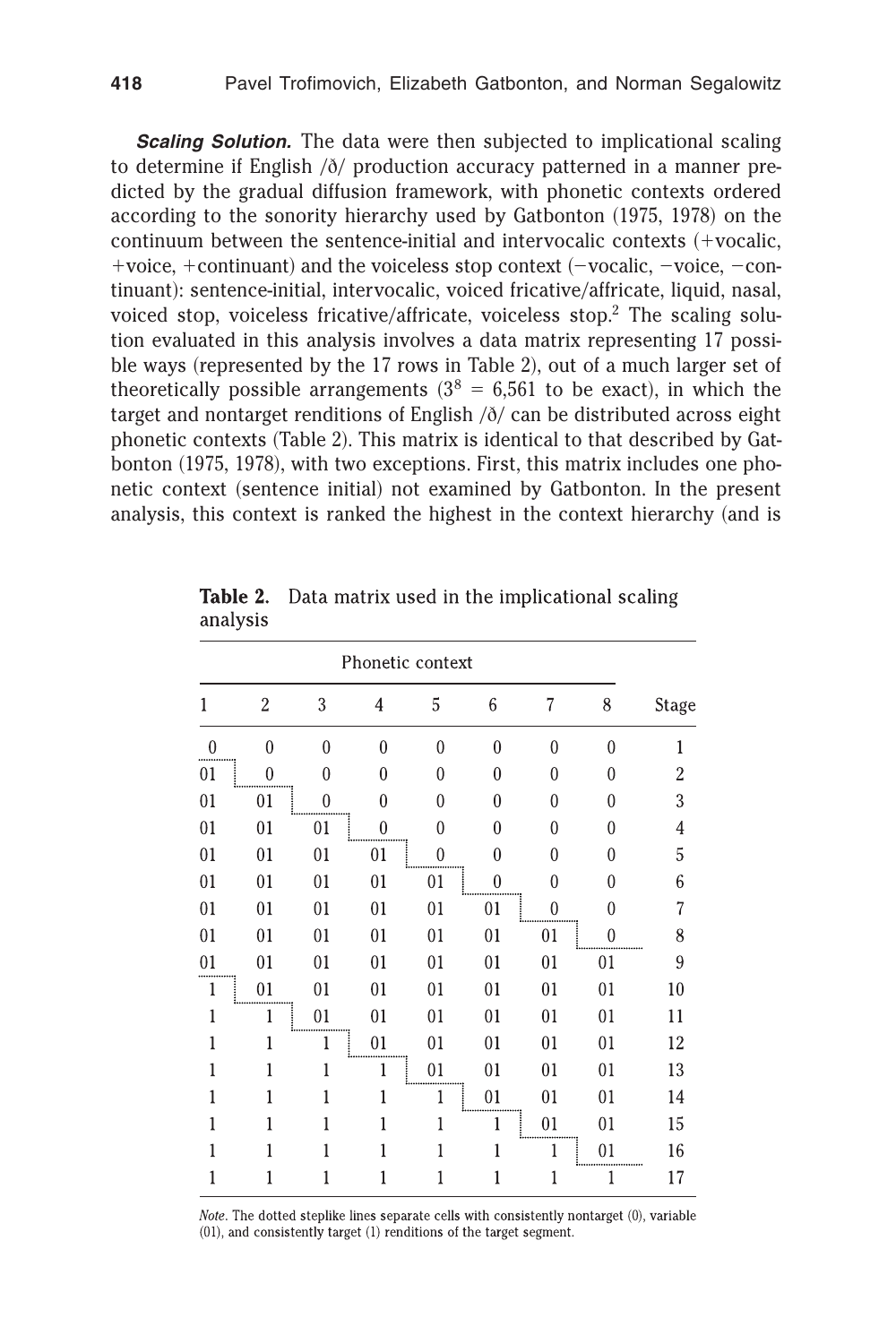therefore placed ahead of the intervocalic context) as it presumably contains the clearest, most prototypical instances of English  $\delta/$ . (See Analysis 2 for a principled way of context ranking.) Second, this matrix features two phonetic contexts (voiced fricative/affricate and nasal) previously collapsed by Gatbonton  $(1975, 1978)$  as part of two larger contexts: voiced continuant (+vocalic, +voice, +continuant) and voiced stop (-vocalic, +voice, -continuant), respectively.

Table 3 presents the implicational scaling matrix of the participants' English  $\delta$  accuracy data. In this matrix, each participant is assigned to the learning stage from Table 2 that is most similar to that participant's actual pattern. This analysis reveals a clear relationship between the participants' English  $\delta/\delta$  accuracy and the phonetic contexts in which English  $\delta/\delta$  was produced. Seven participants produced nontarget renditions of English  $\delta/$  in all phonetic contexts consistently, according to the 80% rule, corresponding to learning stage 1 in the scaling solution (first row in Table 2). Some target like (albeit inconsistently so) renditions of English  $\delta$  / featured in the speech of 11 other participants, first in higher ranked contexts and later in lower ranked ones (stages 2–8). Ten participants demonstrated variable English  $\delta$  production accuracy in all phonetic contexts (stage 9). Finally, the remaining 12 participants appeared to gradually replace variable renditions of English  $\delta$  with consistently targetlike ones, first in higher and then in lower ranked contexts  $(\text{stages } 10-17).$ 

Although the obtained relationship between English  $\partial$  production accuracy and phonetic context clearly corresponds to the gradual diffusion pattern obtained by Gatbonton  $(1975, 1978)$ , only 16 participants' data  $(40\%)$ perfectly match the patterns predicted by the scaling solution (cf. a  $78\%$  fit in Gatbonton's original study). In fact, Guttman's  $(1944)$  index of reproducibility  $(IR)$ , an estimate of implicational prediction in a scaling analysis (see also Dunn-Rankin, 1983; Torgerson, 1958), computed for this matrix  $IR = 1 - total$  number of errors/total number of opportunities for error) yields only a moderate index of  $.88$ , which is below both the  $.93$  value accepted as being an approximate of a .05 significance level (Dunn-Rankin, 1983; Hatch & Lazaraton, 1991) and the +93 index retrospectively obtained by analyzing the data from Gatbonton  $(1978)$ .

One explanation for the discrepancy between the findings obtained here and the results reported by Gatbonton  $(1975, 1978)$  might relate to the fact that the present scaling analysis involves a larger, more refined matrix than the one used by Gatbonton. To test this possibility, the obtained data were fit into a matrix identical to that used by Gatbonton  $(1975, 1978)$ ; that is, this matrix excluded the sentence-initial context and combined the liquid and voiced fricative/affricate contexts as well as the voiced stop and the nasal contexts into two: voiced continuant and voiced stop contexts, respectively+ The scalability of the resulting dataset improved only slightly, yielding the IR value of  $.91$  (still short of the benchmark  $.93$ ), with 26 participants' data  $(60\%)$ patterning according to the framework's predictions.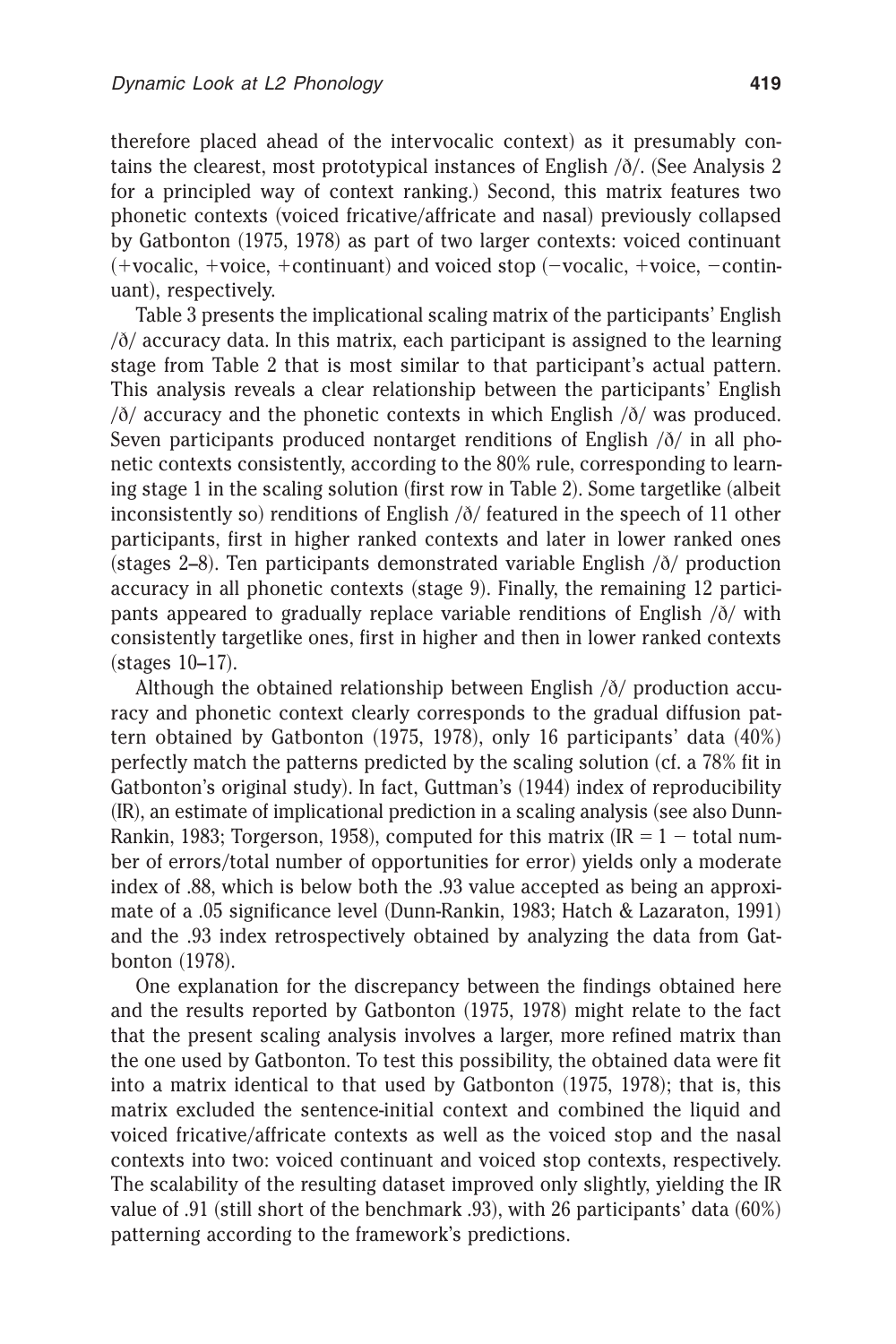|                | Phonetic context |                  |                  |                  |                  |                  |                  |                  |                  |  |  |
|----------------|------------------|------------------|------------------|------------------|------------------|------------------|------------------|------------------|------------------|--|--|
| Subject        | Initial          | Vowel            | Vd fric          | Liquid           | Nasal            | Vd stop          | Vl fric          | Vl stop          | Stage            |  |  |
| 31             | $\overline{0}$   | $\boldsymbol{0}$ | $\boldsymbol{0}$ | $\boldsymbol{0}$ | $\boldsymbol{0}$ | $\boldsymbol{0}$ | $\boldsymbol{0}$ | $\boldsymbol{0}$ | $\mathbf{1}$     |  |  |
| 18             | $\boldsymbol{0}$ | $\boldsymbol{0}$ | $\overline{0}$   | $\boldsymbol{0}$ | $\boldsymbol{0}$ | $\boldsymbol{0}$ | $\boldsymbol{0}$ | $\boldsymbol{0}$ | $\mathbf{1}$     |  |  |
| 29             | $\mathbf{0}$     | $\theta$         | $\boldsymbol{0}$ | $\overline{0}$   | $\overline{0}$   | $\mathbf{0}$     | $\overline{0}$   | $\mathbf{0}$     | $\mathbf{1}$     |  |  |
| $\overline{4}$ | $\boldsymbol{0}$ | $\boldsymbol{0}$ | $\boldsymbol{0}$ | $\boldsymbol{0}$ | $\overline{0}$   | $\boldsymbol{0}$ | $\overline{0}$   | $\boldsymbol{0}$ | $\mathbf{1}$     |  |  |
| 20             | $\mathbf{0}$     | $\overline{0}$   | $\mathbf{0}$     | $\boldsymbol{0}$ | $\overline{0}$   | $\boldsymbol{0}$ | $\boldsymbol{0}$ | $\mathbf{0}$     | $\mathbf{1}$     |  |  |
| 21             | $\theta$         | $\overline{0}$   | $01*$            | $\overline{0}$   | $\overline{0}$   | $\mathbf{0}$     | $\overline{0}$   | $\overline{0}$   | $\mathbf{1}$     |  |  |
| 3              | $\boldsymbol{0}$ | $\boldsymbol{0}$ | $01*$            | $\overline{0}$   | $\boldsymbol{0}$ | $\boldsymbol{0}$ | $\boldsymbol{0}$ | $\boldsymbol{0}$ | $\mathbf{1}$     |  |  |
| 19             | <br>01           | $\boldsymbol{0}$ | $01*$            | $\boldsymbol{0}$ | $\boldsymbol{0}$ | $\boldsymbol{0}$ | $\boldsymbol{0}$ | $\boldsymbol{0}$ | $\overline{2}$   |  |  |
| 12             | 01               | $\overline{0}$   | $01*$            | $\overline{0}$   | $\overline{0}$   | $\mathbf{0}$     | $\overline{0}$   | $\mathbf{0}$     | $\overline{2}$   |  |  |
| 14             | 01               | $\boldsymbol{0}$ | $\boldsymbol{0}$ | $\boldsymbol{0}$ | $\overline{0}$   | $\boldsymbol{0}$ | $\overline{0}$   | $01*$            | $\overline{2}$   |  |  |
| 10             | 01               | $\overline{0}$   | $\boldsymbol{0}$ | $\boldsymbol{0}$ | $\boldsymbol{0}$ | $\boldsymbol{0}$ | $\boldsymbol{0}$ | $\boldsymbol{0}$ | $\overline{2}$   |  |  |
| $\overline{7}$ | 01               | 01               | 01               | $\overline{0}$   | $\overline{0}$   | $\mathbf{0}$     | $\overline{0}$   | $01*$            | $\overline{4}$   |  |  |
| 13             | 01               | $0*$             | 01               | $\boldsymbol{0}$ | $\overline{0}$   | $\theta$         | $\theta$         | $01*$            | $\overline{4}$   |  |  |
| $\,6\,$        | 01               | $0^*$            | 01               | 01               | $\boldsymbol{0}$ | $\boldsymbol{0}$ | $\boldsymbol{0}$ | $01*$            | $\overline{5}$   |  |  |
| 23             | 01               | $0*$             | 01               | $0^*$            | $\overline{01}$  | $\overline{0}$   | $\overline{0}$   | $\boldsymbol{0}$ | $\boldsymbol{6}$ |  |  |
| 32             | 01               | $0^*$            | 01               | $0^*$            | 01               | $\boldsymbol{0}$ | $\boldsymbol{0}$ | $01*$            | $\boldsymbol{6}$ |  |  |
| 35             | 01               | $0*$             | 01               | 01               | 01               | $\overline{01}$  | $\overline{01}$  | $\boldsymbol{0}$ | $\,$ 8 $\,$      |  |  |
| $\mathbf{1}$   | 01               | 01               | 01               | $0*$             | 01               | $0^*$            | 01               | $\boldsymbol{0}$ | 8                |  |  |
| 30             | 01               | 01               | 01               | $0*$             | 01               | $0*$             | 01               | 01               | 9                |  |  |
| 37             | 01               | 01               | 01               | $0*$             | 01               | $0^*$            | 01               | 01               | $\overline{9}$   |  |  |
| 36             | 01               | 01               | 01               | $0*$             | 01               | 01               | 01               | 01               | $\boldsymbol{9}$ |  |  |
| $\mathbf 5$    | 01               | 01               | 01               | $0*$             | $0*$             | $0*$             | 01               | 01               | $\boldsymbol{9}$ |  |  |
| 11             | 01               | $0^*$            | 01               | $0*$             | 01               | $0^*$            | 01               | 01               | 9                |  |  |
| 34             | 01               | 01               | 01               | $0*$             | 01               | $0*$             | 01               | 01               | $\overline{9}$   |  |  |
| 38             | 01               | 01               | 01               | 01               | 01               | 01               | 01               | 01               | $\overline{9}$   |  |  |
| 26             | 01               | 01               | 01               | 01               | 01               | 01               | 01               | 01               | $\overline{9}$   |  |  |
| $\,$ 8 $\,$    | 01               | 01               | 01               | $1*$             | 01               | 01               | 01               | 01               | 9                |  |  |
| $\overline{2}$ | 01               | 01               | $1*$             | 01               | 01               | 01               | 01               | 01               | 9                |  |  |
| 28             | $\,1$            | 01               | 01               | 01               | 01               | 01               | 01               | 01               | 10               |  |  |
| $22\,$         | $\mathbf{1}$     | 01               | 01               | 01               | 01               | 01               | 01               | 01               | 10               |  |  |
| 15             | $01*$            | $\mathbf 1$      | 01               | 01               | 01               | 01               | 01               | 01               | 11               |  |  |
| 25             | $\mathbf{1}$     | $\mathbf{1}$     | $\mathbf{1}$     | $\mathbf{1}$     | $\mathbf{1}$     | $\mathbf{1}$     | 01               | $1*$             | 15               |  |  |
| 33             | $\mathbf{1}$     | $\mathbf{1}$     | $\,1\,$          | $\mathbf{1}$     | $\mathbf{1}$     | $\mathbf{1}$     | 01               | $1*$             | 15               |  |  |
| 17             | $\mathbf{1}$     | $\mathbf{1}$     | $\mathbf{1}$     | $\mathbf{1}$     | $\mathbf{1}$     | $\mathbf{1}$     | 01               | $1*$             | 15               |  |  |
| 39             | $\mathbf{1}$     | $\mathbf{1}$     | $\mathbf{1}$     | $\mathbf{1}$     | $\mathbf{1}$     | $\mathbf{1}$     | $\mathbf{1}$     | $\mathbf{1}$     | 17               |  |  |
| 16             | $\mathbf{1}$     | $\mathbf{1}$     | $\mathbf{1}$     | $\mathbf{1}$     | $\mathbf{1}$     | $\mathbf{1}$     | $\mathbf{1}$     | $\mathbf{1}$     | 17               |  |  |
| 24             | $\mathbf{1}$     | $\mathbf{1}$     | $\mathbf{1}$     | $\mathbf{1}$     | $\mathbf{1}$     | $\mathbf{1}$     | $\,1$            | $\mathbf{1}$     | 17               |  |  |
| 9              | $\mathbf{1}$     | $\mathbf{1}$     | 1                | $\mathbf{1}$     | 1                | 1                | $\mathbf{1}$     | $\mathbf{1}$     | 17               |  |  |
| 40             | $\mathbf 1$      | $\mathbf{1}$     | 1                | $\mathbf{1}$     | $\mathbf{1}$     | 1                | $\mathbf{1}$     | $\mathbf{1}$     | 17               |  |  |
| 27             | $\mathbf{1}$     | $\mathbf{1}$     | $\mathbf{1}$     | $\mathbf{1}$     | $\mathbf{1}$     | $\mathbf{1}$     | $\mathbf{1}$     | $\mathbf{1}$     | 17               |  |  |

Table 3. Implicational scaling of English  $/\delta/$  accuracy with context ordered according to the sonority hierarchy

Note. Asterisks indicate cells that do not conform to the implicational patterns specified in Table 2. Vd = voiced;  $VI = \text{voiceless}; \text{Fric} = \text{fricative/affricate}; \text{Vowel} = \text{intervocalic}.$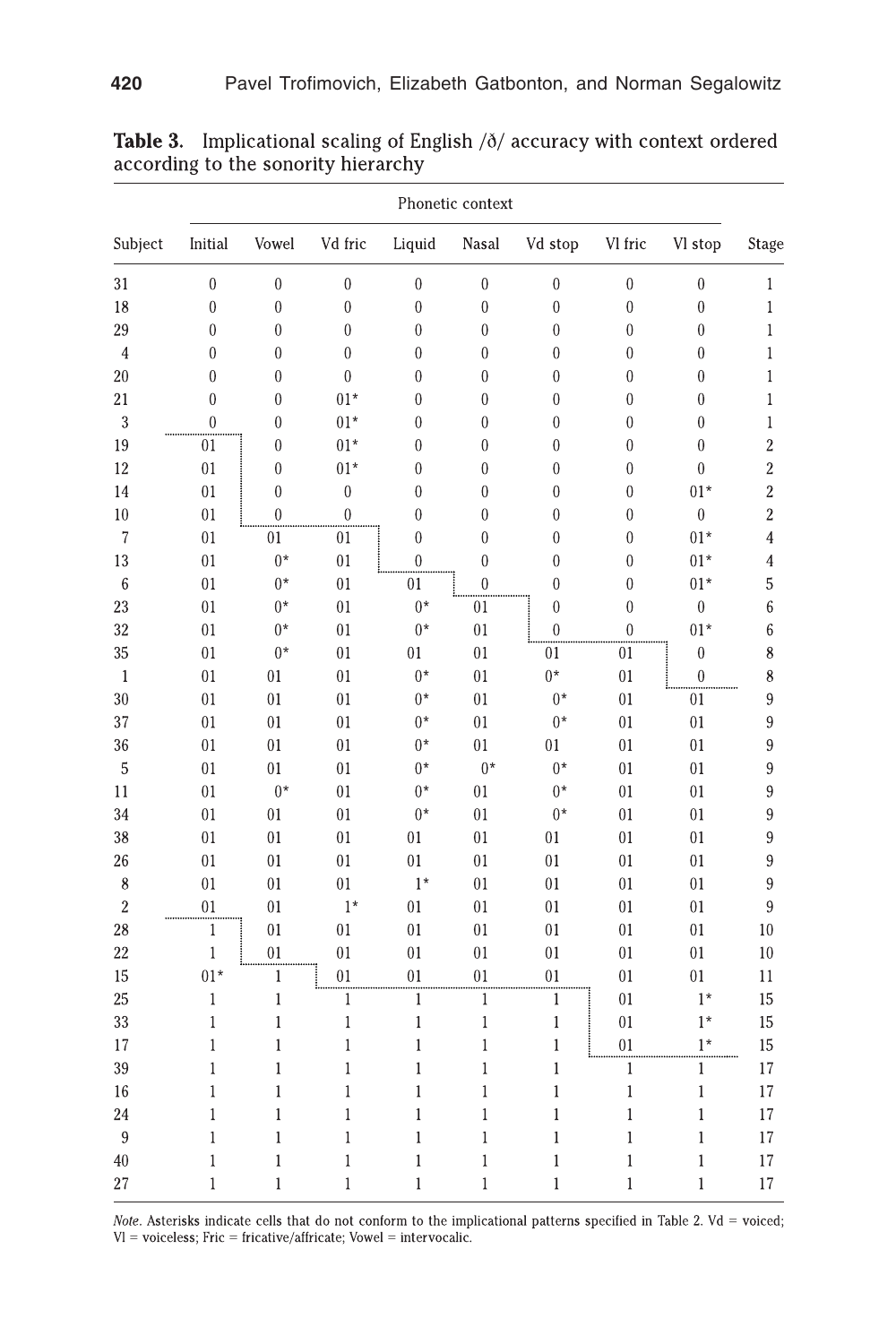## **Discussion**

The objective of Analysis 1 was to determine if Francophone speakers' English  $\delta$  production accuracy would depend on the phonetic context in which English  $\delta$  was produced, patterning in a manner predicted by the gradual diffusion framework. Results of implicational scaling revealed that the speakers produced English  $\delta$  with variable degree of accuracy, as a function of phonetic context, and that target renditions of English  $\delta$  replaced variable and nontarget ones systematically, proceeding from the ostensibly easy sentence-initial and intervocalic contexts to the ostensibly difficult voiceless stop context.

Although the data reported in this analysis overall correspond well to the pattern reported by Gatbonton (1975, 1978), thus suggesting that Gatbonton's original data are replicable, several important discrepancies emerge between Gatbonton's studies and this one. In particular, the present analysis produced more data cells incompatible with the scaling solution and yielded a weaker goodness-of-fit measure (IR) than Gatbonton's analysis. These discrepancies might be attributed to several factors, of which methodological differences between the two studies are the most plausible. First, the participants in Gatbonton's studies were largely low-proficiency learners of English, whereas the participants in this study represented a wide range of proficiency levels, from beginning to advanced. In fact, 17 of 21 participants  $(81%)$  in Gatbonton's studies were placed in early learning stages, suggesting that what was modeled using implicational scaling represented only a portion of the possible variability space. Second, Gatbonton collected English  $\delta/$  accuracy data in five phonetic contexts (as opposed to eight in this study), with an unequal number of tokens contributing to each participant's mean accuracy score in each context  $(e.g., 14$  tokens in the intervocalic context vs.  $4$  tokens in the voiceless fricative/affricate context). A restricted range of contexts coupled with uneven token-to-context ratios might have rendered some contexts more or less difficult than they otherwise would be had a more refined selection of contexts and their token composition been utilized.

The present study sidestepped these methodological shortcomings and demonstrated, as did Gatbonton's (1975, 1978) studies, a clear and systematic patterning of variability in Francophone speakers' production of English  $\partial \partial$ , in line with gradual diffusion framework's predictions.<sup>3</sup> The obtained patterning was not perfect, however, which suggests that factors other than those related to carefully defining phonetic contexts and their token makeup might determine the degree to which English  $\partial/\partial \phi$  accuracy fits the variability pattern predicted by the gradual diffusion framework.

One important consideration not given sufficient attention in either Gatbonton's  $(1975, 1978)$  original studies or in the current analysis is the nature of the implicational relations signaled by the phonetic contexts rank-ordered from easy (ostensibly, sentence-initially) to difficult (after a voiceless stop). In Gatbonton's original studies (and in the present analysis), a predominantly lin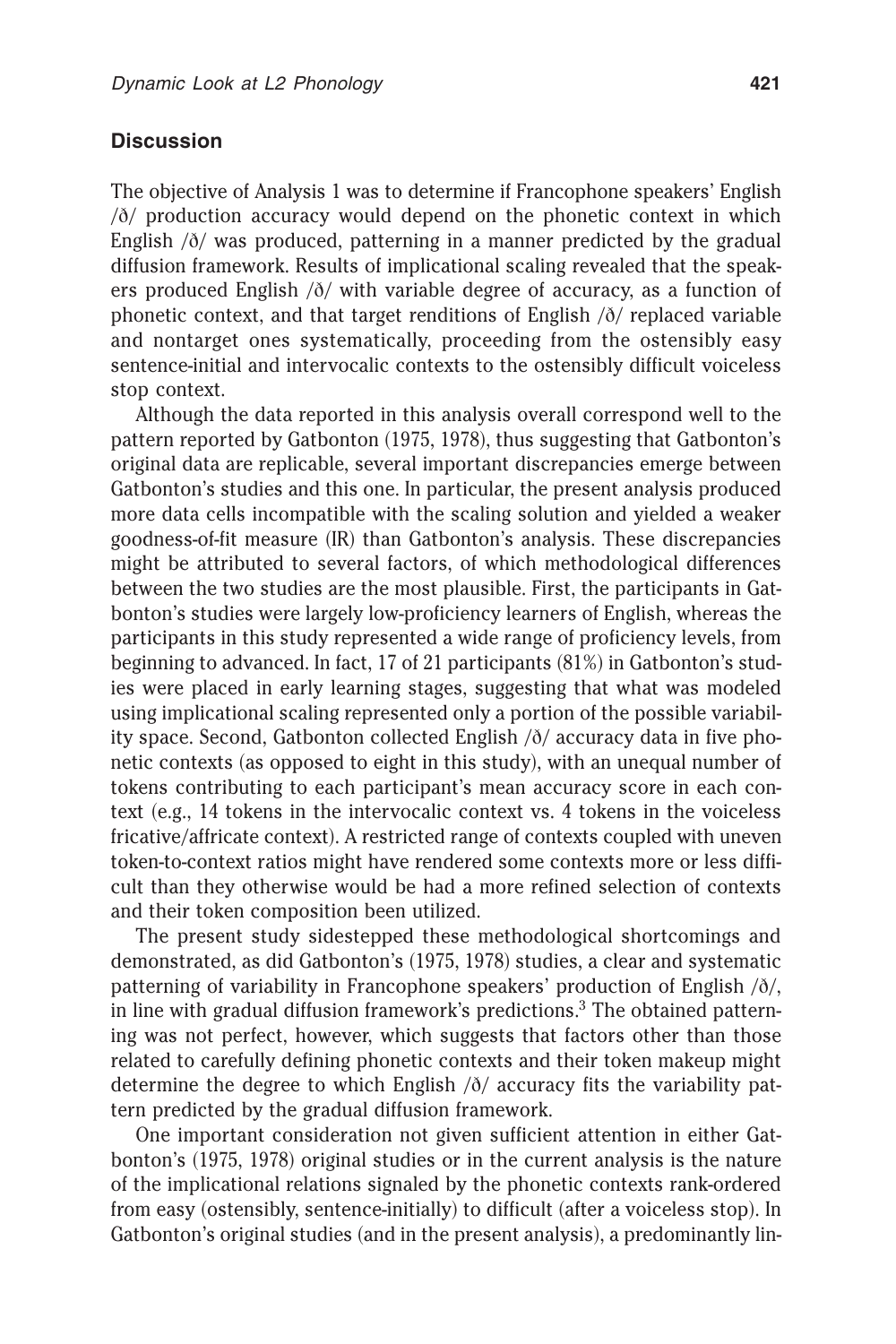guistic criterion (sonority hierarchy) was used to place contexts on a continuum from most vowellike to most consonantlike. Underlying this criterion is the assumption that English  $\delta$  can be perceived more clearly (and thus, ultimately, be produced more accurately) when it occurs in a vocalic context than when it is found in a consonantal context, where it is more likely to be coarticulated with preceding and following consonants (Manuel, 1995). Although this criterion is based on a well-established linguistic hierarchy (Clements, 1990), it is plausible that this hierarchy, at least to a certain extent, does not reflect the degree to which a L2 consonant is perceptible and ultimately learnable. In other words, there might not be a clear-cut correspondence between a context's ranking on the sonority continuum and the actual psycholinguistic (processing) demands on listeners exposed to English  $\partial$  in that context.

Thus, one way to clarify whether L2 learners' production accuracy follows the systematic patterning expected within the gradual diffusion framework would be to identify a principled, psychologically motivated criterion for defining phonetic context difficulty. The development of such a criterion need not be viewed as undermining the usefulness of the framework under investigation here+ As discussed previously, the value of the framework resides in its novel use of implicational relations to describe variability in L2 phonological learning, not necessarily in its choice of sonority hierarchy as the criterion for rank-ordering phonetic contexts. Seen from this viewpoint, then, seeking new, more appropriate criteria for defining phonetic context difficulty within the gradual diffusion framework represents what Gregg  $(1996;$ see also Atkinson, 1982) termed the development of a sequence criterion (i.e., the identification and description of psychologically plausible accounts of developmental sequences in SLA). The goal of Analysis 2 is thus to develop a psycholinguistic, processing-based criterion for defining phonetic context difficulty within the framework and to examine if this new criterion for establishing implicational relations would yield a better scaling solution for the English  $\delta$  accuracy data. At a more general level, the goal of Analysis 2 is to add an explanatory dimension to the descriptive gradual diffusion framework, a necessary step in the development of any theoretical construct (Jordan, 2004).

## **ANALYSIS 2: DEVELOPING PSYCHOLINGUISTIC EXPLANATIONS**

#### **Cross-Language Similarity**

The objective of Analysis 2 is to identify a processing-based criterion for describing context difficulty and to subject the accuracy data to implicational scaling using this criterion. One processing dimension that might be helpful in defining context difficulty in L2 learning is perceived cross-language similarity. Cross-language similarity refers to how perceptually similar the segments in the learner's L1 and L2 are. There is evidence that the degree of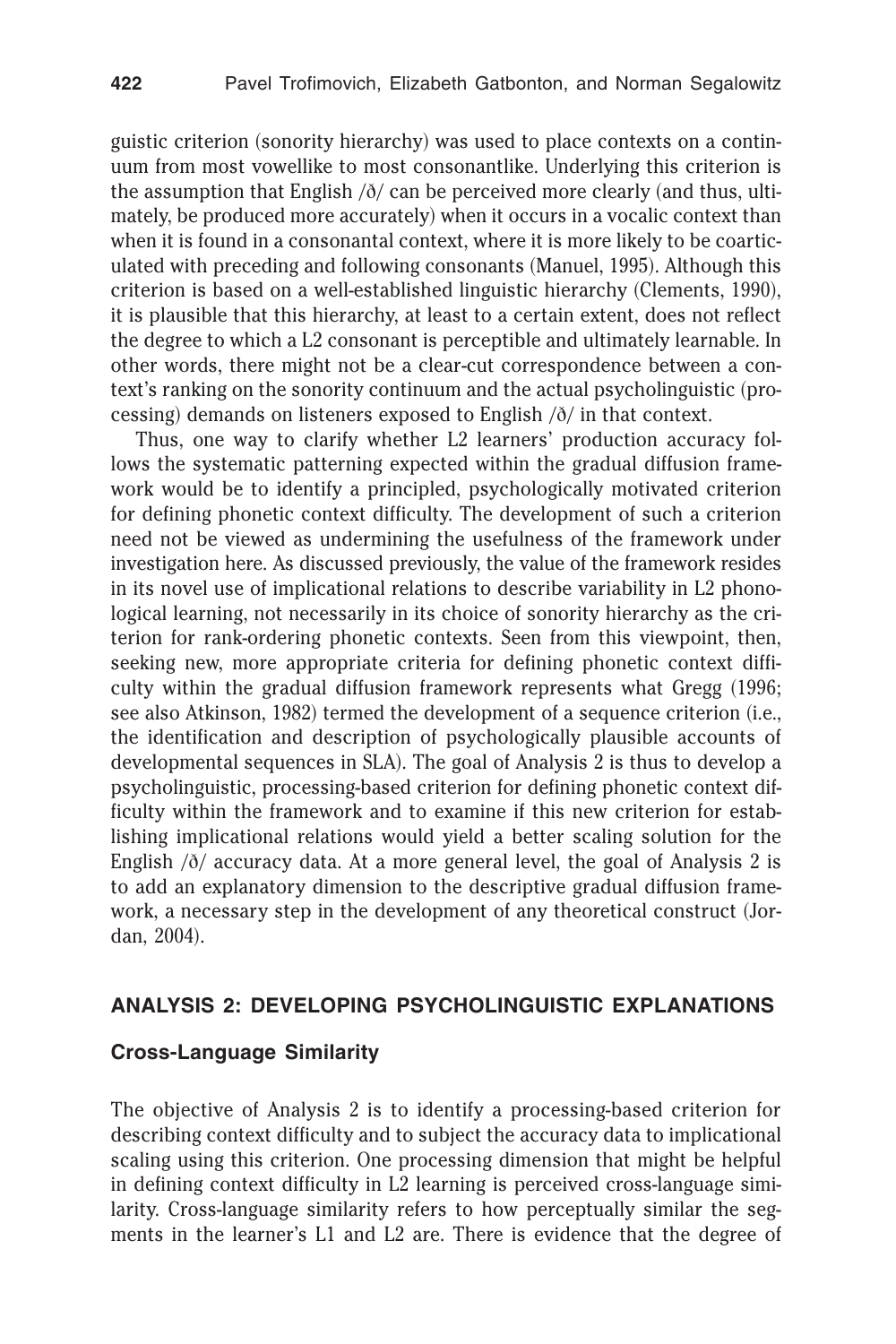perceived dissimilarity (or similarity) between  $L1$  and  $L2$  segments might determine how L2 segments are perceived and produced (Baker & Trofimovich, 2005; Guion et al., 2000). For example, Japanese learners might produce English  $\lambda$  / more accurately than English  $\frac{1}{2}$  (Flege, Takagi, & Mann, 1995) because they are more likely to perceptually differentiate English  $\lambda/\lambda$ , but not  $\lambda/\lambda$ , from Japanese  $\sqrt{r}$  (Aoyama, Flege, Guion, Akahane-Yamada, & Yamada, 2004). In this situation, cross-language dissimilarity renders a L2 segment easier to learn. Japanese learners might also produce English  $/t/m$  more accurately than English  $\theta$  because they are more likely to perceptually equate English /t/, but not  $/0/$ , with the similar Japanese /t/ (Guion et al., 2000). In this situation, although cross-language similarity aids in perceiving and producing a L2 segment, it might in fact render it harder to learn; that is, when a L2 segment is assimilated fully by a perceptually similar L1 segment, learners fail to perceive finegrained phonetic detail in the L2 segment and are, therefore, unable to establish a nativelike category for this  $L2$  segment (Flege, Schirru, & MacKay, 2003). Thus, L2 perception and production appear to depend on the perceived distance between  $L1$  and  $L2$  segments, such that (depending on the particular relationship between L1 and L2 segments) cross-language similarity can either help or hinder L2 perception and production.

If cross-language similarity determines how accurately L2 sounds are perceived and produced, this processing dimension can be used to develop a principled, perception-based criterion for defining the degree of a segment's contextual difficulty+ <sup>4</sup> In the analysis that follows, estimates of cross-language similarity were obtained from the participants' judgments of perceptual similarity between tokens of English  $\delta/$  and French consonants. The hypothesis was that instances of English  $\delta$  that are perceptually similar to a single French consonant would be difficult to perceive and, consequently, learn and, vice versa, that instances of English  $\delta$  that are perceptually dissimilar to any French consonant would be easy to perceive and learn  $(Gu)$  et al., 2000; Trofimovich, Baker, & Mack, 2001; see Flege, 1995, for theoretical justifications).

#### **Method**

**Participants.** Cross-language similarity judgments were collected from all 40 participants described in Analysis 1; however, only the data from the participants with the lowest amount of contact with English were analyzed+ This is because cross-language similarity judgments are predictive of the L1-L2 perceptual relationship only when such judgments are collected from inexperienced or, in the parlance of many researchers, naïve listeners (Best, McRoberts, & Sithole, 1988). Indeed, cross-language similarity judgments obtained from more experienced listeners (e.g., those with 10 or more years of L2 experience) likely reflect what these listeners already "know" about the L2 phonetic system rather than how they initially perceive L2 sounds with respect to the L1 phonetic system  $(Trofimovich et al., 2001).$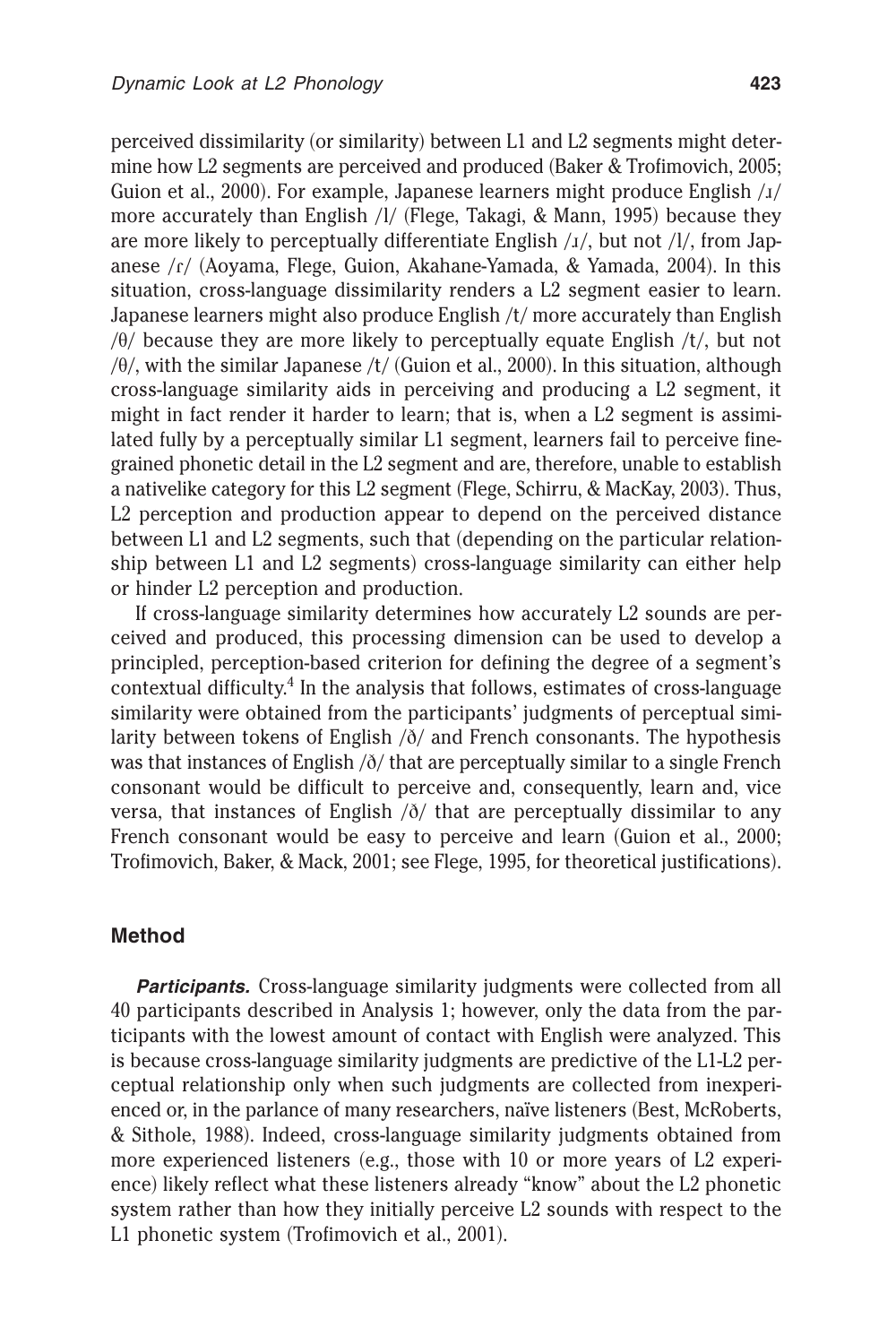Thus, included in this analysis were only the data from the 17 participants  $(10$  female,  $7$  male) with the lowest amount of self-reported daily exposure to and use of English (below 25%). These participants (mean age:  $41.7$ ; range: 18.1–61.0) reported using English on average only about  $5\%$  daily  $(0-23\%)$ , estimating their daily use of French at a mean of  $95\%$  (80–100%). The participants' French self-ratings yielded consistently high mean proficiency scores  $(8.5–8.9 \text{ on } 9\text{-point scales})$ ; their English self-ratings  $(4.4.-5.8)$  and accent scores  $(1.8-5.2)$  were quite low.

*Materials.* The stimuli used in the cross-language identification task included 80 target and 15 control stimuli. The target stimuli were 80 English  $\partial/\partial t$  tokens from the reading; the control stimuli were  $15$  French  $/s/$  tokens from the French translation of the reading. It was hypothesized that the participants would be able to easily identify the consonant in the control stimuli as French  $\frac{\xi}{\xi}$ . Thus, the control stimuli were included to ensure that the participants understood the task and could perform it as intended.

The English stimuli were recorded by three male speakers of Canadian English from Montreal (mean age:  $31$ ), of whom two were balanced English-French bilinguals and one was a balanced English-Italian-French trilingual+ All speakers were exposed to English from birth and spoke English natively. $^5$  The French stimuli were recorded by three male speakers of Quebec French from Montreal (mean age: 36); all were exposed to French from birth and spoke French natively. The speakers were asked to do the reading twice, speaking at a normal rate. A Platronics (DSP-300) head-mounted microphone was used to record the speakers directly onto a computer; *CoolEdit 2000* software (Syntrillium Software Corporation) was used to excise each stimulus from the second (more fluent) reading.

Because listeners' familiarity with particular lexical items in which the target sound is embedded might bias their cross-language similarity judgments  $(e.g., Pitt & Samuel, 1995)$ , the stimuli were excised from the speech stream not as lexical items but as VC-CV, V-CV, or (in the case of sentence-initial  $\langle \delta \rangle$ ) as CV syllables+ For example, the English stimuli *dim the*, *above the*, *showed the*, *father*, and *Then* were excised as *-im\_the-*, *-ove\_the-*, *-owed\_the-*, *-athe-*, and *the-*, respectively+ Likewise, the French stimuli *à cette*, *assister*, *baisser*, and *d'essayer* were excised as *-à\_ce-*, *-assi-*, *-aisse-*, and *-essa-*, respectively+ The resulting 285 stimuli (95 tokens  $\times$  3 speakers) were ramped off during the first and last 15 ms to eliminate audible clicks and were normalized for peak intensity and perceived loudness.

The stimuli were organized into six balanced lists of 135 tokens, each with 15 tokens of English  $\delta/$  in each of the eight phonetic contexts and 15 tokens of French  $/s/$ . Each of the three English speakers contributed five unique tokens of English  $\delta$  per context to every list. Each of the three French speakers contributed five tokens of French  $\frac{s}{t}$  to every list. Across all lists, each token was spoken equally frequently by each of the three English or French speakers. The participants were assigned equally frequently to each list.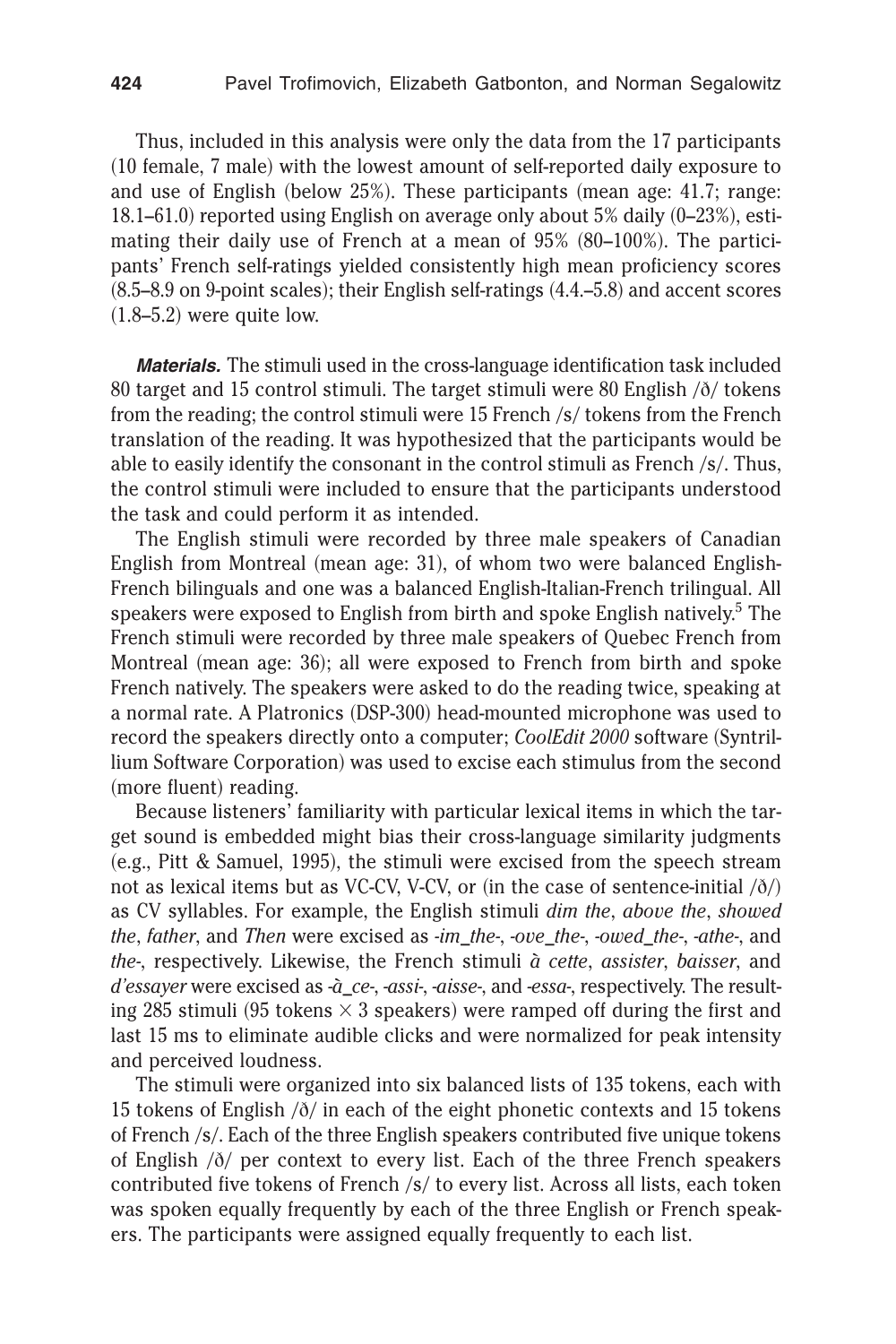*Procedure.* The 135 tokens were randomly presented using speech presentation software (Smith, 1997) over stereo headphones. The participants performed a forced-choice cross-language identification and similarity rating task. They were asked to identify the consonant in each stimulus token with 1 of the 11 response alternatives (determined in pilot testing)—10 French consonants  $/(t/$ ,  $/v/$ ,  $/n/$ ,  $/s/$ ,  $/d/$ ,  $/f/$ ,  $/z/$ ,  $/t/$ ,  $/l/$ ,  $/g/$ ) and a "not a French consonant" option—and to rate the similarity between them. The response alternatives were displayed in French orthography as *t*, *v*, *n*, *s*, *d*, *ch*, *z*, *f*, *l*, *g*, and *pas français* "not French," respectively.

The procedure was as follows. First, each participant heard a stimulus token  $(e.g., -a$ the-, extracted from *father*) and then selected, by clicking the appropriate button on the computer screen, the French consonant that sounded most similar to the consonant in the token  $(e.g.,$  French  $/d)$ . Next, the participant heard the same stimulus token again but this time rated the similarity of the consonant it contained to the chosen French consonant on an 11-point Likerttype scale  $(1 = pas du$  *tout similaire* "not at all similar" to  $11 = tr\tilde{e}s$  similaire "very similar"). The participants had unlimited time to identify the consonants and to provide similarity judgments but were not permitted to change their responses. Before testing, participants were given a 10-item practice session to familiarize themselves with the procedure.

*Data Analysis.* The cross-language identification responses were scored by computing how many times (out of 15) each participant identified English  $\delta$  tokens in a given context (or, in the case of the control stimuli, tokens of French  $\langle s \rangle$  with any of the 11 response alternatives. For example, the number of times each participant identified English  $\delta$  in the intervocalic context with French  $\frac{d}{dx}$  was tabulated as well as the number of times it was identified with each of the 10 other response alternatives. The similarity rating responses on the 11-point Likert scale were scored by computing the participant's mean rating of the similarity between each English  $\delta$  token in a given context and each chosen response alternative. For example, a participant who chose French  $\frac{d}{dx}$  as the most similar consonant to *-athe*- on 9 out of the 15 presentations of *-athe-* was assigned a mean similarity rating of 8+2 on the 11-point Likert scale for these nine responses. Mean cross-language identification and similarity rating responses were computed for the 17 participants across all English  $\partial$ tokens in the same phonetic context.

The resulting identification rates were compared against chance performance, namely choosing 1 out of 11 possible response alternatives  $(9\%)$ , which is equivalent to 1.4 out of a possible total of 15 responses. Thus, considered in the final analyses were only those cross-language identification responses (and similarity ratings associated with them) that were at least two standard deviations above this chance identification rate  $(24\%$ , or 3.6/15 responses). The standard deviation value used in this calculation represents the standard deviation of the proportion associated with the chance identification rate  $(1/11)$ , computed for a possible total of 15 responses for English  $\delta$  tokens in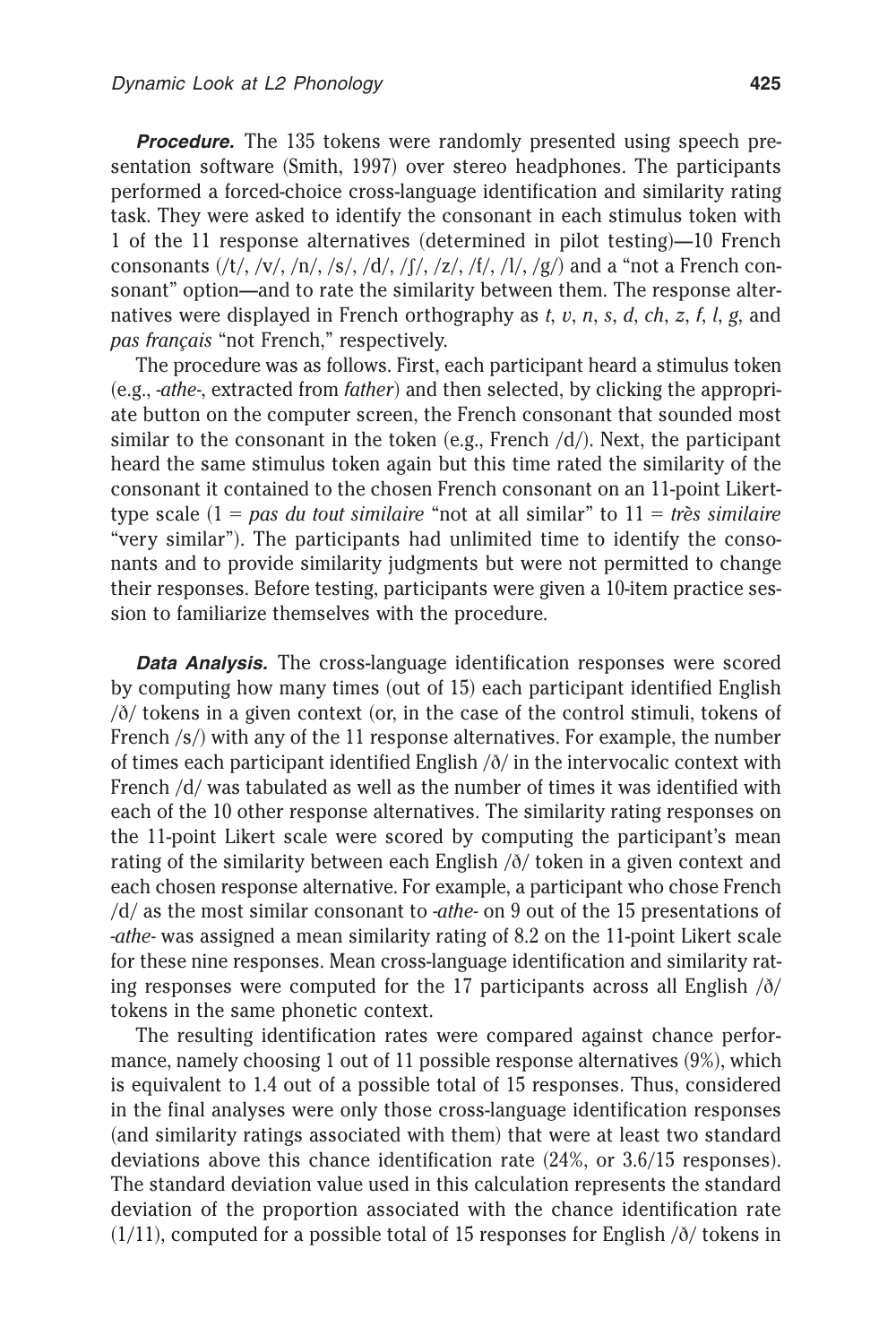each phonetic context. Initial analyses of the participants' responses to French  $/s/$  tokens (the control stimuli), revealed that they identified these tokens with French  $/s/$  a majority of the time  $(73%)$  and rated them as being similar to it  $(7.8)$ . These identification rates and similarity ratings (cf. Trofimovich et al., 2001) suggest that the participants understood the task and had performed it as intended.

#### **Results**

*Cross-Language Identification and Similarity Rating.* Table 4 presents mean cross-language identification rates and mean similarity ratings (shown in parentheses) for English  $\partial$  tokens spoken in eight phonetic contexts. In response to English  $\delta$  in the sentence-initial, liquid, intervocalic, and voiced stop contexts, the participants chose a single French response alternative (French  $/d$ ) a majority of the time  $(31-61%)$  and rated the similarity between English  $\delta$  and French /d/ with an average rating of 4.5–6.2. They identified English  $\delta$  in the voiceless stop and voiceless fricative/affricate contexts with another single French response alternative: French  $/t/$  (44%; mean rating: 5.1) and French  $\int \int \int \langle 33\%; \text{ mean rating: } 5.5 \rangle$ , respectively. In response to English  $\partial \delta$ in the nasal context, participants chose two response alternatives, French  $/n/$ and  $\frac{d}{32\%}$  and 44% of the time, respectively, and rated these choices with a mean rating of 6.0 and 6.2, respectively. By contrast, English  $\delta/$  in the voiced fricative/affricate context evinced no above-chance identification responses; in response to these English  $\delta/$  tokens, the participants chose among nine different response options  $1-23%$  of the time.

Whereas these cross-language identification patterns likely reflect the various degrees of similarity between French consonants and contextual instances of English  $\delta$ , a more accurate measure of cross-language similarity requires combining both identification and similarity-rating judgments. This combined measure would allow for distinguishing between cases in which two contextual instances of English  $\delta$  are identified with the same L1 consonant yet differ in their similarity rating. In such cases, there is potentially a difference in the degree of the so-called perceptual fit between English  $\delta$  tokens and the chosen L1 consonant that cross-language identification and similarity judgments, considered separately, fail to capture. As Table 4 indicates, one such case would be tokens of English  $\partial$  in the liquid and in the sentence-initial context. These were identified relatively equally often with French  $\frac{d}{38\%}$  and 31%, respectively), yet the match between French  $\frac{d}{dx}$  and English  $\frac{d}{dx}$  in the liquid context was rated lower  $(4.5)$  than the match between French  $\frac{d}{d}$  and English  $\frac{d}{d}$  in the sentence-initial context (5.8). Therefore, to estimate more accurately the L1-L2 perceptual relationship, the fit index—a measure first used in a similar analysis by Guion et al.  $(2000)$ to combine both identification and similarity judgments—was applied to the data.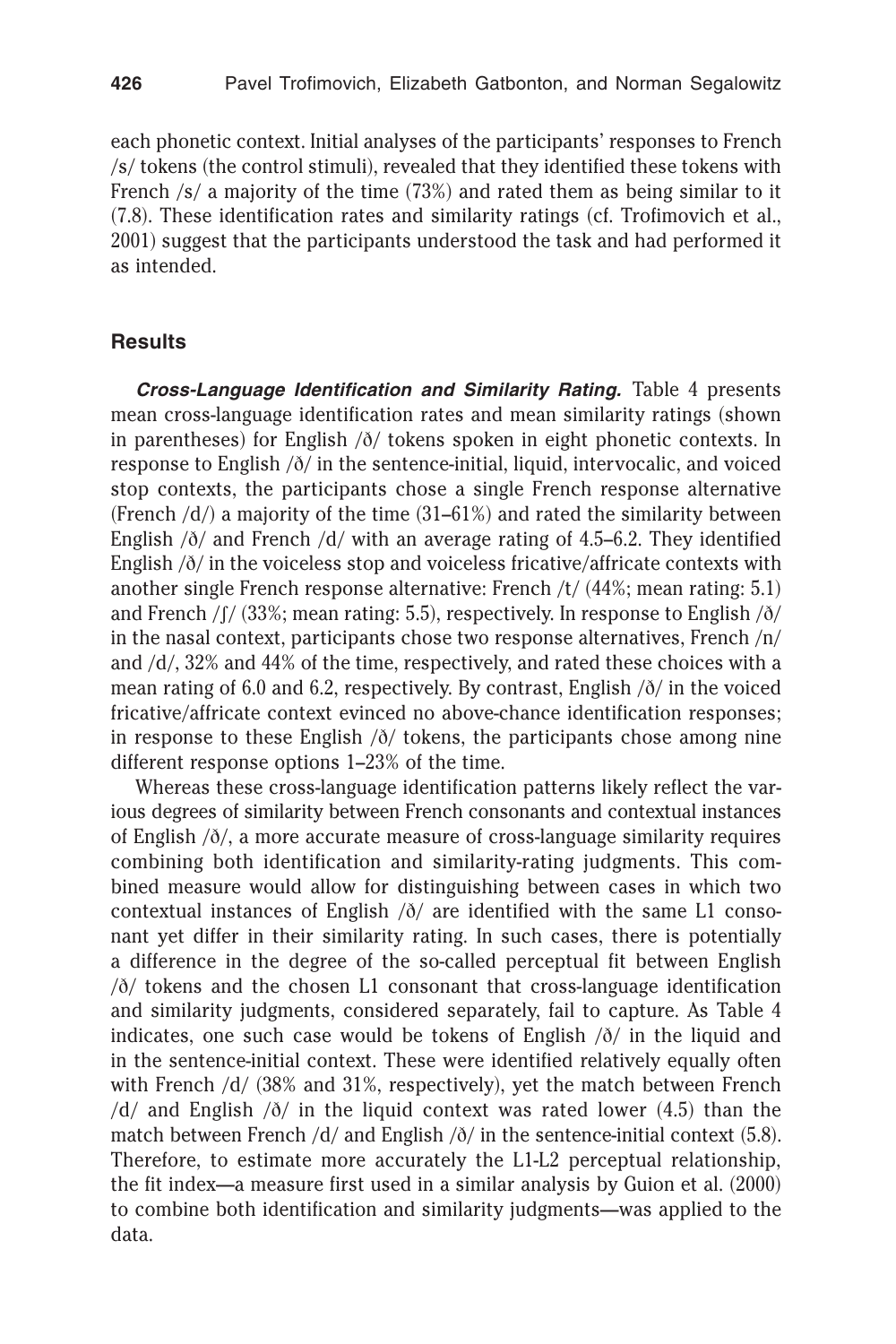| <b>Table 4.</b> Mean proportion of times that tokens of English $/\delta$ in eight phonetic contexts were identified with French response |
|-------------------------------------------------------------------------------------------------------------------------------------------|
| alternatives (with similarity ratings in parentheses)                                                                                     |
|                                                                                                                                           |

| English            | French response alternatives |          |          |          |          |          |          |          |          |          |            |
|--------------------|------------------------------|----------|----------|----------|----------|----------|----------|----------|----------|----------|------------|
| $\delta$ / context | /t/                          | /v/      | /n/      | /s/      | /d/      | /∫/      | /z/      | /f/      | /Ι/      | /g/      | Not French |
| Initial            | .15(3.7)                     | .09(6.6) | .04(7.2) | .01(1.3) | .31(5.8) |          | .01(9.0) |          | .15(7.7) |          | .24(1.1)   |
| Vowel              | .22(3.4)                     | .02(5.3) | .02(2.5) | .01(4.5) | .45(4.9) | .01(5.5) | .05(6.2) |          | .06(7.4) | .01(9.0) | .16(1.2)   |
| Vd fric            | .07(2.9)                     | .11(7.2) |          | .11(5.8) | .22(5.4) | .06(5.2) | .23(6.2) |          | .01(3.0) | .08(6.0) | .11(1.2)   |
| Liquid             | .16(3.8)                     | .08(4.9) | .01(4.0) | .03(5.8) | .38(4.5) |          | .11(5.8) |          | .07(4.6) | .01(6.0) | .16(1.1)   |
| <b>Nasal</b>       | .04(3.0)                     | .02(5.0) | .44(6.0) |          | .32(6.2) |          | .01(1.0) |          | .02(5.0) | .05(5.3) | .10(1.1)   |
| Vd stop            | .11(3.6)                     | .04(6.0) | .02(3.5) | .01(8.7) | .61(6.2) |          | .04(6.3) |          | .01(2.0) |          | .14(1.3)   |
| Vl fric            | .22(4.8)                     |          | .01(2.0) | .21(5.3) | .05(5.2) | .33(5.5) | .01(5.8) | .03(6.6) | .02(5.5) |          | .11(1.6)   |
| Vl stop            | .44(5.1)                     | .01(8.0) | .04(7.2) | .06(6.0) | .18(5.1) | .02(5.8) | .02(6.5) | .02(7.8) | .02(3.8) | .02(4.8) | .22(1.4)   |

*Note.* Boldfaced values represent the identification rates that are +2 *SD* above chance performance. Vd = voiced; Vl = voiceless; fric = fricative/affricate; Vowel = intervocalic..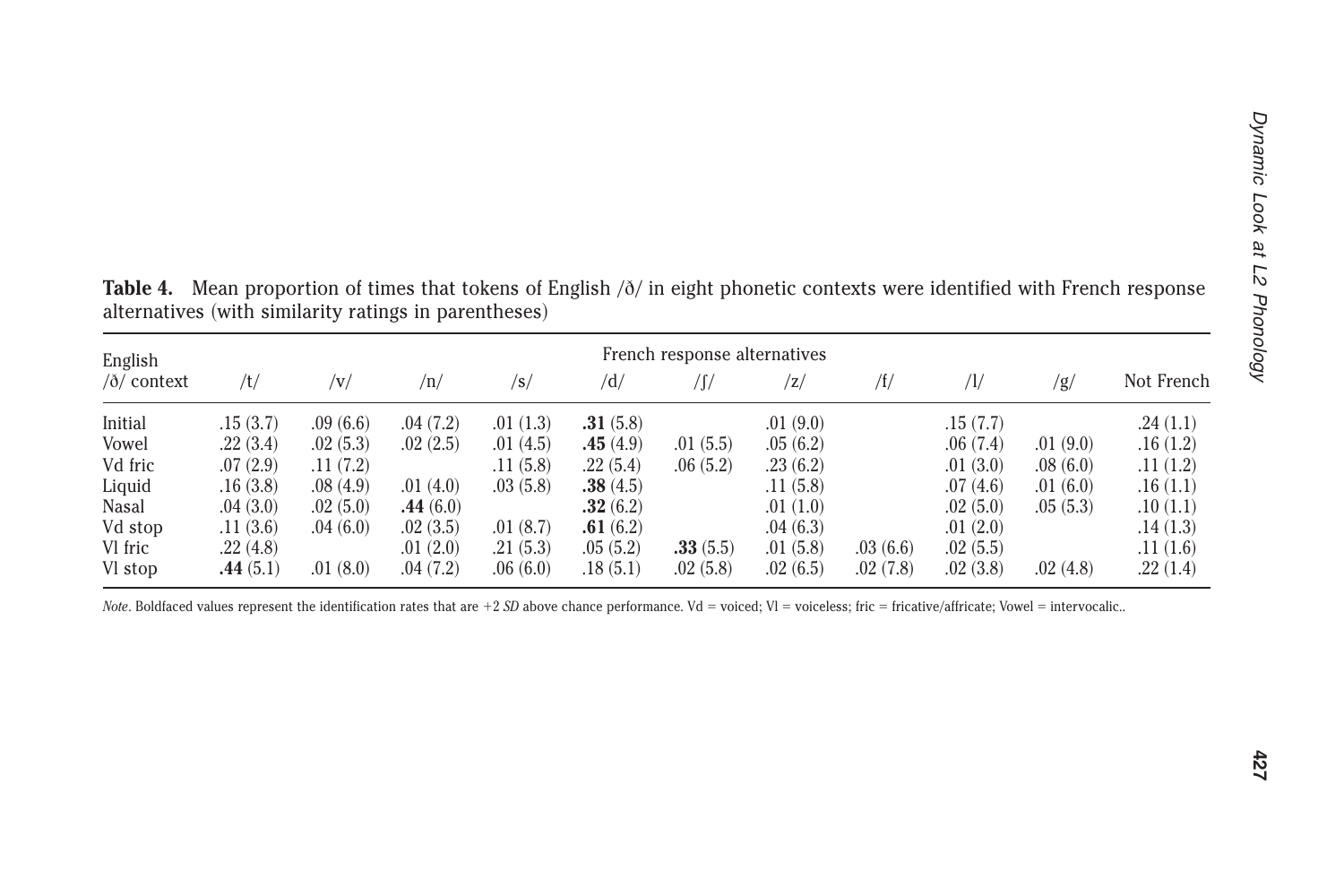| English<br>$\delta$ / context | French<br>consonants | Identification<br>rate | Similarity<br>rating | Fit<br>index | Log<br>frequency | Rank           |
|-------------------------------|----------------------|------------------------|----------------------|--------------|------------------|----------------|
| Vd fric                       |                      |                        |                      | 0.00         | 2.0              |                |
| Liquid                        | /d/                  | .38                    | 4.5                  | 1.71         | 2.9              | 3              |
| Initial                       | /d/                  | .31                    | 5.8                  | 1.80         | 3.5              | $\overline{2}$ |
| Vl fric                       | /∫/                  | .33                    | 5.5                  | 1.82         | 1.7              | 6              |
| Vowel                         | /d/                  | .45                    | 4.9                  | 2.21         | 3.3              | 4              |
| Vl stop                       | /t/                  | .44                    | 5.1                  | 2.24         | 2.4              | 5              |
| Nasal                         | /n/                  | .44                    | 6.0                  | 2.64         | 1.6              |                |
|                               | /d/                  | .32                    | 6.2                  | 1.98         |                  |                |
| Vd stop                       | /d/                  | .61                    | 6.2                  | 3.78         | 0.6              | 8              |

**Table 5.** Selected French consonants, identification rates, similarity ratings, perceptual fit indexes, log-based frequency estimates, and difficulty ranks for English  $\partial/\partial t$  tokens in eight phonetic contexts

*Note*. Vd = voiced; Vl = voiceless; fric = fricative/affricate; Vowel = intervocalic.

Fit indexes between English  $\partial$  in a given context and a given French consonant were computed by multiplying the mean above-chance rate with which English  $\delta$  was identified with this French consonant by the mean similarity rating between English  $\delta$  and this same French consonant. For example, the fit index between English  $\delta$  in the intervocalic context and French  $\delta$  /d/ was calculated by multiplying the +45 identification rate by the 4+9 similarity rating, yielding a value of 2.21. The fit indexes for each phonetic context, ranging from 1.71 to 3.78, appear in Table 5, along with the French segments that were statistically significantly associated with each context. (The percentage selection and mean similarity ratings for these items, first reported in Table 4, are for convenience presented again in Table 5.)

*Defining Context Difficulty.* The objective of this analysis is to establish patterns of cross-language similarity between English  $\partial$  and French consonants that would permit the prediction of perceptual difficulty of English  $\partial$ in each context. It was hypothesized that those English  $\delta$  tokens that are perceptually similar to one or more French consonants would be more difficult to learn and, conversely, those English  $\partial$  tokens that are perceptually dissimilar to any French consonant would be easier to learn. If high fit indexes reflect a strong perceptual match and low fit indexes reflect a weak perceptual match between English  $\partial/\partial \phi$  and French consonants, then it is possible to rank-order English  $\partial/\partial \phi$  tokens, occurring in each context, according to their predicted ease of learning (the weaker the perceptual match, the easier to learn).

Table 5 summarizes the perceptual match data needed to make differential predictions about the relative difficulty presented by the eight different phonetic contexts. The tokens of English  $\delta/$  in the voiced fricative/affricate con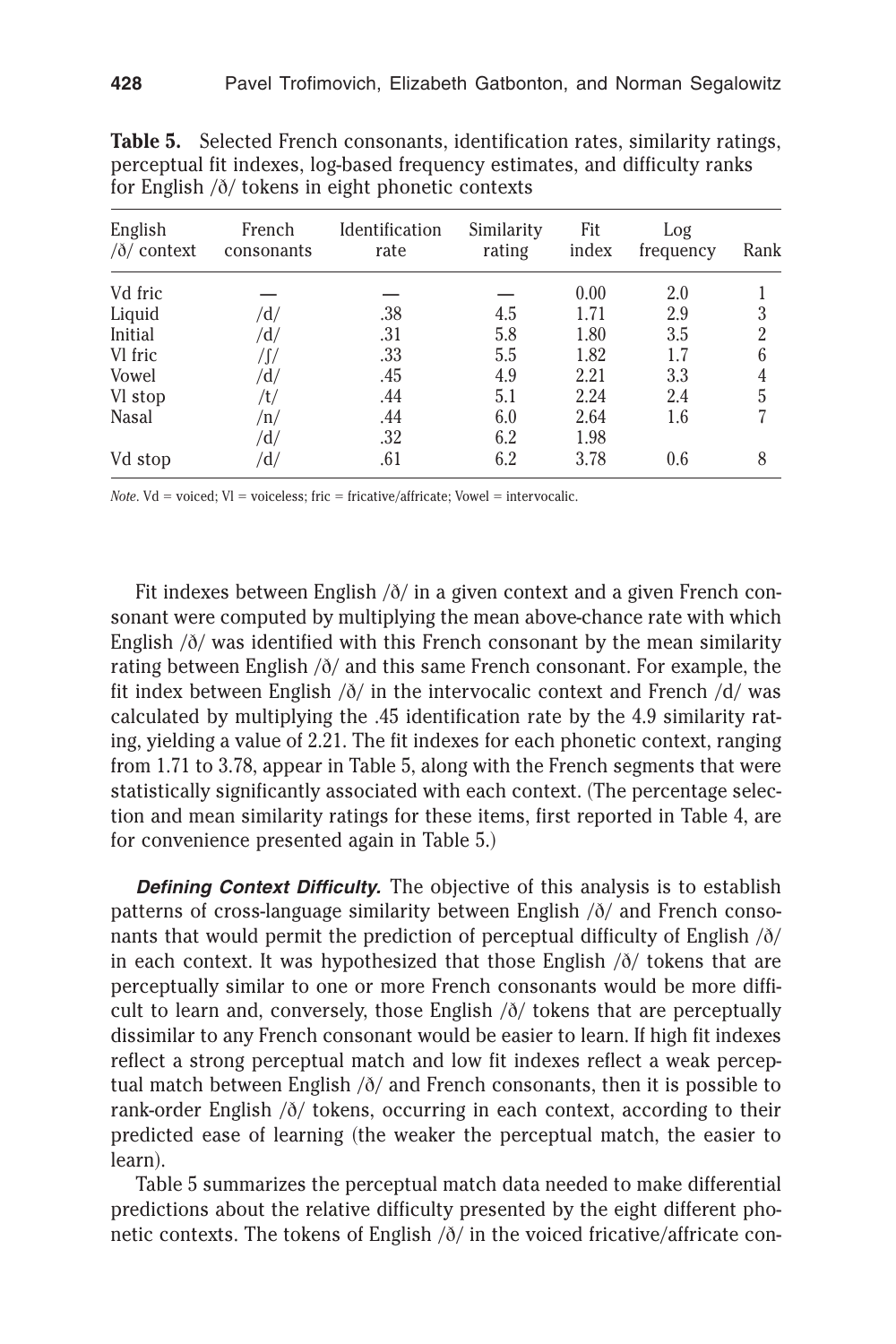text show the least perceptual match to a French segment, suggesting that this should be the context in which the learning of the target segment should be easiest. In this context, English  $\partial$  was not identified with any French consonant at above-chance rates. The tokens with the greatest perceptual match to French segments, expected to be the most difficult to learn, appear to be tokens of English  $\delta$  in the voiced stop context, followed by those in the nasal context. In the voiced stop context, English  $\partial$  was heard predominantly as French  $\frac{d}{d}$  (61% of the time, with a fit index of 3.78), exemplifying perceptual assimilation of English  $\delta$  to a single L1 category. In the nasal context, English  $\delta$  was heard as both French  $\frac{d}{d}$  and  $\frac{n}{n}$ , representing perceptual assimilation of English  $\delta/$  to two L1 categories varying in degree of fit. The latter  $(dual-category)$  assimilation pattern is reflective of a more easily discriminable (and hence learnable) contextual variant of English  $\delta$  than the former  $(single-category)$  assimilation pattern  $(Best, McKoberts, & Goodell, 2001; Best)$ et al., 1988). English  $\delta/$  in the remaining five contexts was heard as a single French consonant  $/(t)$ ,  $/$ , or  $/d$ ), with various degrees of fit to each. These five contextual variants of English  $\delta$  can be ordered according to their perceptual difficulty from easy (liquid context) to difficult (voiceless stop context) in increasing value of their perceptual fit to a single French consonant. The ranking of English  $\delta$  tokens in eight phonetic contexts, from easy to difficult, appears in the column labeled "Fit index" in Table 5.

*Scaling Solution.* The English  $\delta$  accuracy data reported in Analysis 1 were subjected to implicational scaling, with phonetic contexts ordered according to perceived cross-language similarity (i.e., in increasing degree of the English consonant's perceptual fit to a single French consonant: voiced fricative/ affricate, liquid, sentence initial, voiceless fricative/affricate, intervocalic, voiceless stop, nasal, voiced stop). Again, the goal was to see whether the accuracy data patterned in a manner predicted by the gradual diffusion framework. As in the previous analysis, the matrix evaluated here involved a 17-stage scaling solution (see Table  $6$ ).

The analysis of the fit of the participants' accuracy data into the matrix again revealed a relationship between the participants' English  $\partial$  production accuracy and the phonetic contexts in which English  $\delta/\delta$  was produced, much akin to that obtained in Analysis 1. However, as in Analysis 1, only 16 participants' data  $(40\%)$  perfectly matched the patterns predicted by the gradual diffusion framework, yielding an IR index of +88, which was lower than the benchmark +93+ Apart from this relatively weak fit of the data to the predicted pattern, two findings are noteworthy. First, the participants' accuracy data in the voiced fricative/affricate, nasal, and voiced stop contexts—those representing the end points of the similarity-based context hierarchy—represented a good fit to the matrix (with only 2 cases out of  $34$ , or 5.8%, not fitting the expected pattern). Second, the participants' accuracy data in the remaining five phonetic contexts (those in the middle of the hierarchy) yielded a relatively large number of discrepancies between the obtained patterns and those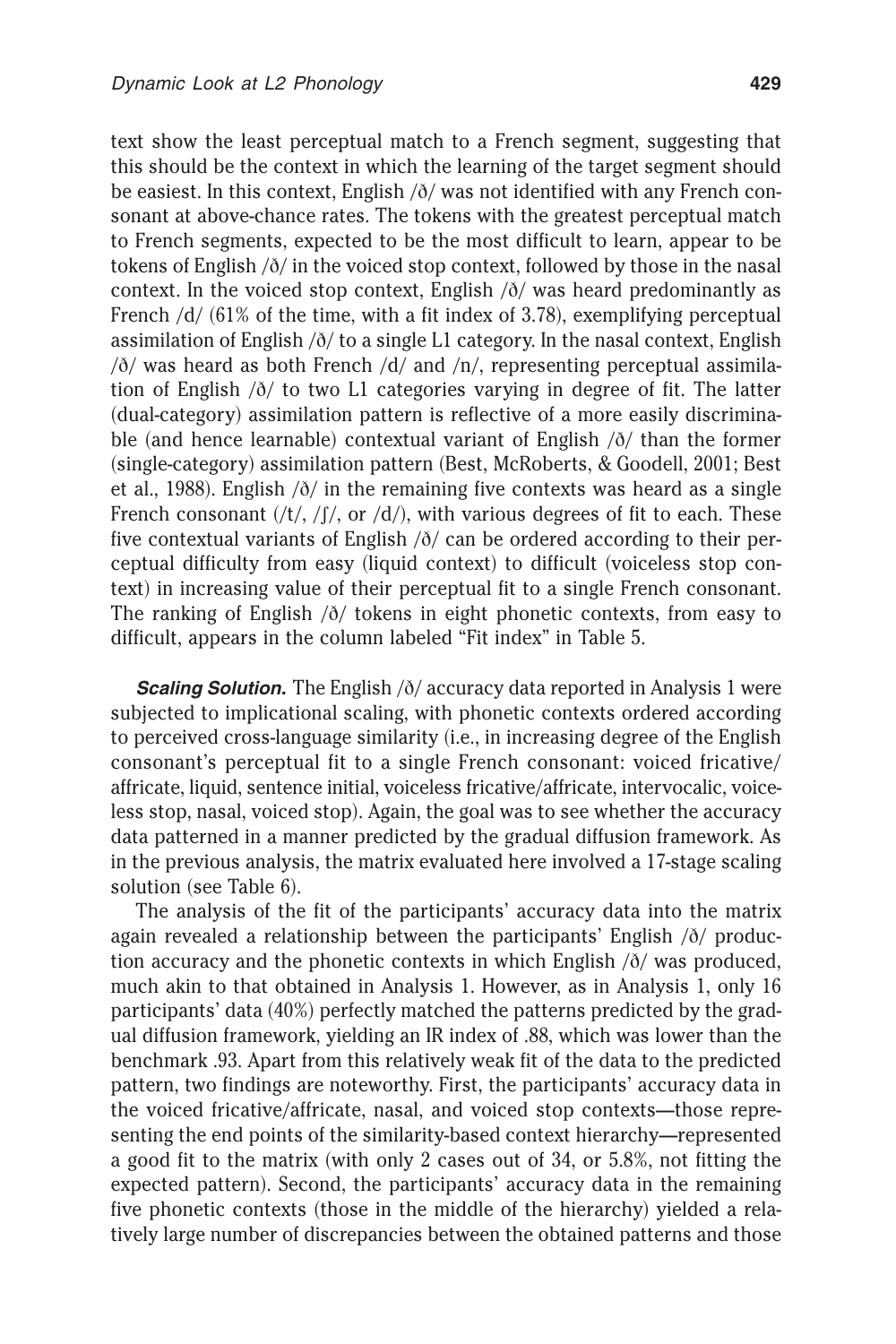|                           | Phonetic context |                  |                  |                  |                  |                  |                  |                  |                  |  |  |
|---------------------------|------------------|------------------|------------------|------------------|------------------|------------------|------------------|------------------|------------------|--|--|
| Subject                   | Vd fric          | Liquid           | Initial          | Vl fric          | Vowel            | Vl stop          | Nasal            | Vd stop          | Stage            |  |  |
| 31                        | $\overline{0}$   | $\overline{0}$   | $\overline{0}$   | $\overline{0}$   | $\overline{0}$   | $\overline{0}$   | $\overline{0}$   | $\boldsymbol{0}$ | $\mathbf{1}$     |  |  |
| 18                        | $\overline{0}$   | $\boldsymbol{0}$ | $\boldsymbol{0}$ | $\boldsymbol{0}$ | $\overline{0}$   | $\boldsymbol{0}$ | $\boldsymbol{0}$ | $\boldsymbol{0}$ | $\mathbf{1}$     |  |  |
| 29                        | $\mathbf{0}$     | $\overline{0}$   | $\overline{0}$   | $\mathbf{0}$     | $\overline{0}$   | $\mathbf{0}$     | $\overline{0}$   | $\mathbf{0}$     | $\mathbf{1}$     |  |  |
| $\overline{4}$            | $\boldsymbol{0}$ | $\boldsymbol{0}$ | $\mathbf{0}$     | $\boldsymbol{0}$ | $\boldsymbol{0}$ | $\overline{0}$   | $\boldsymbol{0}$ | $\overline{0}$   | $\mathbf{1}$     |  |  |
| 20                        | $\overline{0}$   | $\boldsymbol{0}$ | $\overline{0}$   | $\mathbf{0}$     | $\overline{0}$   | $\overline{0}$   | $\boldsymbol{0}$ | $\boldsymbol{0}$ | $\mathbf{1}$     |  |  |
| 10                        | $\overline{0}$   | $\overline{0}$   | $01*$            | $\mathbf{0}$     | $\overline{0}$   | $\overline{0}$   | $\overline{0}$   | $\mathbf{0}$     | $\mathbf{1}$     |  |  |
| 14                        | $\boldsymbol{0}$ | $\boldsymbol{0}$ | $01*$            | $\mathbf{0}$     | $\boldsymbol{0}$ | $01*$            | $\boldsymbol{0}$ | $\boldsymbol{0}$ | $\mathbf{1}$     |  |  |
| 23                        | $\overline{01}$  | $\boldsymbol{0}$ | $01*$            | $\mathbf{0}$     | $\overline{0}$   | $\mathbf{0}$     | $01*$            | $\overline{0}$   | $\overline{2}$   |  |  |
| $\overline{\mathfrak{c}}$ | 01               | $\overline{0}$   | $01*$            | $\theta$         | $01*$            | $01*$            | $\boldsymbol{0}$ | $\overline{0}$   | $\overline{2}$   |  |  |
| 32                        | 01               | $\boldsymbol{0}$ | $01*$            | $\boldsymbol{0}$ | $\boldsymbol{0}$ | $01*$            | $01*$            | $\boldsymbol{0}$ | $\overline{2}$   |  |  |
| 21                        | 01               | $\boldsymbol{0}$ | $\boldsymbol{0}$ | $\boldsymbol{0}$ | $\boldsymbol{0}$ | $\boldsymbol{0}$ | $\boldsymbol{0}$ | $\boldsymbol{0}$ | $\overline{2}$   |  |  |
| $\overline{3}$            | 01               | $\boldsymbol{0}$ | $\overline{0}$   | $\mathbf{0}$     | $\boldsymbol{0}$ | $\mathbf{0}$     | $\overline{0}$   | $\boldsymbol{0}$ | $\overline{2}$   |  |  |
| 12                        | 01               | $\boldsymbol{0}$ | $01*$            | $\overline{0}$   | $\overline{0}$   | $\overline{0}$   | $\boldsymbol{0}$ | $\boldsymbol{0}$ | $\overline{2}$   |  |  |
| 19                        | 01               | $\mathbf{0}$     | $01*$            | $\mathbf{0}$     | $\overline{0}$   | $\overline{0}$   | $\overline{0}$   | $\overline{0}$   | $\overline{2}$   |  |  |
| 13                        | $01\,$           | $\boldsymbol{0}$ | $01*$            | $\boldsymbol{0}$ | $\boldsymbol{0}$ | $01*$            | $\boldsymbol{0}$ | $\boldsymbol{0}$ | $\overline{2}$   |  |  |
| $\,6\,$                   | 01               | $\overline{01}$  | $\overline{01}$  | $\overline{0}$   | $\overline{0}$   | $01*$            | $\overline{0}$   | $\boldsymbol{0}$ | $\overline{4}$   |  |  |
| $\overline{5}$            | 01               | $0^*$            | 01               | $\overline{01}$  | $\overline{01}$  | $\overline{01}$  | $\boldsymbol{0}$ | $\boldsymbol{0}$ | $\overline{7}$   |  |  |
| 37                        | 01               | $0^*$            | 01               | 01               | 01               | 01               | $01\,$           | $\boldsymbol{0}$ | 8                |  |  |
| 30                        | 01               | $0*$             | 01               | 01               | 01               | 01               | 01               | $\overline{0}$   | 8                |  |  |
| $\mathbf{1}$              | 01               | $0*$             | 01               | 01               | 01               | $0^*$            | 01               | $\overline{0}$   | 8                |  |  |
| 34                        | 01               | $0*$             | 01               | 01               | 01               | 01               | 01               | $\overline{0}$   | $\boldsymbol{8}$ |  |  |
| 11                        | 01               | $0^*$            | 01               | 01               | $0^*$            | 01               | 01               | $\overline{0}$   | $\boldsymbol{8}$ |  |  |
| 35                        | 01               | 01               | 01               | 01               | $0^*$            | $0^*$            | 01               | $\overline{01}$  | 9                |  |  |
| $36\,$                    | 01               | $0*$             | 01               | 01               | 01               | 01               | 01               | 01               | $\overline{9}$   |  |  |
| 38                        | 01               | $01\,$           | 01               | 01               | 01               | 01               | 01               | 01               | $\overline{9}$   |  |  |
| 26                        | 01               | 01               | 01               | 01               | 01               | 01               | 01               | 01               | 9                |  |  |
| $22\,$                    | 01               | $01\,$           | $1*$             | 01               | 01               | 01               | 01               | 01               | 9                |  |  |
| 15                        | 01               | 01               | 01               | 01               | $1*$             | 01               | 01               | 01               | $\overline{9}$   |  |  |
| 28                        | 01               | 01               | $1*$             | 01               | 01               | 01               | 01               | 01               | $\overline{9}$   |  |  |
| $\,$ 8 $\,$               | 01               | $1*$             | 01               | 01               | 01               | 01               | 01               | 01               | $\boldsymbol{9}$ |  |  |
| $\overline{2}$            | $\overline{1}$   | 01               | 01               | 01               | 01               | 01               | 01               | 01               | $10\,$           |  |  |
| 25                        | $\,1$            | $\mathbf{1}$     | 1                | $01*$            | $\,1\,$          | $\mathbf{1}$     | $\mathbf{1}$     | $\mathbf{1}$     | 17               |  |  |
| 33                        | $\,1$            | $\,1$            | $\,1$            | $01*$            | $\,1\,$          | $\,1$            | $\,1$            | $\,1$            | 17               |  |  |
| 17                        | $\mathbf{1}$     | $\mathbf{1}$     | $\mathbf{1}$     | $01*$            | $\mathbf{1}$     | $\mathbf{1}$     | $\mathbf{1}$     | $\mathbf{1}$     | 17               |  |  |
| 39                        | 1                | 1                | 1                | $\mathbf{1}$     | $\mathbf{1}$     | $\mathbf{1}$     | $\mathbf{1}$     | 1                | 17               |  |  |
| 16                        | $\mathbf{1}$     | $\mathbf{1}$     | $\mathbf{1}$     | $\mathbf{1}$     | $\mathbf{1}$     | $\mathbf{1}$     | $\mathbf{1}$     | $\mathbf{1}$     | 17               |  |  |
| 24                        | $\mathbf{1}$     | $\mathbf{1}$     | $\mathbf{1}$     | $\mathbf{1}$     | $\mathbf{1}$     | $\mathbf{1}$     | $\mathbf{1}$     | $\mathbf{1}$     | 17               |  |  |
| $\boldsymbol{9}$          | $\,1$            | $\mathbf 1$      | $\mathbf 1$      | $\mathbf{1}$     | $\mathbf{1}$     | $\mathbf 1$      | $\mathbf{1}$     | $\mathbf 1$      | 17               |  |  |
| 40                        | $\mathbf{1}$     | $\mathbf{1}$     | $\mathbf{1}$     | $\mathbf 1$      | $\mathbf{1}$     | $\mathbf{1}$     | $\mathbf{1}$     | $\mathbf{1}$     | 17               |  |  |
| 27                        | 1                | 1                | 1                | $\mathbf 1$      | $\mathbf{1}$     | $\overline{1}$   | $\mathbf{1}$     | 1                | 17               |  |  |

Table 6. Implicational scaling of English  $/\delta/$  accuracy with context ordered by degree of cross-language similarity

Note. Asterisks indicate cells that do not confirm to the implicational patterns specified in Table 2. Vd = voiced, Vl = voiceless, fric = fricative/affricate, Vowel = intervocalic.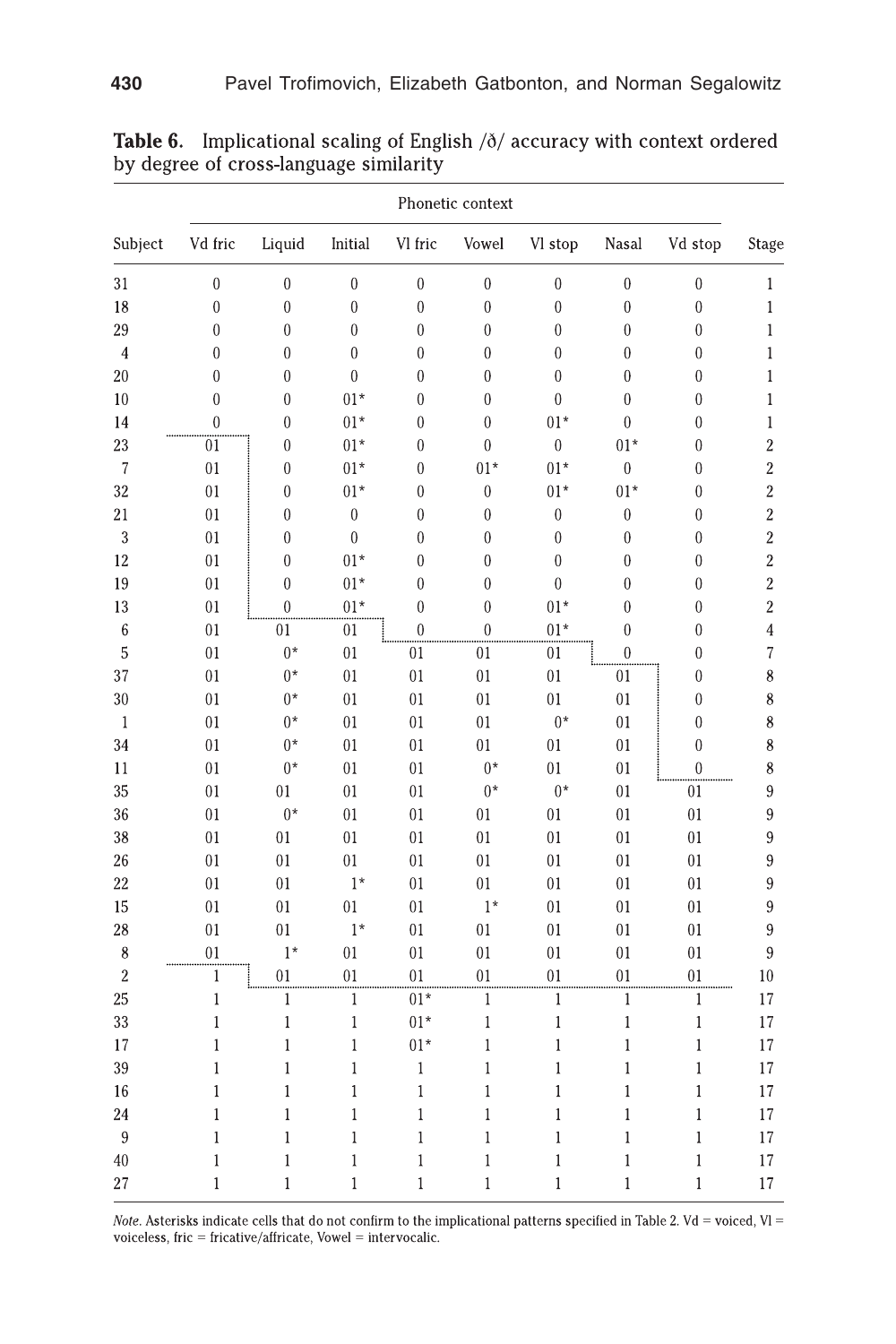predicted by the gradual diffusion framework. These findings suggest that the participants' similarity judgments provide a good (albeit unrefined) measure of context difficulty, in that they differentiate well only among the so-called end-point contextual instances of English  $\delta/\delta$ : those that appear to be the easiest and the most difficult.

Although this similarity-based criterion was overall successful in discriminating among the easiest and the most difficult contextual instances of English  $\delta$ , it ostensibly failed to distinguish fine-grained differences in context difficulty+ One psycholinguistic dimension that might help refine the criterion for defining context difficulty is lexical frequency. Indeed, even the most difficult of  $L2$  segments (in terms of cross-language similarity) might effectively be easy to perceive and produce if they are sufficiently frequent in the input available to the learner (Flege, Takagi,  $&$  Mann, 1996). The next analysis attempts to develop a criterion for defining context difficulty based on both cross-language similarity and lexical frequency.

### **Lexical Frequency**

Lexical frequency refers to the frequency with which individual lexical items occur in spoken or written language; it is often predictive of how rapidly or accurately both L1 (e.g., Vitevitch, Luce, Charles-Luce, & Kemmerer, 1997) and L2  $(e.g.,$  Flege et al., 1996) segments are perceived and produced. For example, Flege et al. (1996) found that adult Japanese speakers identified  $\frac{1}{4}$  and  $\frac{1}{1}$  tokens correctly more often when they occurred in words that were more frequent (and therefore more familiar) than their minimal pairs  $(i.e., when the /i/$  in *room* was paired with low-frequency *loom*, or the  $\frac{1}{i}$  in *lip* was paired with low-frequency *rip*). In another study, Bradlow and Pisoni (1999) asked adult L2 learners to identify easy and hard words. Easy words were high-frequency words with few similar-sounding lexical neighbors (e.g., *work*, *long*, *both*), whereas hard words were low-frequency words with many lexical neighbors (e.g., *hoot, mace, moan*). The learners appeared less likely to accurately identify hard words than easy ones even when word familiarity was controlled, indicating that word frequency and neighborhood density (lexical factors characterizing perceptual difficulty of spoken words) effectively modulated learners' L<sub>2</sub> perceptual accuracy. These findings demonstrate that speakers are sensitive to lexical factors, perceiving and producing segments more accurately and rapidly in frequent  $({\text{family}})$  than in infrequent  $({\text{unfamily}})$  words or syllables  $(e.g.,$ Flege et al., 1996; Vitevitch et al., 1997). These findings are also compatible with the results of recent variationist studies that have revealed an important role of lexical frequency in determining variability in L2 interlanguage  $(Langman & Bayley, 2002; Regan, 1996)$  and are consistent with frequencybased models of L1 and L2 variation (Bybee, 2002; see Bybee & Hopper, 2001, for review).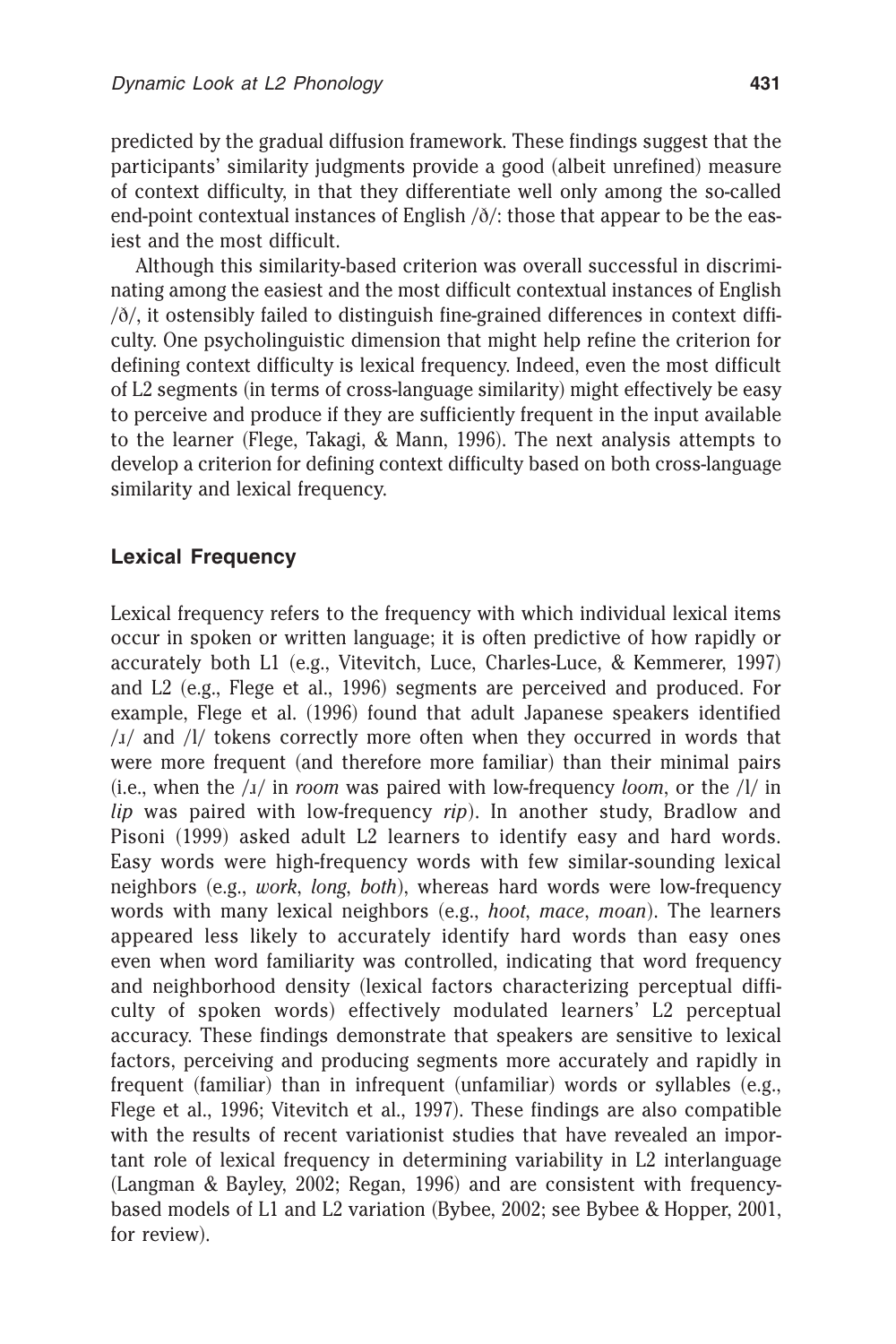*Defining Context Difficulty.* If lexical frequency indeed determines how accurately L2 segments are perceived and produced, then this processing dimension can help refine the similarity-based criterion for defining the degree of contextual difficulty for English  $\partial \dot{\theta}$ . In this analysis, estimates of lexical frequency were obtained from the British National Corpus (2000) spoken frequency counts (total number of spoken texts searched: 775,799) individually for each of the 80 English /ð/ tokens used in this study. $^6$  The hypothesis was that those English  $\delta$  tokens that are more frequent in spoken input would be easier to perceive and produce than those that are less frequent.

The obtained spoken frequency counts were first subjected to a logarithmic (log) transformation, a procedure that normalizes non-normally distributed data, which is often the case with corpus-based frequency counts. Mean log-based frequency estimates (shown in Table 5) were computed separately in each phonetic context by averaging the obtained frequency counts for the 10 tokens in that context. In order to create a continuum of contextual instances of English  $\partial$  ranging from easy to difficult, based on both indexes of cross-language similarity and spoken frequency, the eight phonetic contexts were rank-ordered by fit index (a measure of cross-language similarity) using log-based frequency values (estimates of lexical frequency) as the weighting variable. This was done by dividing the fit index for each phonetic context by the log-based lexical frequency value for that same context, the assumption being that a low fit index and a high log value characterize contextual instances of English  $\delta$  that are easy to learn. This procedure yielded a continuum of contextual instances of English  $\delta$  ranging from ostensibly the easiest contexts (voiced fricative/affricate), indicated by a low value on the continuum, to the most difficult contexts (voiced stop), indicated by a high value on the continuum. This ranking appears in the rightmost column of Table 5+

*Scaling Solution.* The participants' English  $\delta$  production data reported earlier were then subjected to implicational scaling using this new criterion to order phonetic contexts from easy to difficult. An initial analysis reveals that one of the eight contexts (liquid) accounted for  $33\%$  of all discrepancies between the predicted and obtained patterns, a value that is manifestly greater than the error rates observed in the remaining contexts  $(9.6\%$  on average). Before subjecting the resulting scaling solution to further evaluation, the decision was made to eliminate the data from the liquid context from further analyses (see the Discussion section for additional reasons for this decision). The final matrix evaluated in this implicational scaling analysis thus involves a data matrix that represents 15 possible ways in which the target and nontarget renditions of English  $\partial$  can be distributed across seven phonetic contexts (from easy to difficult): voiced fricative/affricate, sentence initial, intervocalic, voiceless stop, voiceless fricative/affricate, nasal, voiced stop (Table 7).

The scaling solution obtained in this analysis represents a good fit between the pattern predicted by the gradual diffusion framework and the obtained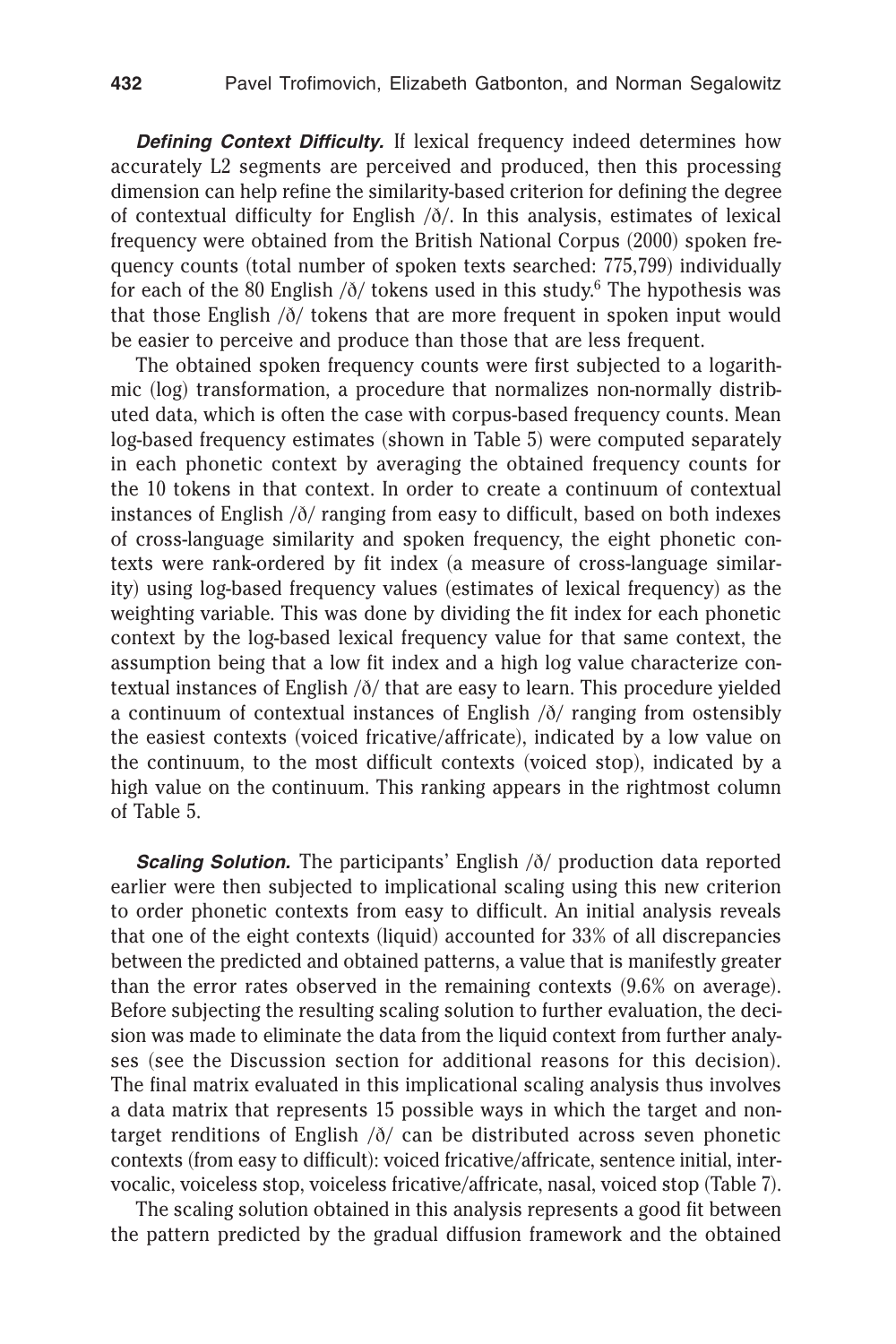|                |                  | Phonetic context |                  |                  |                  |                  |                       |                |  |  |  |
|----------------|------------------|------------------|------------------|------------------|------------------|------------------|-----------------------|----------------|--|--|--|
| Subject        | Vd fric          | Initial          | Vowel            | Vl stop          | Vl fric          | Nasal            | Vd stop               | Stage          |  |  |  |
| 31             | $\boldsymbol{0}$ | $\boldsymbol{0}$ | $\boldsymbol{0}$ | $\boldsymbol{0}$ | $\boldsymbol{0}$ | $\boldsymbol{0}$ | $\boldsymbol{0}$      | $\mathbf{1}$   |  |  |  |
| 18             | $\overline{0}$   | $\boldsymbol{0}$ | $\boldsymbol{0}$ | $\boldsymbol{0}$ | $\boldsymbol{0}$ | $\boldsymbol{0}$ | $\boldsymbol{0}$      | $\mathbf{1}$   |  |  |  |
| 29             | $\overline{0}$   | $\overline{0}$   | $\overline{0}$   | $\overline{0}$   | $\boldsymbol{0}$ | $\boldsymbol{0}$ | $\overline{0}$        | $\mathbf{1}$   |  |  |  |
| $\sqrt{4}$     | $\overline{0}$   | $\overline{0}$   | $\overline{0}$   | $\overline{0}$   | $\overline{0}$   | $\boldsymbol{0}$ | $\boldsymbol{0}$      | $\mathbf{1}$   |  |  |  |
| $20\,$         | $\theta$         | $\theta$         | $\overline{0}$   | $\overline{0}$   | $\theta$         | $\overline{0}$   | $\overline{0}$        | $\mathbf{1}$   |  |  |  |
| $21\,$         | $0 \\ 1$         | $\mathbf{0}$     | $\overline{0}$   | $\overline{0}$   | $\boldsymbol{0}$ | $\boldsymbol{0}$ | $\boldsymbol{0}$      | $\overline{2}$ |  |  |  |
| $\sqrt{3}$     | 01               | $\overline{0}$   | $\overline{0}$   | $\overline{0}$   | $\boldsymbol{0}$ | $\boldsymbol{0}$ | $\boldsymbol{0}$      | $\overline{2}$ |  |  |  |
| 14             | $0^*$            | $0 \\ 1$         | $\overline{0}$   | $01*$            | $\overline{0}$   | $\overline{0}$   | $\boldsymbol{0}$      | 3              |  |  |  |
| 10             | $0*$             | 01               | $\overline{0}$   | $\boldsymbol{0}$ | $\boldsymbol{0}$ | $\boldsymbol{0}$ | $\overline{0}$        | 3              |  |  |  |
| 19             | 01               | 01               | $\boldsymbol{0}$ | $\boldsymbol{0}$ | $\boldsymbol{0}$ | $\boldsymbol{0}$ | $\boldsymbol{0}$      | 3              |  |  |  |
| 12             | 01               | 01               | $\overline{0}$   | $\overline{0}$   | $\mathbf{0}$     | $\boldsymbol{0}$ | $\boldsymbol{0}$      | 3              |  |  |  |
| 23             | 01               | 01               | $\overline{0}$   | $\overline{0}$   | $\boldsymbol{0}$ | $01*$            | $\boldsymbol{0}$      | 3              |  |  |  |
| 13             | 01               | 01               | $\boldsymbol{0}$ | $01*$            | $\overline{0}$   | $\boldsymbol{0}$ | $\boldsymbol{0}$      | $\overline{3}$ |  |  |  |
| 32             | 01               | 01               | $\theta$         | $01*$            | $\mathbf{0}$     | $01*$            | $\overline{0}$        | 3              |  |  |  |
| $\overline{7}$ | 01               | 01               | 01               | 01               | $\overline{0}$   | $\boldsymbol{0}$ | $\boldsymbol{0}$      | 5              |  |  |  |
| 6              | 01               | 01               | $0^*$            | 01               | $\overline{0}$   | $\boldsymbol{0}$ | $\boldsymbol{0}$      | 5              |  |  |  |
| $\overline{5}$ | 01               | $01\,$           | 01               | $0 \\ 1$         | $01\,$           | $\overline{0}$   | $\boldsymbol{0}$      | $\,$ 6 $\,$    |  |  |  |
| $\mathbf{1}$   | 01               | 01               | 01               | $0^*$            | 01               | 01               | $\overline{0}$        | $\overline{7}$ |  |  |  |
| 11             | 01               | 01               | $0^*$            | 01               | 01               | 01               | $\overline{0}$        | $\overline{7}$ |  |  |  |
| 34             | 01               | 01               | 01               | 01               | 01               | 01               | $\overline{0}$        | $\overline{7}$ |  |  |  |
| 37             | 01               | 01               | 01               | 01               | 01               | 01               | $\boldsymbol{0}$      | 7              |  |  |  |
| 30             | 01               | 01               | 01               | 01               | 01               | $01\,$           | $\boldsymbol{0}$<br>. | 7              |  |  |  |
| 36             | 01               | 01               | 01               | 01               | 01               | 01               | 01                    | $\,8\,$        |  |  |  |
| 35             | 01               | 01               | $0*$             | $0^*$            | 01               | 01               | 01                    | $\,8\,$        |  |  |  |
| 38             | 01               | 01               | 01               | 01               | 01               | 01               | 01                    | $\,8\,$        |  |  |  |
| 26             | 01               | 01               | 01               | 01               | 01               | 01               | 01                    | 8              |  |  |  |
| 15             | 01               | 01               | $1*$             | 01               | 01               | 01               | 01                    | $\,8\,$        |  |  |  |
| $\,$ 8 $\,$    | 01               | 01               | 01               | 01               | 01               | 01               | 01                    | $\,8\,$        |  |  |  |
| $\overline{2}$ | $\mathbf{1}$     | 01               | 01               | 01               | 01               | 01               | 01                    | $\overline{9}$ |  |  |  |
| 22             | $01*$            | ï                | 01               | 01               | 01               | 01               | 01                    | $10\,$         |  |  |  |
| 28             | $01*$            | $\mathbf{1}$     | 01               | 01               | 01               | 01               | 01                    | $10\,$         |  |  |  |
| 25             | $\,1$            | $\mathbf{1}$     | $\,1\,$          | $\mathbf{1}$     | $01*$            | $\mathbf{1}$     | $\mathbf{1}$          | 15             |  |  |  |
| 33             | $\mathbf{1}$     | $\mathbf{1}$     | $\,1$            | $\,1$            | $01*$            | $\,1$            | $\mathbf 1$           | 15             |  |  |  |
| 17             | $\mathbf{1}$     | $\mathbf{1}$     | $\mathbf{1}$     | $\mathbf{1}$     | $01*$            | $\mathbf{1}$     | $\mathbf{1}$          | 15             |  |  |  |
| 39             | $\mathbf{1}$     | $\mathbf{1}$     | $\mathbf{1}$     | $\,1$            | $\,1$            | $\mathbf{1}$     | $\mathbf 1$           | 15             |  |  |  |
| 16             | $\mathbf{1}$     | $\mathbf{1}$     | $\mathbf{1}$     | $\mathbf{1}$     | $\mathbf{1}$     | $\mathbf{1}$     | $\mathbf{1}$          | 15             |  |  |  |
| 24             | $\mathbf{1}$     | $\mathbf{1}$     | $\mathbf{1}$     | $\mathbf{1}$     | $\mathbf{1}$     | $\mathbf{1}$     | $\mathbf{1}$          | 15             |  |  |  |
| 9              | $\mathbf{1}$     | $\mathbf{1}$     | $\mathbf{1}$     | $\mathbf{1}$     | $\mathbf{1}$     | $\mathbf{1}$     | 1                     | 15             |  |  |  |
| 40             | $\,1$            | $\mathbf 1$      | $\,1$            | $\,1$            | $\,1$            | $\,1$            | $\mathbf 1$           | 15             |  |  |  |
| 27             | $\mathbf{1}$     | $\mathbf{1}$     | $\mathbf{1}$     | $\mathbbm{1}$    | $\mathbf{1}$     | $\mathbf{1}$     | $\mathbf{1}$          | 15             |  |  |  |

Table 7. Implicational Scaling of English /ð/ Accuracy with Context Ordered by Degree of Cross-Language Similarity and Lexical Frequency

Note. Asterisks indicate cells that do not confirm to the implicational patterns specified in Table 2. Vd = voiced; Vl = voiceless; fric = fricative/affricate; Vowel = intervocalic.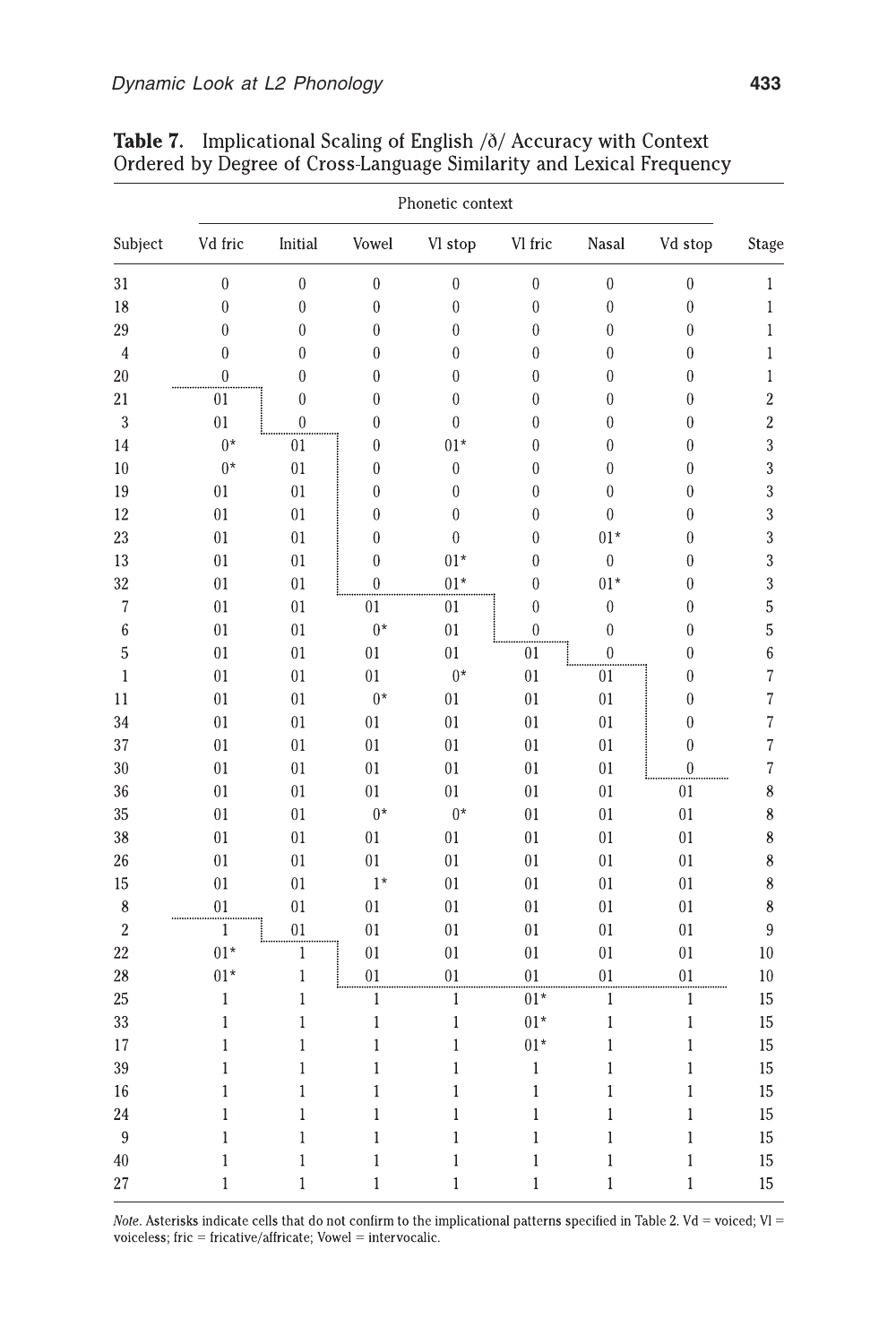accuracy pattern, with 25 of 40 participants  $(63%)$  fitting perfectly into 1 of 15 patterns predicted by the framework. The obtained IR index, estimated at .94, appears to satisfy the minimum reproducibility value  $(.93)$  used in previous evaluations of implicational data (Dunn-Rankin, 1983; Hatch & Lazaraton, 1991). These descriptive indexes suggest that the obtained accuracy data clearly correspond to the gradual diffusion pattern obtained by Gatbonton  $(1975, 1978)$ , such that the accurate productions of English  $\delta$  first appear in easy contexts (those in which English  $\delta/ \delta/$  is frequent and which render English  $\delta/ \delta/$  dissimilar to  $L1$  consonants) and then gradually, via a stage of variable accuracy, spread into more difficult ones (those that are less frequent and render English  $\delta$  more similar to L1 consonants). However, before drawing more definitive conclusions about the accuracy of the obtained scaling solution, it is important to determine that the obtained pattern indeed represents one that was nonrandom+

The obtained data matrix was tested against the null hypothesis that predicts that there is in fact no systematic patterning in the distribution of target and nontarget instances of English  $\partial$  in L2 learners' speech. There are 3<sup>7</sup> or 2,187 ways in which the three values  $(0, 01,$  and 1) can be distributed across seven phonetic contexts (in a hypothetical matrix of  $2,187$  rows and seven columns). Assuming that values  $0, 01$ , and 1 could occur with equal likelihood, then the probability that a given participant's English  $\partial/\partial \rho$  accuracy would match by chance alone 1 of the 15 patterns in the gradual diffusion matrix would be  $15/3^7$  = .0069 (approximately 1 participant in 160). A chi-square goodness-of-fit procedure used to test for a significant difference between the observed number of participants whose accuracy data matched the predicted patterns  $(25$  of  $40)$  and the number of participants whose accuracy was expected to match any of the predicted patterns by chance  $(.28 \text{ of } 40)$ , yielded a significant value,  $\chi^2(1) = 2197.78$ ,  $p < .00001$ , suggesting that the obtained match to the matrix was nonrandom.

Although convincing, this analysis might not be completely accurate. This is because the chance probability of obtaining a pattern consistent with the predictions was calculated, under the null hypothesis, by assuming equal likelihood for each event  $(0, 01, 1)$ . However, most participants might have a tendency to show variable English  $\delta$  production (01) in every context, rather than the 0 or 1 patterns exclusively, for reasons that have nothing to do with the systematic patterning presumed to underlie the gradual diffusion framework. This would therefore effectively inflate the participants' chances of producing speech patterns matching the implicational framework evaluated here, particularly because the 01 value is relatively more frequent than the 0 or 1 values. In other words, the participants might display a bias to perform in a way that increases their chances of appearing as though they were matching that small part of the large  $(2,187 \times 7)$  set of potential patterns. The chance probability that takes into account this type of bias was estimated directly from the obtained data matrix by computing and summing over the marginal probabilities for obtaining each pattern. This computation yielded the proba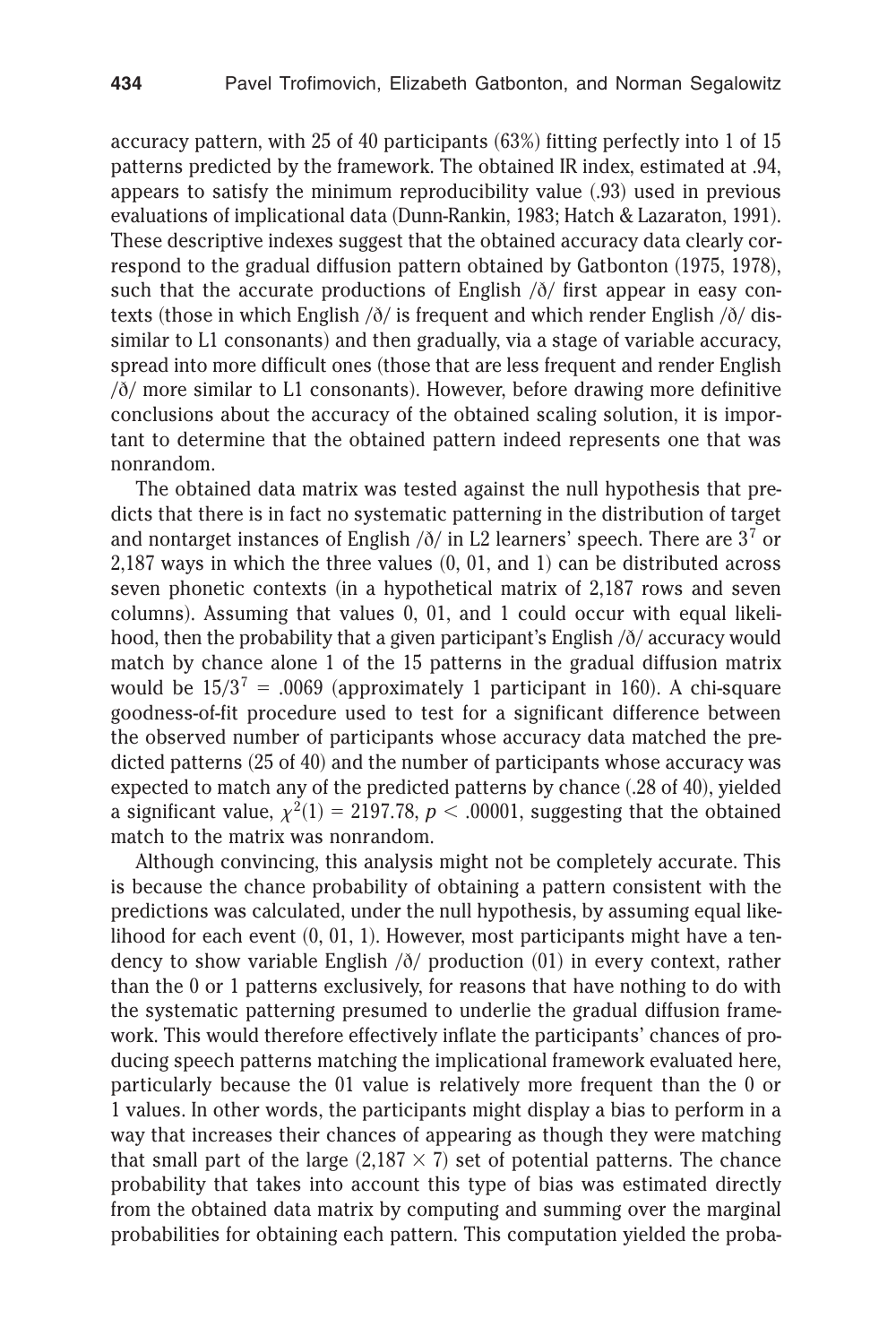bility value of  $.0242$  for a given pattern (approximately 1 participant in 40), considerably higher than +0069 calculated under the equal-likelihood assumption. With this new estimate of the number of participants expected to match the predicted matrix by chance  $(1 \text{ in } 40)$ , the chi-square goodness-of-fit calculations yielded a statistically significant result,  $\chi^2(1) = 590.77$ ,  $p < .002$ , indicating that the obtained pattern departed from what would be expected by chance.

Taken together, these analyses indicate that the distribution of target and nontarget renditions of English  $\delta$  cannot be attributed to chance alone. Instead, these renditions represent the systematic patterning presumed to underlie the obtained implicational scaling solution. At least one criticism of this conclusion, however, might relate to the fact that the statistical evaluation of the obtained data matrix was based both on the patterns characterized by variable performance  $(01)$  patterns in stages 2–14) and those characterized by nonvariable performance  $(0 \text{ and } 1 \text{ patterns in stages } 1 \text{ and } 1 \text{)}$ 15, respectively). From the theoretical point of view, the latter two nonvariable patterns are the least relevant to testing the gradual diffusion framework, as this framework was designed to explain variability in L2 phonological accuracy. Also, from the statistical point of view, the inclusion of these nonvariable patterns might have increased the likelihood of the participants' data matching the predicted patterns by chance alone. To address this potential criticism, the obtained data matrix was subjected to a more conservative test, one that excluded nonvariable patterns+ The evaluated matrix involved 13 variable patterns, with 13 of the 25 participants' English  $\delta/$  accuracy data fitting one of these patterns. A chi-square goodness-of-fit procedure testing for a significant difference between the observed number of participants who matched the predicted patterns  $(13 \text{ of } 25)$  and the number of participants expected to match the predicted patterns by chance  $(.60 \text{ of } 25;$  sum of marginal probabilities: .0238) yielded a significant value,  $\chi^2(1) = 262.58$ ,  $p < .01$ , suggesting again that the obtained match to the matrix was nonrandom.

#### **Discussion**

The goal of this analysis was to develop a processing-based criterion for defining context difficulty to be applied, in place of the sonority hierarchy criterion used by Gatbonton  $(1975, 1978)$ , to scaling the accuracy of Francophone speakers' production of English  $\partial$ . Results revealed that the criterion based on two measures—perceived cross-language similarity and lexical frequency yielded the best scaling solution for the production accuracy data obtained in Analysis 1. Taken together, these findings indicate that the Francophone speakers produced English  $\delta$  with variable degree of accuracy, as a function of the phonetic context in which English  $\delta$  occurred. In these speakers' L2 speech, the target renditions of English  $\partial$  replaced variable and erroneous ones systematically, proceeding from easy contexts (those in which English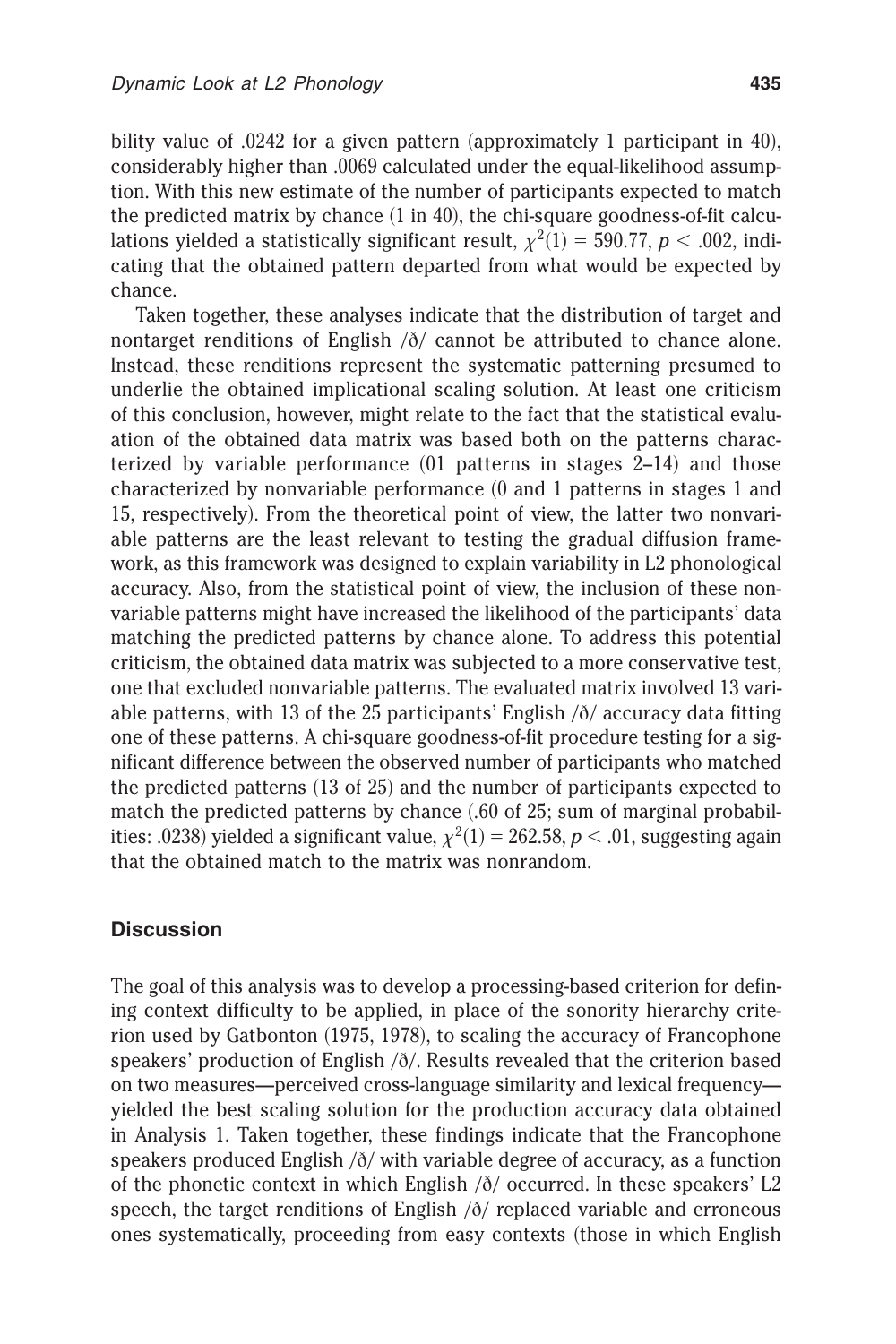$\delta$  is frequent and which render English  $\delta$  dissimilar to L1 consonants) to difficult ones (those that are less frequent and render English  $\partial$ ) similar to L1 consonants).

One exception to the obtained pattern of results—one that did not obey the implicational relations based on a perceptual measure of cross-language similarity and corpus estimates of lexical frequency—involved accuracy data in the liquid context (English  $\frac{\delta}{\delta}$  preceded by  $\frac{1}{\alpha}$  or  $\frac{1}{\alpha}$ ). This context accounted for one third of all discrepancies between the predicted and obtained accuracy patterns, at a rate at least three times higher than in any other context. This finding was likely caused by inaccuracies in estimating the perceptual fit between English  $\partial/\partial\phi$ , as spoken in the liquid context, and French consonants in the cross-language identification task. In this task,  $8$  of the 10 tokens of English  $\delta$  were preceded by English  $\delta$ . however, French  $\delta$ . but not French  $\mu/\mu$ , featured among the viable response alternatives given to the participants. The exclusion of French  $/\varkappa$  from the list of viable response alternatives (based on the results of pilot testing in which French  $/\nu$  appeared infrequently among the selected response alternatives) might have thus biased the obtained index of perceptual similarity (fit index) toward French  $\frac{1}{1}$ , thereby concealing a true perceptual similarity relationship between French consonants and English  $\delta$  tokens heard in the context of  $\delta$  or  $\delta$  /1/.

Accuracy data in the liquid context notwithstanding, the analyses presented here indicate that Francophone speakers' production of English  $\partial$ follows the dynamic and implicational pattern predicted by the gradual diffusion framework. More importantly, this pattern is clearly evident not only in the implicational scaling of accuracy data using trinary (three-valued) scales  $(0, 01, 1)$  but also in the implicational scaling of raw production accuracy data. In fact, some researchers have recently called for the use of raw accuracy data in implicational scaling  $(Rickford, 2002)$ , arguing that data fitting into binary and trinary scales involves arbitrary decisions  $(e,g<sub>+</sub>,$  the use of the 80% accuracy criterion to define variable accuracy) and thus conceals "vast extremes of variability" (p. 158).<sup>7</sup> Figure 2A presents the 40 Francophone speakers' English  $\delta$  production accuracy data (i.e., the same data scaled in Table 7 using trinary accuracy values) plotted as a function of phonetic context and learning stage. In this figure, each bar represents mean English  $\delta$  accuracy in a given phonetic context for all speakers assigned to a particular learning stage on the basis of the implicational scaling analysis using the cross-language similarity and lexical frequency criterion (see Table 7). These data closely correspond to the ideal hypothetical distribution of raw accuracy data as predicted by the gradual diffusion framework (Figure 2B).

The observed pattern is robust, clearly seen in a strong relationship between the speakers' overall accuracy (mean accuracy across all phonetic contexts) and the learning stage to which they were assigned based on the implicational relations among the phonetic contexts. Indeed, a Spearman rank-order correlation computed between the speakers' overall accuracy and the learning stage to which they were assigned yielded a near-perfect correlation,  $r(38)$  =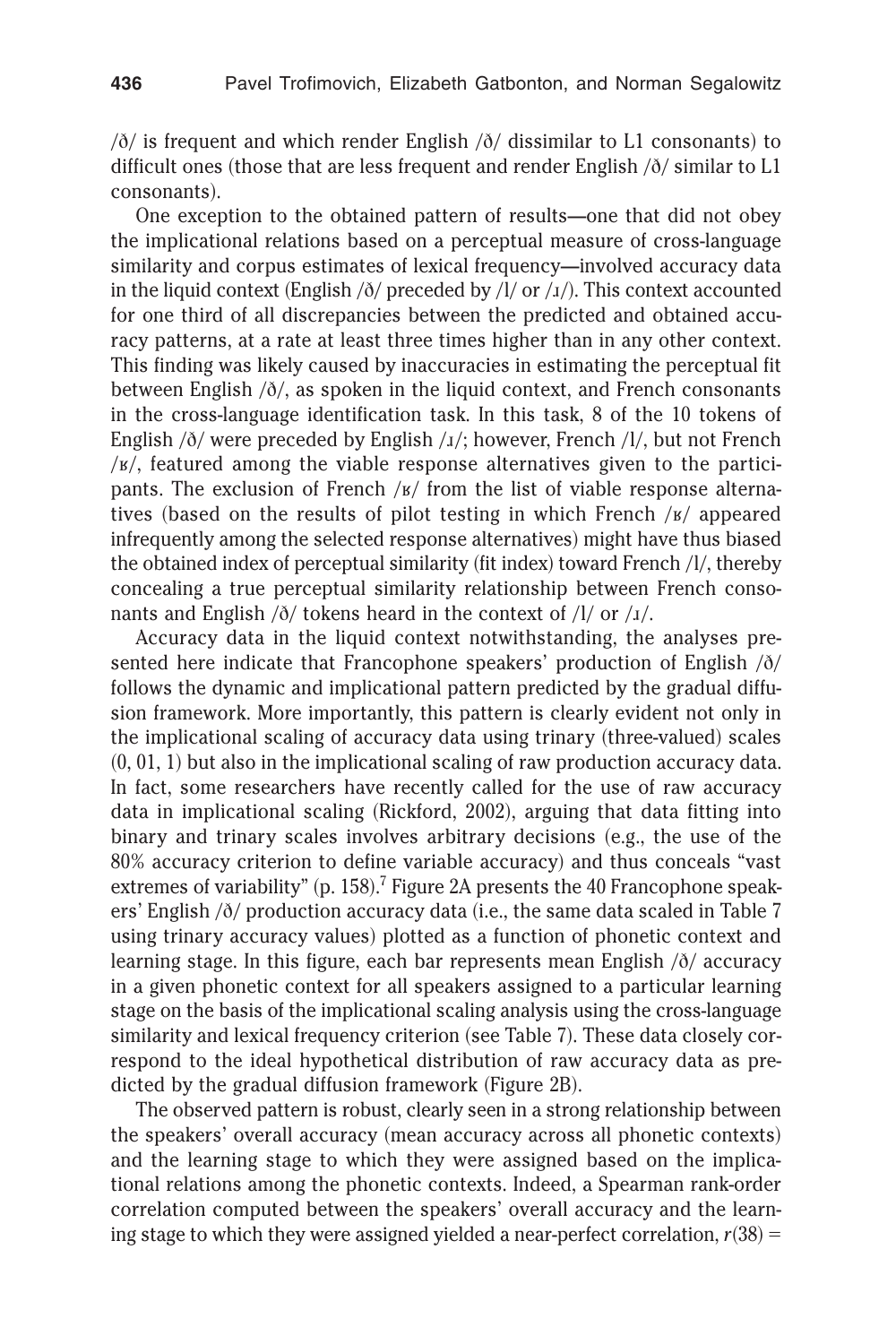

**Figure 2.** The 40 Francophone speakers' English / $\delta$ / accuracy (A) and a hypothetical distribution of English  $\overline{\partial}$  accuracy predicted by the gradual diffu $sion framework$   $(B)$  plotted as function of phonetic context and stage.

 $\text{.97, } p \leq \text{.001.}$  This indicates that the learning stage to which the speakers were assigned based on the rank-ordering of the phonetic contexts from easy to difficult (using measures of cross-language similarity and lexical frequency) is strongly predictive of their overall English  $\partial/\partial \phi$  production accuracy. Such a robust relationship would not have been possible had the speakers displayed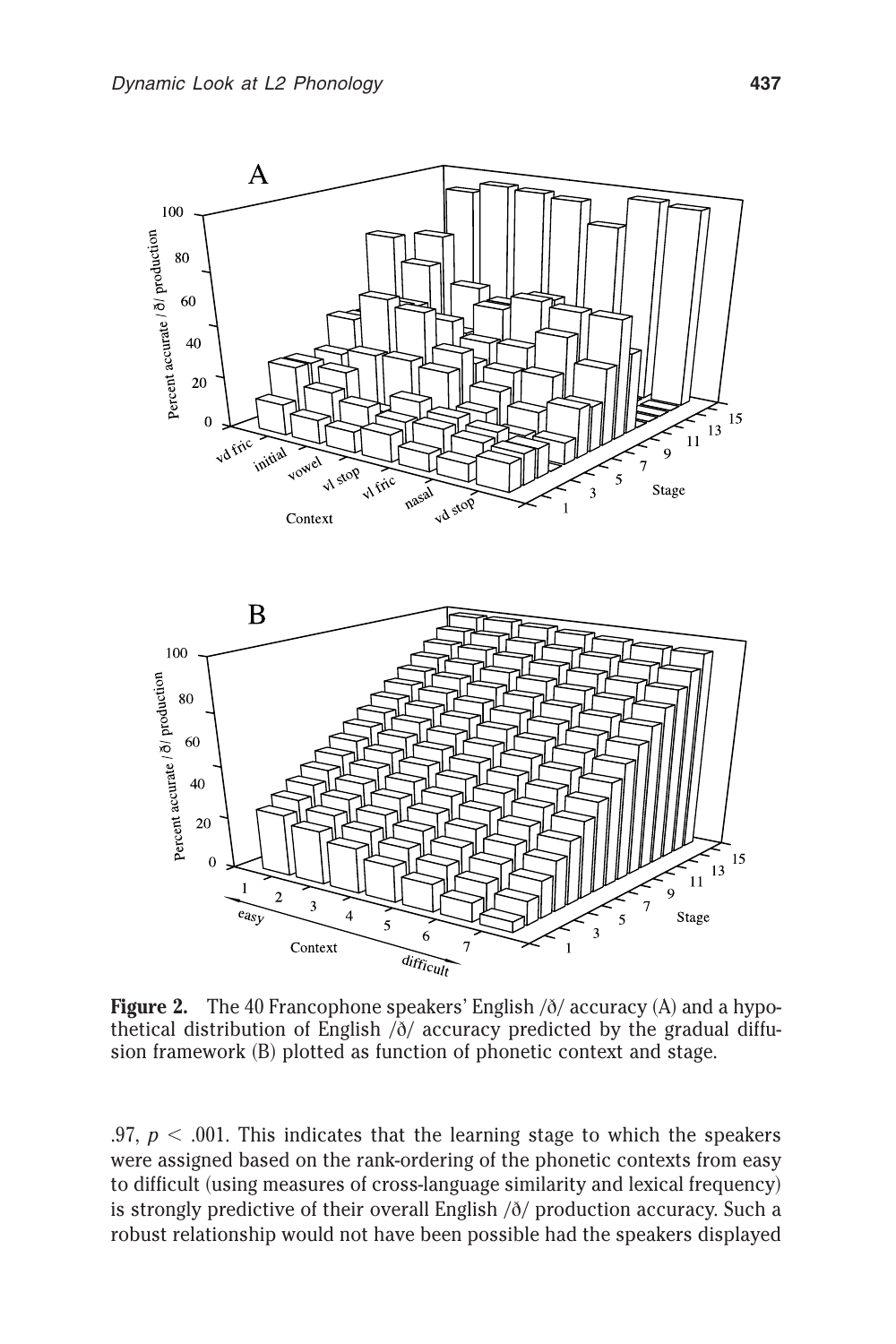random patterns of production accuracy in each phonetic context or, at a minimum, patterns not predicted by measures of cross-language similarity and lexical frequency.

## **GENERAL DISCUSSION**

Conceptualized within the dynamic approach to describing language variation and change, the present study was conducted to accomplish two objectives: to test whether L2 phonological learning proceeds in a gradual and systematic way, at least at the level of phonetic segments, and to offer psycholinguistic (processing) explanations for the gradual and systematic nature of this learning+ To address these objectives, the present study tested the assumptions underlying Gatbonton's (1975, 1978) gradual diffusion framework, a dynamic framework of L2 phonological learning.

The findings of the present study yield support for this framework of L2 phonological learning. They reveal that L2 learning indeed progresses in a gradual and systematic manner, and they identify at least two psycholinguistic factors—cross-language perceptual similarity and lexical frequency—that might determine its course. In particular, L2 phonological learning, defined within the framework as the diffusion of the target forms into learners' L2, appears to be predicted both by how similar L2 segments are to perceptually proximitous L1 segments and by how frequently, based on spoken corpus frequency counts, L2 segments occur in spoken language. Taken together, these factors help clarify how learners' L1 and the nature of L2 input interact to result in learning characterized either by targetlike speech or by variable accuracy.

To put evidence for the gradual diffusion framework of L2 phonological learning in perspective, it is important, of course, to test the framework in other contexts. In the present study, support for the gradual diffusion framework was found in a cross-sectional investigation of Francophone speakers' acquisition of English  $\delta$ . Obviously, the framework should be extended to account for the acquisition of other segmental (and perhaps even suprasegmental) aspects of L2 phonology by Francophones as well as speakers from other L1 backgrounds. For example, the framework can, in principle, be extended to explain the variable nature of English  $\frac{1}{4}$ - $\frac{1}{4}$  production by Japanese and Korean learners of English (Bradlow, Pisoni, Akahane-Yamada, & Tohkura, 1997) or English  $/t$ -/d/ production by Chinese learners of English (Flege, Munro, & Skelton, 1992). The framework can also be extended to explain the variable  $(Type 2)$  production of L2 morphological elements (e.g., English *-ing*) by learners of English from various language backgrounds (e.g., Young, 1991). Furthermore, predictions based on the framework need to be tested by employing more ecologically valid speech elicitation procedures, such as role-plays or spoken narratives, by carrying out more fine-grained (acoustic and articulatory) analyses of speech production, and by using estimates of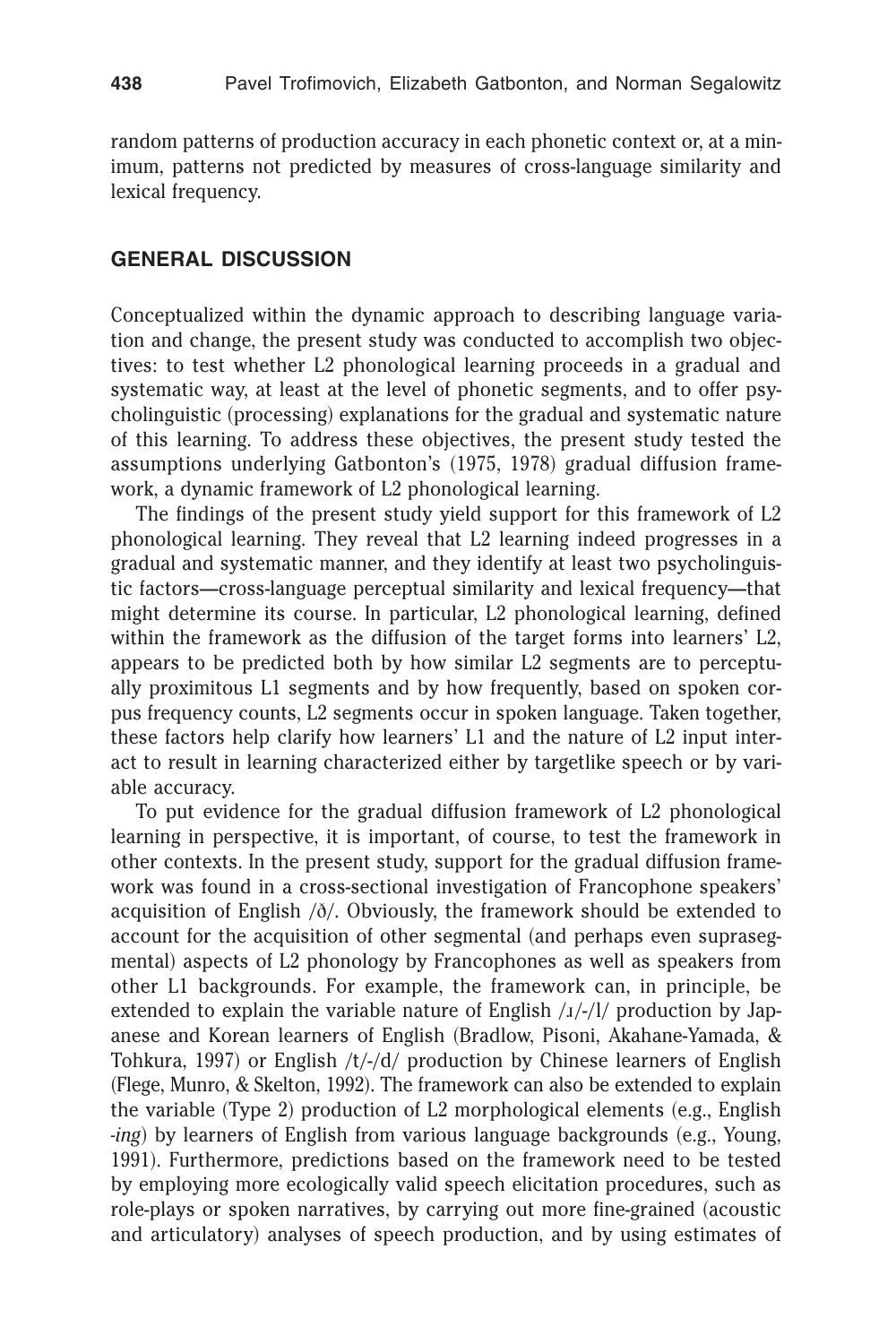lexical (and phonological, segmental) frequency that will reflect learner input better than NS spoken corpus frequency counts. Finally, because the gradual diffusion framework addresses L2 phonological learning, it is essential to establish that its predictions are upheld in a situation in which learning occurs gradually over time. Thus, a longitudinal study will be not only crucial for the development of the framework but also relevant to the field of L2 phonological learning, in which longitudinal studies are uncommon (see Snow  $\&$ Hoefnagel-Hoehle, 1978, and Aoyama et al., 2004, for rare examples of longitudinal studies).

#### **The Gradual Diffusion Framework and Other Approaches to L2 Phonological Learning**

Should further investigations corroborate the findings reported here, the gradual diffusion framework can offer an insightful view of L2 phonological learning. Based on the findings to date, this view is not incompatible with, and is clearly complementary to, other existing conceptualizations of L2 learning, particularly in the realm of phonology. For example, the framework adds a dynamic dimension to Eckman's  $(1991)$  structural conformity hypothesis, an account of L2 phonological learning that predicts (on the basis of typological cross-language comparisons! the relative difficulty of learning certain aspects of a L2 versus others. (See Archibald, 1998, and Broselow, Chen, & Wang, 1998, for studies conducted within this and related frameworks.) Using perceptual measures of cross-language similarity and corpus-based estimates of lexical frequency, the gradual diffusion framework qualifies, in processing terms, what is easy and what is difficult crosslinguistically and specifies how L2 phonological learning might progress over time.

The gradual diffusion framework is also compatible with Flege's (1995) speech learning model, a well-developed psycholinguistic view of L2 phonological learning. The framework shares with this model a focus on crosslanguage similarity as one factor that predicts learners' success in L2 learning, at least at the level of phonetic segments. Flege's model assumes that, in the course of L2 learning, learners make context-specific perceptual comparisons between L1 and L2 segments and that their ability to "discern at least some of the phonetic differences" between them might trigger learning (Flege, p. 239). The current framework adds a developmental dimension to this view of L2 learning by identifying the order in which context-specific instances of a L2 segment are learned and by describing the nature of variability associated with this learning.

Major's (1987, 2002) ontogeny-phylogeny model of L2 phonological learning and, more recently, Escudero and Boersma's  $(2004)$  optimality-theoretic model of L2 segmental learning come closest to the developmental dimension captured by the gradual diffusion framework. Major's model specifies three stages of L2 phonological learning: an initial stage characterized by a heavy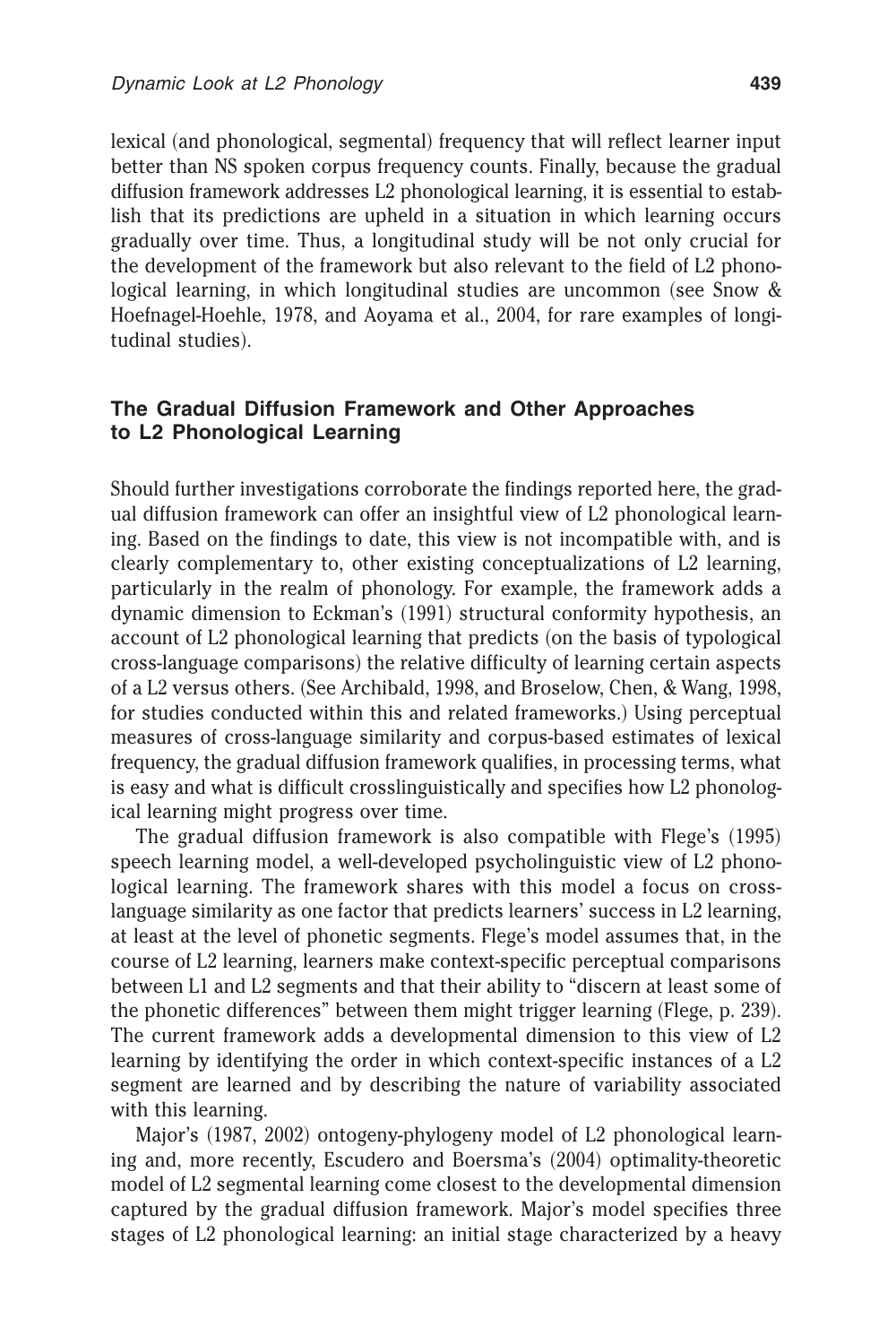L1 influence, an intermediate stage of variable L2 production accuracy, and the final stage of targetlike L2 performance. It views L2 phonological learning as progressing from nontarget to target L2 forms via a period of variable performance, and it includes a discussion of possible factors (e.g., similarity) responsible for this learning path. Major's model, however, offers no developed psycholinguistic account of how learning takes places over time, nor does it specify, in processing terms, how such factors as similarity influence this learning. The gradual diffusion framework, as discussed here, thus extends Major's model with a description of two factors (perceived cross-language similarity and lexical frequency) and a demonstration of how these factors might determine the path of L2 phonological learning.

In their optimality-theoretic model of phonological categorization, Escudero and Boersma (2004) recently offered by far one of the most comprehensive accounts of L2 phonological learning. The centerpiece of this model is a set of ranked constraints and a formal learning algorithm, based on the principles of Optimality Theory and tested in a number of computer simulations. The described learning algorithm, an extension of the gradual learning algorithm  $(Boersma & Hayes, 2001)$ , appears to provide a principled account of variability in the development of L2 perceptual categories (this particular research did not address production) and, in doing so, to successfully capture the effects of both psycholinguistic (processing) factors investigated in this study: cross-language similarity and lexical frequency+ The gradual diffusion framework thus appears fully compatible with Escudero and Boersma's model and describes precisely the types of L2 production data that might be modeled within an optimality-theoretic framework. Additionally, however, the gradual diffusion framework identifies a particular implicational pattern according to which the newly acquired forms appear to emerge in  $L2$  learners' speech. In future investigations, it will be interesting to determine how the implicational relations that underlie the gradual diffusion framework can be captured within an optimality-theoretic account of L2 production development and, vice versa, how the gradual diffusion framework can be applied to describe the development of L2 perceptual categories.

#### **Developing Psycholinguistic Explanations for L2 Phonological Learning**

Viewed from any theoretical standpoint, one contribution of the present study to understanding L2 phonological learning lies in its response to what Rickford (2002) termed the challenge of "seeking explanations for the implicational patterns" (p. 160); that is, a viable account of variability (and, by extension, of L2 learning as well), Rickford argued, should not only establish a systematic patterning to variability but should also attempt to explain it. As the results of the present study suggest, the observed systematicity in L2 phonological learning, at least at the level of individual segments, might be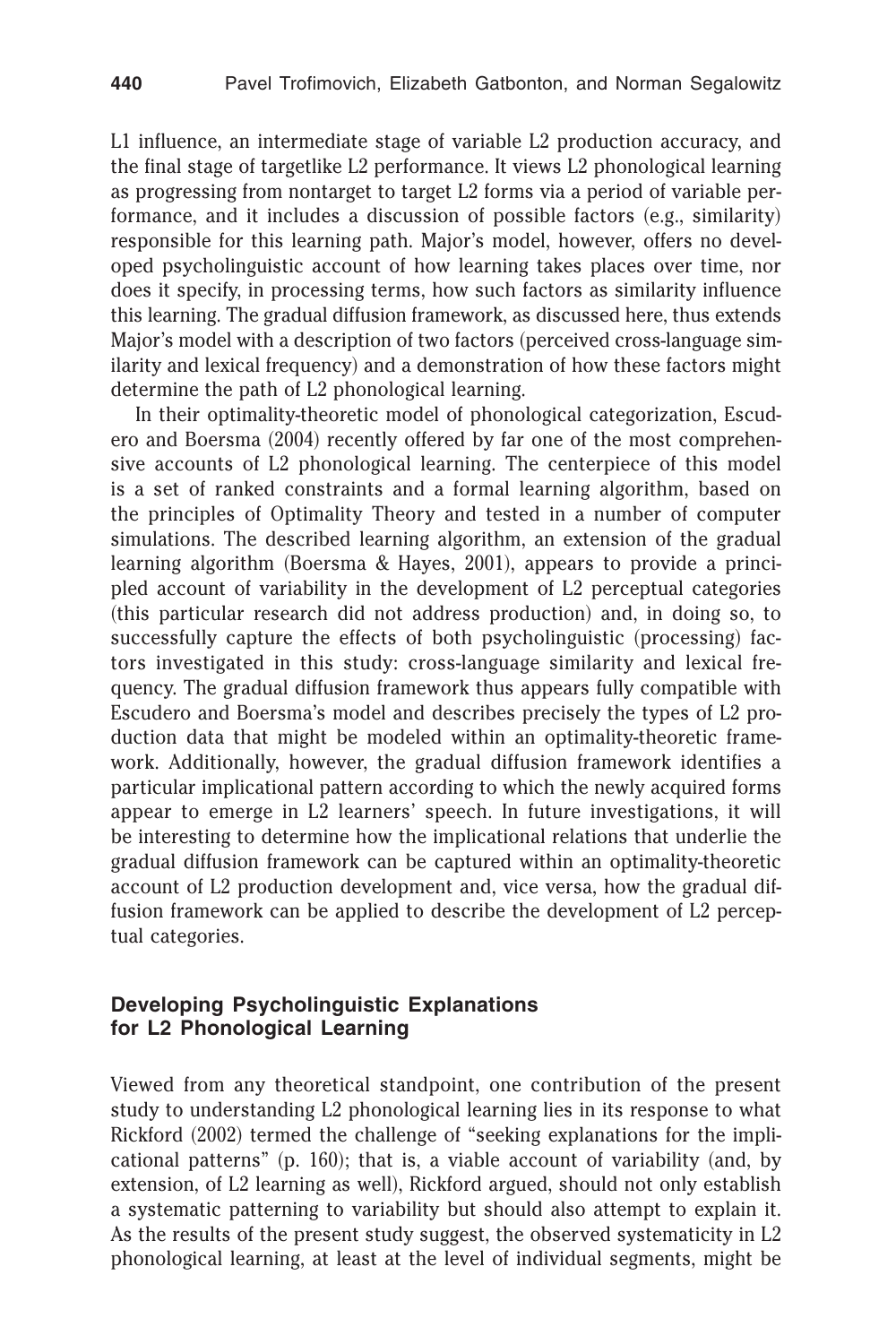explainable through two (of course, among potentially many other) independently established psycholinguistic factors: perceived cross-language similarity and lexical frequency+ Both factors and, in particular, their interaction in L2 phonological learning merit closer scrutiny.

Given that both perceived cross-language similarity (a segmental factor) and lexical frequency (a lexical factor) influence  $L2$  phonological learning, how can this influence be explained within a single conceptualization, particularly one compatible with a dynamic framework of L2 phonological learning? One such conceptualization is exemplified by a class of two-representation connectionist models of spoken word processing and learning (Gupta & Dell, 1999; Gupta & MacWhinney, 1997; Luce, Goldinger, Auer, & Vitevitch, 2000). Although these models focus on different aspects of word processing vocabulary learning (Gupta & MacWhinney), word production (Gupta & Dell), and recognition (Luce et al.)—they share the assumption that word processing and learning occur (at a minimum) at two levels of representation: lexical and phonological.

These models assume that, at the lexical representation level, words are organized in a network of interconnected nodes, each with its particular resting threshold of activation, which refers to the degree of a word's initial accessibility in perception or production. This threshold of activation is receptive to experience, such that frequent words (those that are perceived and produced frequently) have a higher resting threshold than infrequent words. Because frequent words are thus inherently more accessible than infrequent words, their processing should be facilitated. Research findings, in fact, support this claim, suggesting that frequent words are recognized and produced more rapidly and accurately than are infrequent words in both L1 and L2  $(e.g.,$ Luce & Pisoni, 1998).

These models also assume that, at the phonological representation level, individual segments are organized in a network of interconnected nodes as well, again each with its resting threshold of activation. At this level, however, each segment's resting threshold varies not as a function of lexical frequency but, rather, as a function of each segment's frequency in spoken language or the segment's phonotactic probability (Vitevitch  $&$  Luce, 2004). In English, for instance,  $\frac{d}{d}$  would have a higher resting threshold than  $\frac{\delta}{d}$ because the former segment is more frequent than the latter. At this level, associations between individual segments also vary predictably, depending on how frequently each combination of segments occurs in spoken language, or depending on the segments' biphone probability (Vitevitch & Luce, 2004). Thus, for example, the connection strength between English  $\frac{d}{dx}$  and  $\frac{1}{x}$ , which co-occur frequently, would be stronger than the connection strength between English  $\delta$  and  $\delta$  /i/, which do not. Because frequent segments and segment combinations are thus inherently more accessible than infrequent ones, their processing and learning should be facilitated. In fact, in both L1 and L2, common segment sequences are recognized and produced more rapidly and accurately than are uncommon ones  $(e.g., Bradlow & Pisoni, 1999; Vitevitch et al.,$ 1997).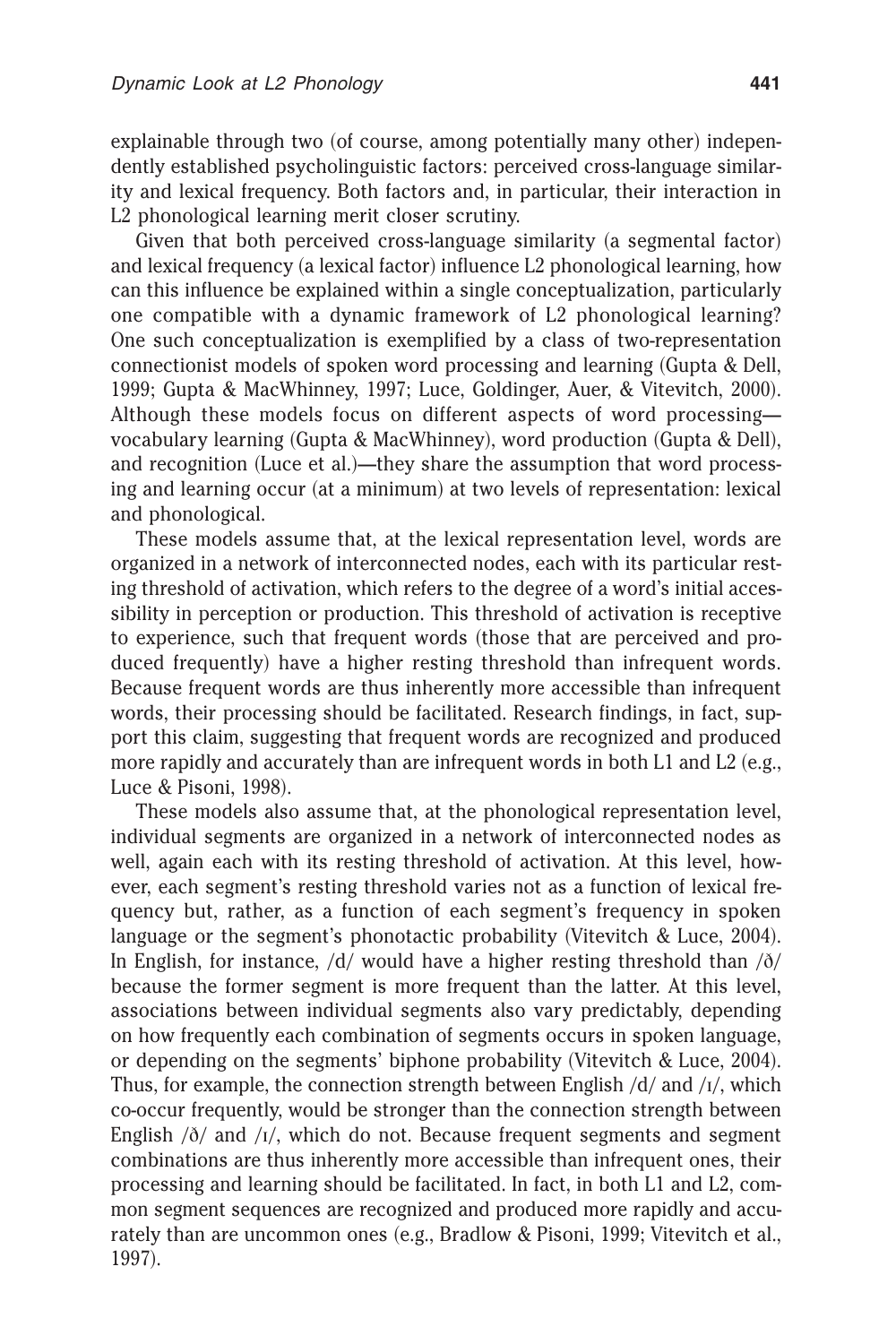Two-representation connectionist models offer a viable framework for understanding L2 phonological learning in a manner that is compatible with the gradual diffusion approach. The view of L2 phonological learning as a process involving gradual learning driven by diffusion of target forms into learners' speech is clearly compatible with the assumptions that underlie computational approaches to modeling language processing and learning. In computational models, information is usually represented as patterns of activation across several processing units, and learning is often described as a gradual input-driven strengthening of associations between these units  $(e.g., E$ Iman, 1990). Thus, a gradual learning-driven diffusion of target forms into learners' speech might be conceptualized as a gradual attunement of associations between the initial state of the learning network (which, in the case of L2 learning, is clearly influenced by learners'  $L1$  and its target  $(L2)$  state.

Two-representation connectionist models also allow for understanding the role of cross-language similarity and lexical frequency in a manner that is compatible with the gradual diffusion framework presented here. Seen in the context of such models, both cross-language similarity (whose effects reside at the phonological level) and lexical frequency (whose effects reside at the lexical level) likely affect L2 segments' resting thresholds and hence their accessibility in processing. For example, L2 segments that occur in frequent words might become more readily accessible to learners and, therefore, more learnable than those that occur in infrequent words. Similarly, L2 segments that are perceptually distinct from L1 segments might become more readily accessible to L2 learners and, therefore, more learnable than L2 segments that are perceptually equated with an L1 segment. Until the exact nature of such enhanced accessibility and its consequences on learning is clarified in future research, particularly with respect to cross-language similarity effects (see Rivera-Gaxiola, Csibra, Johnson, & Karmiloff-Smith, 2000, and Guenther & Gjaja, 1996, for preliminary evidence), these claims must remain speculative.

#### **CONCLUDING REMARKS**

In summary, the goal of the present study was to reexamine and further develop a descriptive framework of adult L2 phonological learning, with a view to identifying the role of L2 input and of the learners' L1 and clarifying some of the sources of variability in L2 phonological learning. The point of departure was the descriptive framework provided by Gatbonton (1975, 1978), which offered a dynamic view of L2 phonological learning as a particular form of gradual diffusion of the newly acquired target elements throughout the learner's speech. The data presented in the research reported here pointed to cross-language similarity and lexical frequency as factors that are especially implicated in the learning process that underlies gradual diffusion+ This conceptualization of L2 phonological learning aligns well with theories of L1 phonological development in children (Ferguson & Farwell, 1975; Morrisette & Gierut, 2002) and with computational modeling of language processing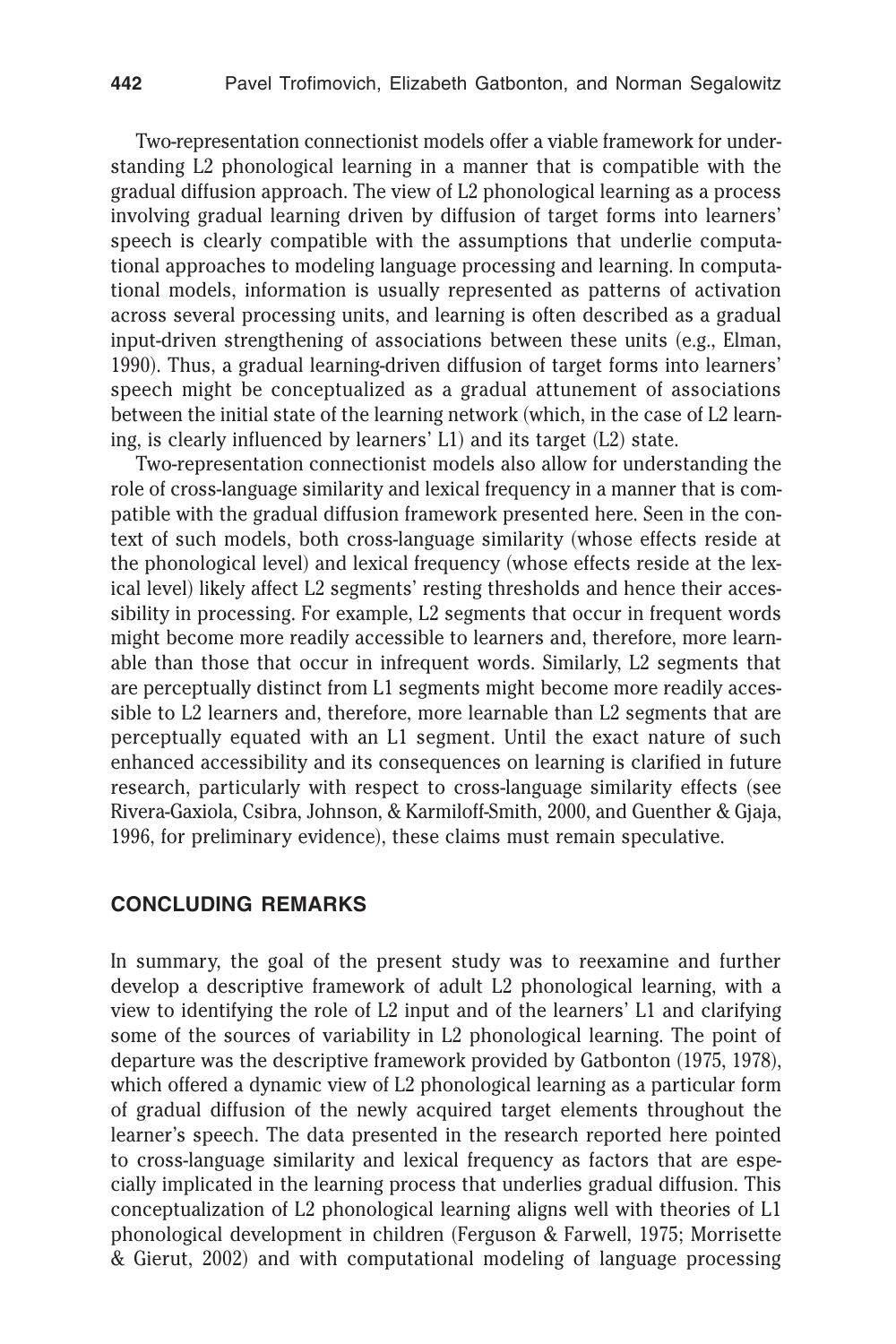$(Gupta & Dell, 1999)$  and language change  $(Cangelosi & Parisi, 2002)$  as well as with recent views of language learning as emerging from the learner's interaction with language input (see MacWhinney, 1999, for review). In future research, it is essential to establish whether the predictions that stem from a gradual diffusion perspective that implicates cross-language similarity and lexical frequency are upheld in other learning situations  $(e.g., in the context)$ of a longitudinal study) and in computational modeling. These contexts will provide environments not only for testing the predictions of dynamic models of L2 phonological learning but also for gaining insights into the processing mechanisms that underlie such learning.

#### *(Received 11 September 2006)*

#### **NOTES**

1. Although the gradual diffusion framework was originally discussed as a model, we refer to it as a descriptive framework. The term "framework" does not typically imply determining causal relationships or offering explanations (see Jordan, 2004, for an insightful discussion). Therefore, this term more closely corresponds to the original purposes of the framework: describing and predicting the acquisition of  $L2$  segments over time.

2. As indicated by an anonymous *SSLA* reviewer, logistic regression (the procedure used to analyze linguistic variation in such software packages as VARBRUL) is a useful statistical procedure for analyzing production data. The use of logistic regression or any other similar procedure, although potentially revealing, addresses issues that go beyond the primary goal of the present paper  $(e.g.,)$ allocating weights to each factor known to determine variable responses), which is to analyze the dynamic nature of implicational relations in L2 production+

3. As suggested by an anonymous *SSLA* reviewer, this obtained pattern of variable  $\delta$  production might not involve Type 1 linguistic variation exclusively, because L1 realizations of English  $\delta$ are known to be variable in many varieties of North American English (e.g., Labov, 1966). It is possible, then, that the participants' variable  $\delta/$  production might reflect, at least in part, some nonstandard L1 contextual realizations of English  $\delta$ . In our dataset, however, we did not find support for this interpretation of our findings, as the five English NSs exhibited no contextual variability in their realizations of English / $\delta$ /. This interesting interpretation of our findings should nevertheless be explored in future research.

4+ An anonymous *SSLA* reviewer suggested using fine-grained acoustic and articulatory analyses of the learners' productions as one principled way of determining context difficulty. This approach to defining phonetic context difficulty was, however, deemed inappropriate for the purposes of this study because it would involve the implicational scaling of production data based on the criterion derived by analyzing the same production data. To avoid such circularity in defining and applying the dynamic framework investigated here, a decision was made to use cross-language similarity and lexical frequency as the two psycholinguistic criteria for defining phonetic context difficulty. Wellmotivated psycholinguistically, both these criteria are separable from the learners' production accuracy.

5. Because in Quebec it is virtually impossible to find unilingual English NSs having no exposure to or experience with French or another language, Quebec bilinguals for whom English is the mother tongue represent an ecologically valid population of English NSs. The variety of English spoken by these speakers is the language to which the majority of Francophone learners of English are exposed+

6. The British National Corpus is one of the largest language corpora currently available. This corpus, as opposed to, for example, the Brown Corpus, was used in this study because it allows for searching a large corpus of spoken language.

7. An anonymous *SSLA* reviewer suggested that variation in NS speech might be more systematic than variation in interlanguage. According to this reviewer, then, trinary scales (of the type used in the present study), as opposed to four- and five-valued scales or scales that use raw data, might be the most finely grained for scaling most interlanguage data. This interesting claim about the systematicity of interlanguage and the appropriate implicational scales needed to capture it should be addressed in future research.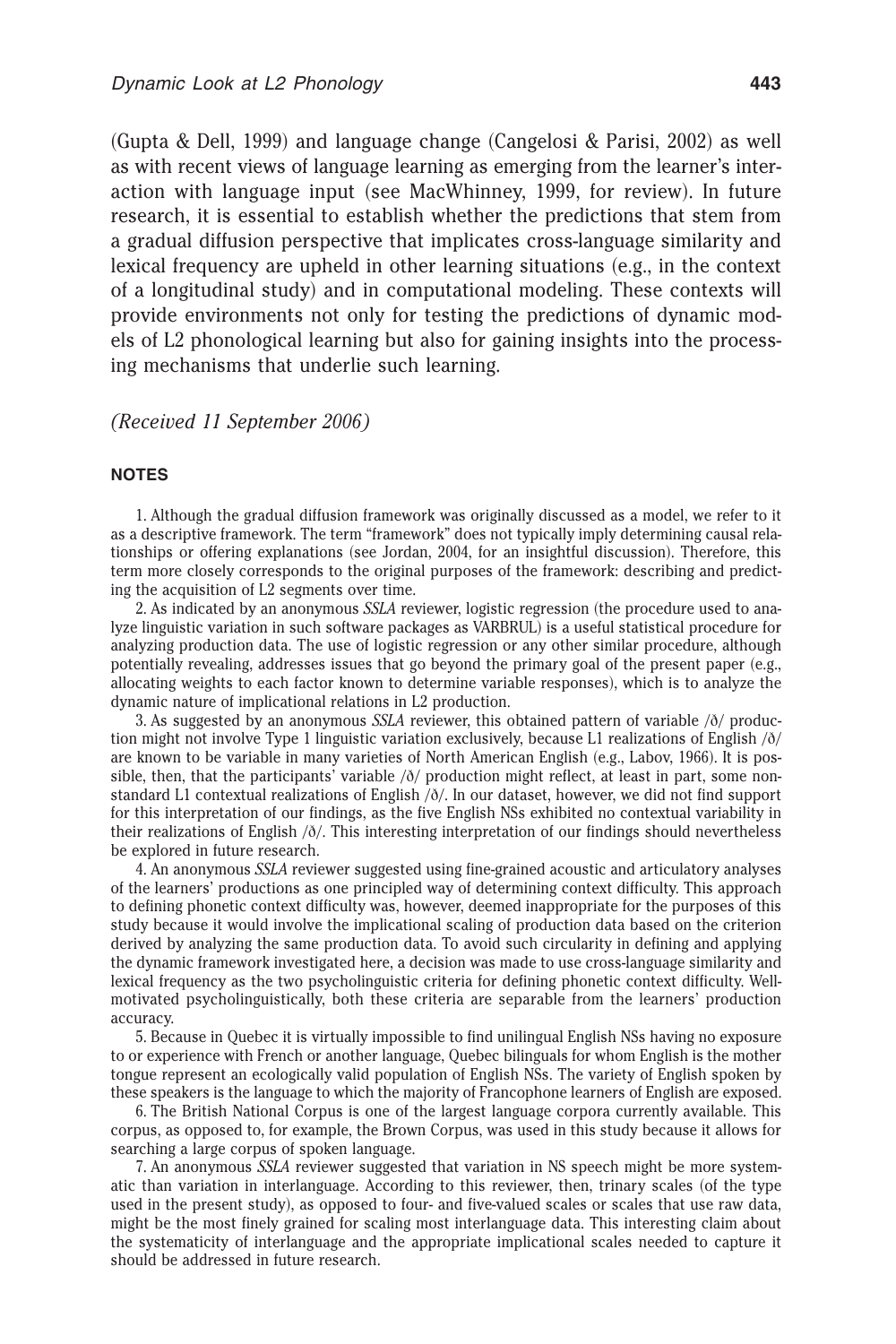#### **REFERENCES**

- Adamson, H. D., & Regan, V. (1991). The acquisition of community speech norms by Asian immigrants learning English as a second language: A preliminary study+ *Studies in Second Language Acquisition*, *13*, 1–22+
- Amastae, J. (1978). The acquisition of English vowels. *Papers in Linguistics*, 11, 423–458.
- Andersen, R. W. (1978). An implicational model for second language research. *Language Learning*, 28, 221–282+
- Aoyama, K., Flege, J. E., Guion, S. G., Akahane-Yamada, R., & Yamada, T. (2004). Perceived phonetic dissimilarity and L2 speech learning: The case of Japanese  $\frac{\Gamma}{\Gamma}$  and English  $\frac{1}{\Lambda}$  and  $\frac{1}{\Lambda}$ , *Journal of Phonetics*, *32*, 233–250+
- Archibald, J. (1998). Second language phonology, phonetics, and typology. *Studies in Second Language Acquisition*, *20*, 189–211+
- Atkinson, M. (1982). *Explanation in the study of child language development*. New York: Cambridge University Press.
- Bailey, C.-J. N. (1973a). *Variation and linguistic theory*. Arlington, VA: Center for Applied Linguistics.
- Bailey, C.-J. N. (1973b). The patterning of language variation. In R. W. Bailey & J. L. Robinson (Eds.), *Varieties of present-day English* (pp. 156–189). New York: Macmillan.
- Baker, W., & Trofimovich, P. (2005). Interaction of native- and second-language vowel system(s) in early and late bilinguals. *Language and Speech*,  $48$ , 1–27.
- Bayley, R. (1999). The primacy of aspect hypothesis revisited: Evidence from language shift. *Southwest Journal of Linguistics*, 18, 1–22.
- Bayley, R., & Regan, V. (2004). Introduction: The acquisition of sociolinguistic competence. *Journal of Sociolinguistics*, *8*, 323–338+
- Best, C. T., McRoberts, G. W., & Goodell, E. (2001). Discrimination of non-native consonant contrasts varying in perceptual assimilation to the listener's native phonological system+ *Journal of the Acoustical Society of America*, *109*, 775–793+
- Best, C. T., McRoberts, G. W., & Sithole, N. (1988). Examination of perceptual reorganization for nonnative speech contrasts: Zulu clicks discrimination by English-speaking adults and infants+ *Journal of Experimental Psychology: Human Perception and Performance*, *14*, 345–360+
- Bickerton, D. (1971). Inherent variability and variable rules. *Foundations of Language*, 7, 457–492.
- Bickerton, D. (1975). *Dynamics of a creole system*. New York: Cambridge University Press.
- Boersma, P., & Hayes, B. (2001). Empirical tests of the gradual learning algorithm. *Linguistic Inquiry*, *21*, 45–86+
- Bradlow, A, R., & Pisoni, D. B. (1999). Recognition of spoken words by native and non-native listeners: Talker-, listener-, and item-related factors+ *Journal of the Acoustical Society of America*, *106*, 2074–2085+
- Bradlow, A. R., Pisoni, D. B., Akahane-Yamada, R., & Tohkura, Y. (1997). Training Japanese listeners to identify English  $/r/$  and  $/$ . IV. Some effects of perceptual learning on speech production. *Journal of the Acoustical Society of America, 101, 2299-2310.*
- British National Corpus Consortium. (2000). *British National Corpus* (World edition). Oxford: Humanities Computing Unit of Oxford University+
- Broselow, E., Chen, S.-I., & Wang, C. (1998). The emergence of the unmarked in second language phonology+ *Studies in Second Language Acquisition*, *20*, 261–280+
- Bybee, J. (2002). Phonological evidence for exemplar storage of multiword sequences. *Studies in Second Language Acquisition*, *24*, 215–222+
- Bybee, J., & Hopper, P. (Eds.). (2001). *Frequency and the emergence of linguistic structure*. Amsterdam: Benjamins+
- Cangelosi, A., & Parisi, D. (Eds.). (2002). *Simulating the evolution of language*. New York: Springer-Verlag.
- Cardoso, W. (2007). The variable development of English word-final stops by Brazilian Portuguese speakers: A stochastic optimality theoretic account. *Language Variation and Change*, *19*, 218–249.
- Chen, M. Y., & Wang, W. S.-Y. (1975). Sound change: Actuation and implementation. *Language*, 51, 255–281+
- Clements, G. N.  $(1990)$ . The role of the sonority cycle in core syllabification. In J. Kingston & M. Beckman (Eds.), Papers in laboratory phonology I (pp. 283-333). New York: Cambridge University Press.
- DeCamp, D. (1971). Toward a generative analysis of a post-creole speech continuum. In D. Hymes (Ed.), Pidginization and creolization of languages (pp. 349–370). New York: Cambridge University Press.
- Dickerson, W. B. (1976). The psycholinguistic unity of language learning and language change. *Language Learning*, *26*, 215–231+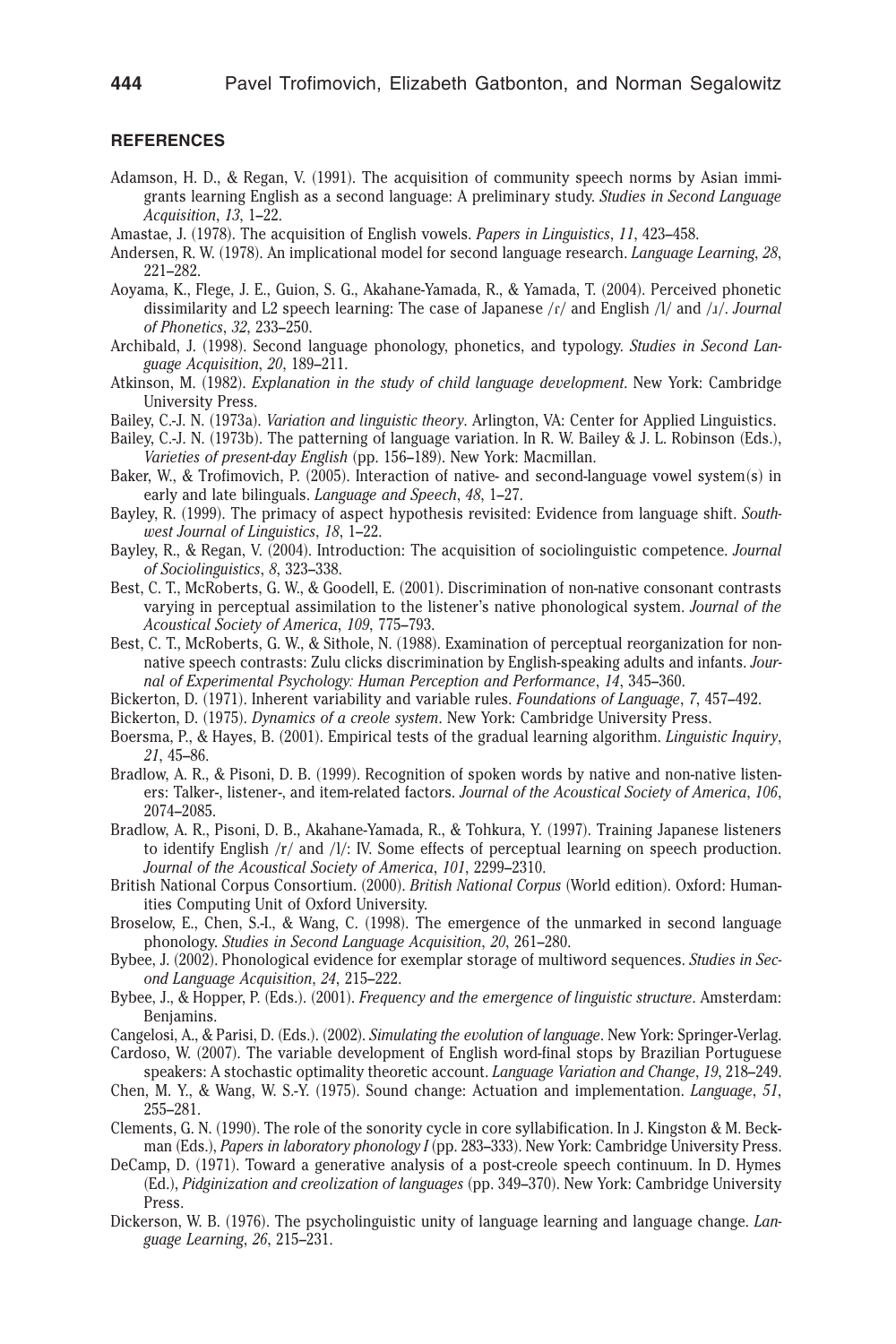- Dinnsen, D. A. (1984). Methods and empirical issues in analyzing functional misarticulation. In M. Elbert, D. A. Dinnsen, & G. Weismer (Eds.), *Phonological theory and the misarticulating child* (ASHA Monographs No. 22). Rockville, MD: ASHA.
- Dunn-Rankin, P. (1983). *Scaling methods*. Mahwah, NJ: Erlbaum.
- Eckman, F. R.  $(1991)$ . The structural conformity hypothesis and the acquisition of consonant clusters in the interlanguage of ESL learners. *Studies in Second Language Acquisition*, 13, 23–41.
- Elman, J. L. (1990). Finding structure in time. *Cognitive Science*, *14*, 179–211.
- Escudero, P., & Boersma, P. (2004). Bridging the gap between L2 speech perception research and phonological theory+ *Studies in Second Language Acquisition*, *26*, 551–585+
- Ferguson, C. A., & Farwell, C. B. (1975). Words and sounds in early language acquisition. *Language*, *51*, 419–439+
- Flege, J. E. (1995). Second-language speech learning: Theory, findings, and problems. In W. Strange  $(Ed<sub>1</sub>)$ , *Speech perception and linguistic experience: Issues in cross-language research* (pp. 229– 273). Timonium, MD: York Press.
- Flege, J. E., Munro, M. J., & Skelton, L. (1992). Production of the word-final English  $/t$ -/d/ contrast by native speakers of English, Mandarin, and Spanish. *Journal of the Acoustical Society of America*, 92, 128-143.
- Flege, J. E., Schirru, C., & MacKay, I. R. A.  $(2003)$ . Interaction between the native and second language phonetic subsystems. *Speech Communication*, 40, 467–491.
- Flege, J. E., Takagi, N., & Mann, V. (1995). Japanese adults can learn to produce English /r/ and /l/ accurately+ *Language and Speech*, *38*, 25–55+
- Flege, J. E., Takagi, N., & Mann, V. (1996). Lexical familiarity and English-language experience affect Japanese adults' perception of /1/ and /l/. Journal of the Acoustical Society of America, 99, 1161–1173+
- Fougeron, C., & Smith, C. L. (1999). French. In *Handbook of the International Phonetic Association: A guide to the use of the International Phonetic Alphabet* (pp. 78–81). New York: Cambridge University Press.
- Gatbonton, E. (1975). *Systematic variations in second language speech: A sociolinguistic study*. Unpublished doctoral dissertation, McGill University, Montreal, Canada+
- Gatbonton, E. (1978). Patterned phonetic variability in second-language speech: A gradual diffusion model+ *Canadian Modern Language Review*, *34*, 335–347+
- Gregg, K, R, (1996). The logical and developmental problems of second language acquisition. In W, C. Ritchie & T. K. Bhatia (Eds.), *Handbook of second language acquisition* (pp. 49–81). San Diego: Academic Press.
- Guenther, F. H., & Gjaja, M. N. (1996). The perceptual magnet effect as an emergent property of neural map formation. *Journal of the Acoustical Society of America*, 100, 1111–1121.
- Guion, S. G., Flege, J. E., Akahane-Yamada, R., & Pruitt, J. C. (2000). An investigation of current models of second language speech perception: The case of Japanese adults' perception of English consonants. Journal of the Acoustical Society of America, 107, 2711–2724.
- Gupta, P., & Dell, G. S. (1999). The emergence of language from serial order and procedural memory. In B. MacWhinney (Ed.), *The emergence of language* (pp. 447–481). Mahwah, NJ: Erlbaum.
- Gupta, P., & MacWhinney, B. (1997). Vocabulary acquisition and verbal short-term memory: Computational and neural bases. *Brain and Language*, 59, 267–333.
- Guttman, L. (1944). A basis for scaling qualitative data. *American Sociological Review*, 9, 139–150.
- Hatch, E., & Lazaraton, A. (1991). *The research manual: Design and statistics for applied linguistics*. Rowley, MA: Newbury House+
- Hyltenstam, K. (1977). Implicational patterns in interlanguage syntax variation. *Language Learning*, 27, 383-411.
- Jamieson, D. G., & Morosan, D. E. (1986). Training non-native speech contrasts in adults: Acquisition of the English  $/0$ -  $/0$  contrast by Francophones. *Perception & Psychophysics*, 40, 205–215.
- Jespersen, O. (1912). *Lehrbuch der Phonetik*. Leipzig: Teubner.
- Jordan, G. (2004). *Theory construction in second language acquisition*. Amsterdam: Benjamins.
- Kempen, G., & Hoenkamp, E. (1987). An incremental procedural grammar for sentence formulation. *Cognitive Science*, *11*, 201–258+
- Labov, W. (1966). *The social stratification of English in New York City*. Washington, DC: Center for Applied Linguistics.
- Labov, W. (1971). Methodology. In W. O. Dingwall (Ed.), *A survey of linguistic science* (pp. 412–491). College Park: The University of Maryland+
- Langman, J., & Bayley, R. (2002). The acquisition of verbal morphology by Chinese learners of Hungarian. *Language Variation and Change*, 14, 55–77.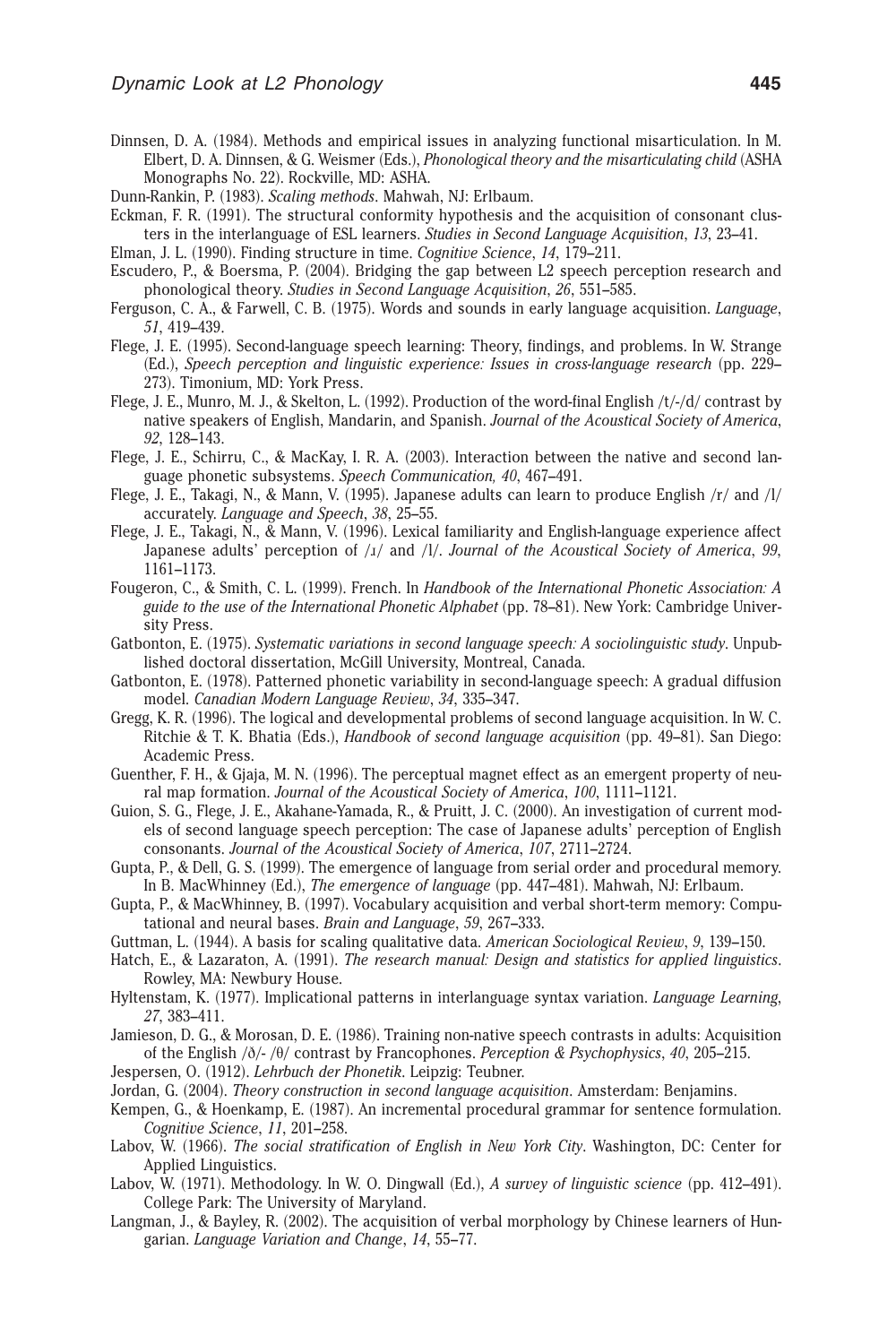- Leonard, L. B., Newhoff, M., & Mesalam, L. (1980). Individual differences in early child phonology. *Applied Psycholinguistics*, *1*, 7–30+
- Levelt, W. J. M. (1989). *Speaking: From intention to articulation*. Cambridge, MA: MIT Press.
- Luce, P. A., Goldinger, S. D., Auer, E. T., & Vitevitch, M. S. (2000). Phonetic priming, neighborhood activation, and PARSYN. *Perception and Psychophysics*, 62, 615–625.
- Luce, P. A., & Pisoni, D. B. (1998). Recognizing spoken words: The neighborhood activation model. *Ear and Hearing*, 19, 1-36.
- MacWhinney, B. (Ed.). (1999). *The emergence of language*. Mahwah, NJ: Erlbaum.
- Major, R. C. (1987). A model for interlanguage phonology. In G. Ioup & S. H. Weinberger (Eds.), *Interlanguage phonology: The acquisition of a second language sound system* (pp. 101–125). New York: Newbury House/Harper & Row.
- Major, R, C,  $(2002)$ . The phonology of the L2 user. In V, Cook  $(Ed<sub>1</sub>)$ , *Portraits of the L2 user* (pp.  $67-92$ ). Clevedon, UK: Multilingual Matters+
- Manuel, S. Y. (1995). Speakers nasalize /ð/ after /n/, but listeners still hear /ð/. Journal of Phonetics, *23*, 453–476+
- Meisel, J. M., Clahsen, H., & Pienemann, M. (1981). On determining developmental stages in natural second language acquisition. *Studies in Second Language Acquisition*, 3, 109–135.
- Morrisette, M. L., & Gierut, J. A. (2002). Lexical organization and phonological change in treatment. *Journal of Speech, Language, and Hearing Research*, *45*, 143–159+
- Mougeon, R., Rehner, K., & Nadashi, T. (2004). The learning of spoken French variation by immersion students from Toronto, Canada. *Journal of Sociolinguistics*, *8*, 408–432.
- Moyer, A. (1999). Ultimate achievement in L2 phonology: The critical factors of age, motivation, and instruction, *Studies in Second Language Acquisition*, 21, 81–108.
- Nagy, N<sub>y</sub>, Moisset, C<sub>ty</sub> & Sankoff, G<sub>t</sub> (1996). On the acquisition of variable phonology in L2, *University of Pennsylvania Working Papers in Linguistics*, *3*, 111–126+
- Pienemann, M. (1998). *Language processing and second language development: Processability theory*. Amsterdam: Benjamins+
- Pienemann, M., & Mackey, A. (1993). An empirical study of children's ESL development and Rapid Profile<sub>t</sub> In P, McKay (Ed.), *ESL development and language literacy in schools* (pp. 115–259). Canberra: Commonwealth of Australia and National Languages and Literacy Institute of Australia.
- Pitt, M, A., & Samuel, A, G. (1995). Lexical and sublexical feedback in auditory word recognition. *Cognitive Psychology*, *29*, 149–188+
- Politzer, R. L.  $(1976)$ . The implicational relation paradigm in language acquisition. In A. Juilland  $(Ed.)$ , *Linguistic studies offered to Joseph Greenberg* (pp. 123–135). Saratoga, CA: Anma Libri.
- Preston, D. R. (1996). Variationist perspectives on second language acquisition. In R. Bayley & D. R. Preston (Eds.), *Second language acquisition and linguistic variation* (pp. 1–45). Amsterdam: Benjamins.
- Preston, D, R, (2000). Three kinds of sociolinguistics and SLA: A psycholinguistic perspective. In B. Swierzbin, F. Morris, M. E. Anderson, C. A. Klee, & E. Tarone (Eds.), *Social and cognitive factors in second language acquisition: Selected proceedings of the 1999 Second Language Research Forum* (pp. 3–30). Somerville, MA: Cascadilla Press.
- Regan, V. (1996). Variation in French interlanguage: A longitudinal study of sociolinguistic competence. In R. Bayley & D. R. Preston (Eds.), *Second language acquisition and linguistic variation*  $(pp. 177-202)$ . Amsterdam: Benjamins.
- Rickford, J. R. (2002). Implicational scales. In J. K. Chambers, P. Trudgill, & N. Schilling-Estes (Eds.), *The handbook of language variation and change* (pp. 142–167). Oxford: Blackwell.
- Rivera-Gaxiola, M., Csibra, G., Johnson, M. H., & Karmiloff-Smith, A. (2000). Electrophysiological correlates of cross-linguistic speech perception in native English speakers. *Behavioural Brain Research*, *111*, 13–23+
- Smith, S. C. (1997). *UAB Software*. Birmingham: Department of Rehabilitation Sciences, University of Alabama at Birmingham+
- Snow, C. E., & Hoefnagel-Hoehle, M. (1978). The critical period for language acquisition: Evidence from second language learning. *Child Development*, 49, 1114–1128.
- Tarone, E. (1988). *Variation in interlanguage*. London: Edward Arnold.
- Tarone, E. (2002). Frequency effects, noticing, and creativity. *Studies in Second Language Acquisition*, 24, 287-296.
- Torgerson, W. S. (1958). *Theory and methods of scaling*. New York: Wiley.
- Trofimovich, P., Baker, W., & Mack, M. (2001). Context- and experience-based effects on the learning of vowels in a second language. *Studies in the Linguistic Sciences*, 31, 167–186.
- Trubetzkoy, N. S. (1969). *Principles of phonology* (A. M. Baltaxe, Trans.). Los Angeles: University of California Press. (Original work published 1939).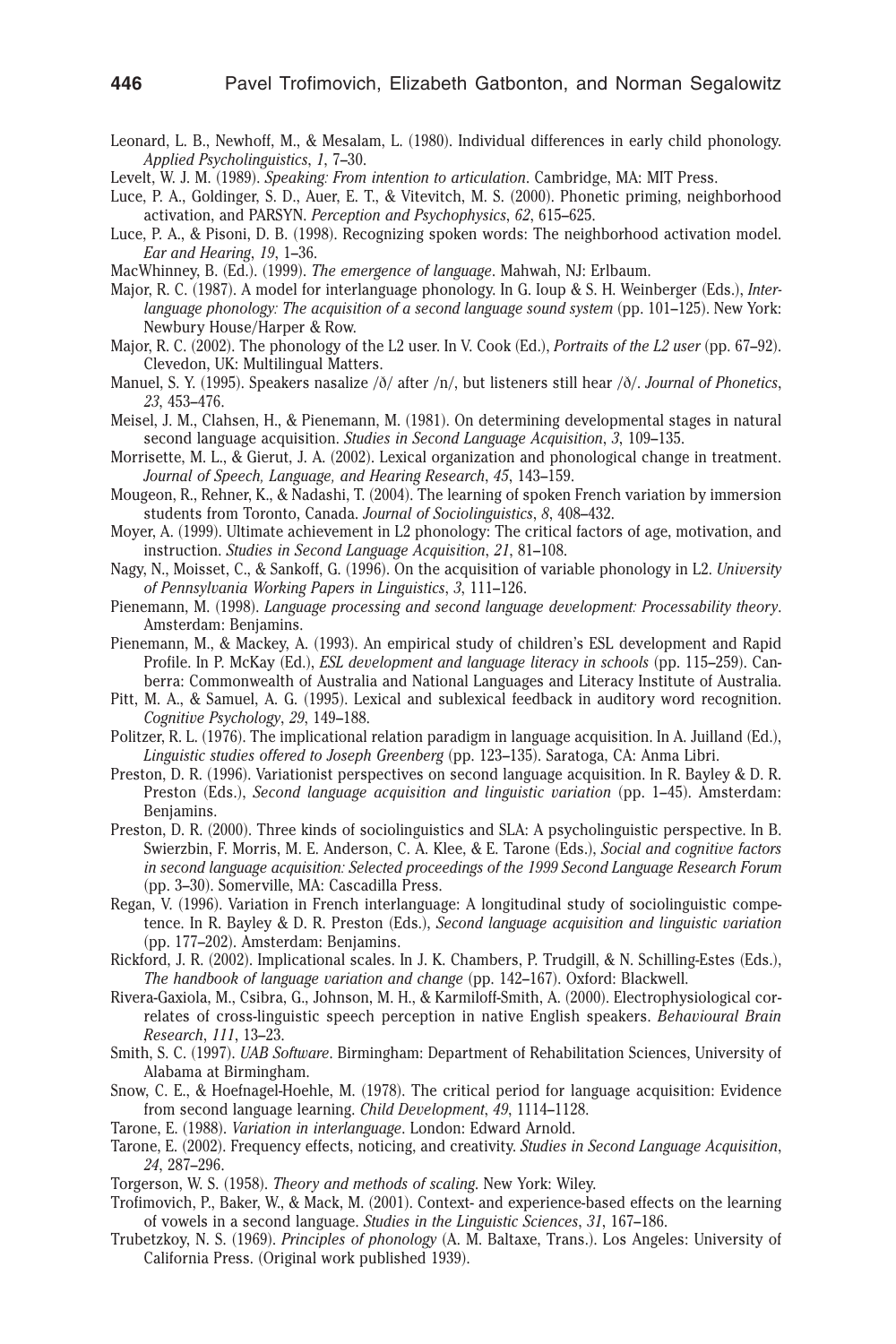Trudgill, P. (1986). *Dialects in contact*. Oxford: Blackwell.

- Vitevitch, M. S., Luce, P., Charles-Luce, J., & Kemmerer, D. (1997). Phonotactics and syllable stress: Implications for the processing of spoken nonsense words. *Language and Speech*, *40*, 47–62.
- Vitevitch, M. S., & Luce, P. A.  $(2004)$ . A web-based interface to calculate phonotactic probability for words and nonwords in English+ *Behavior Research Methods, Instruments, & Computers*, *36*, 481–487+

Wenk, B. J. (1979). Articulatory setting and de-fossilization. *Interlanguage Studies Bulletin*, 4, 202–220. Young, R. F. (1991). *Variation in interlanguage morphology*. Bern: Peter Lang.

## APPENDIX A

## **THE READING USED IN THE PRESENT STUDY: THE FAMOUS AUTHOR**

A famous author had just finished another play and preparations were underway to stage the play at the local theatre. My father, who was at that time directing the play, thought he should seek the author's advice on the scenery, costumes, or the lights. So he invited the author to help set the stage. The writer was happy to be asked. In the beginning, he came to the studio only once in a while. After that, he came more frequently. Soon he was there every day, carefully observing the crew working to finish the set. At first, he offered his ideas only when my father asked him to, but before long he was giving advice without consulting anyone. Then he began supervising the crew himself, and it was clear that he was hard to please. In fact, he bothered everyone.

He had definite ideas about everything. For example, he wanted the scene where the main characters hold hands while watching the sunset to be spectacular. So he spared nothing to achieve this effect. He instructed the crew about what to do all the time. They worked hard to produce the effect he desired. They had to replace the curtains several times to choose the right color background for the sunset scene. He would tell the lighting technicians to try different lighting combinations and would show them how to do it. At his request, these workers took the red lights from the high ceiling in order to attach them to the wall. They projected the lights from the seating area and from beside the stage. They shone the lights directly above the stage and beneath the curtains. Sometimes he directed the crew to dim the lights. At other times, he had to order them to flash the lights full blast+ On his instructions, the crew took off the light covers to wash them. They wrapped the lights in cloth or hung them bare over the stage. They flooded the whole theatre with a soft light. They shed the brightest lights from under the stage. But nothing satisfied the author. The effect he wanted was not there.

A month later, during an unusually hectic rehearsal, he suddenly saw the effect he had dreamed of.

"Hold that!" he shouted to the men behind the stage. "Leave the lights alone. Don't move them. Don't touch them. Don't change them till I get there."

"I'm sorry, sir"—shouted the stage manager, running up the stage—"but this is impossible! We can't do that!"

"Why not?" asked the author." "Is there a problem?"

"Because the theatre is on fire, sir. That's the effect you're seeing now."